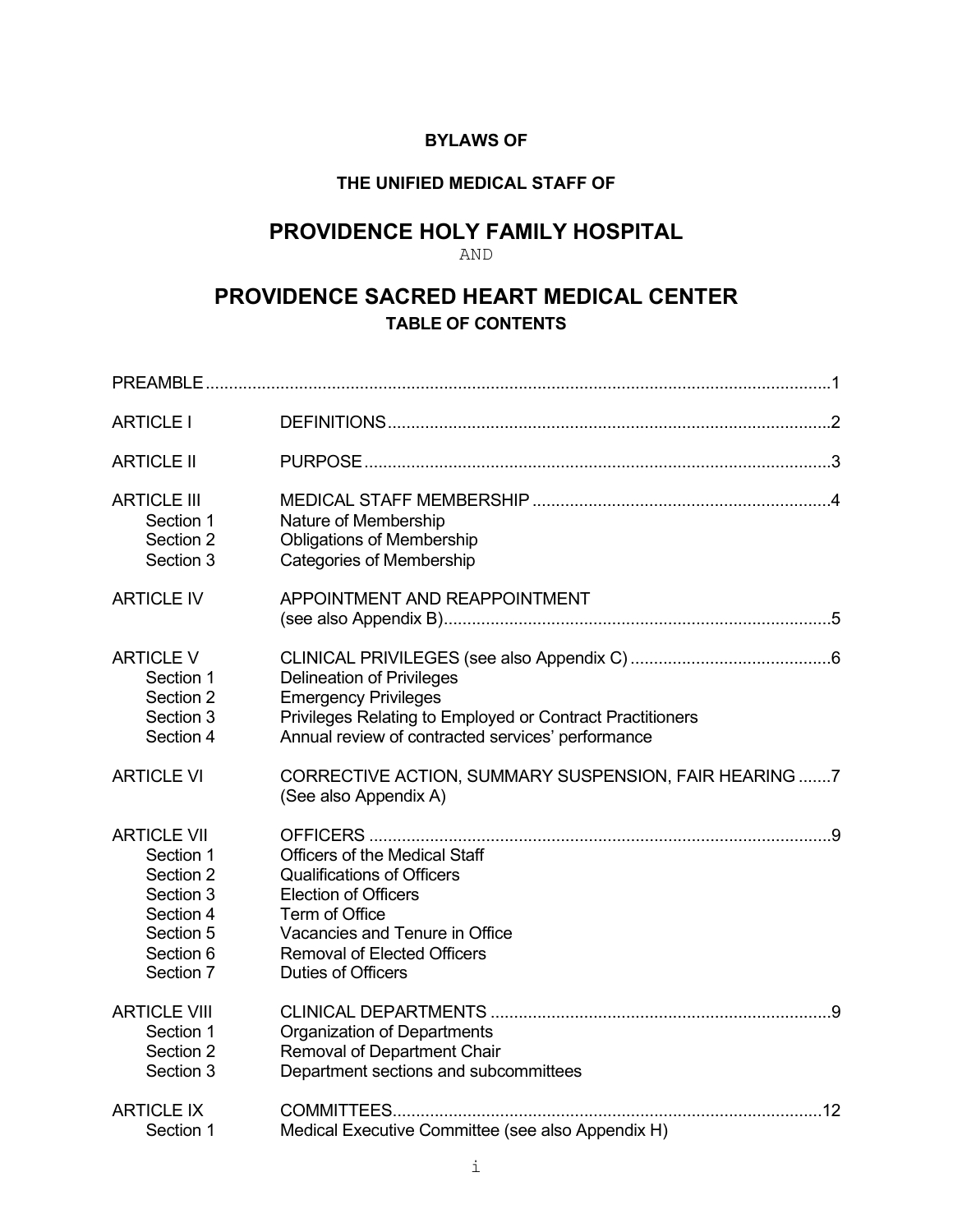| Section 2           | Standing Committees of the Medical Staff<br>(see also Appendix H) |
|---------------------|-------------------------------------------------------------------|
| Section 3           | <b>Medical Leadership Council</b>                                 |
| Section 4           | <b>Professional Practice Evaluation Committee</b>                 |
| Section 5           | Special Committees of the Medical Staff                           |
| Section 6           | <b>External Committees</b>                                        |
| Section 7           | <b>Removal of Committee Chairs</b>                                |
|                     |                                                                   |
| <b>ARTICLE X</b>    |                                                                   |
| Section 1           | <b>Medical Staff Meetings</b>                                     |
| Section 2           | Notice                                                            |
| Section 3           | Quorum                                                            |
| Section 4           | <b>Minutes</b>                                                    |
| Section 5           | Communication                                                     |
| <b>ARTICLE XI</b>   |                                                                   |
| Section 1           | <b>Privilege and Confidentiality</b>                              |
| Section 2           | Immunity                                                          |
| Section 3           | <b>Authorization and Releases</b>                                 |
| Section 4           | <b>Access to Records</b>                                          |
|                     |                                                                   |
| <b>ARTICLE XII</b>  |                                                                   |
| <b>ARTICLE XIII</b> | AMENDMENTS TO BYLAWS AND APPENDICES17                             |
| Section 1           | <b>Amendments and Repeal</b>                                      |
| Section 2           | <b>Board Approval</b>                                             |
| Section 3           | <b>Urgent Amendments</b>                                          |
| <b>ARTICLE XIV</b>  | COMMUNICATION AND MANAGEMENT OF CONFLICT 18                       |
| Appendix A          |                                                                   |
| Appendix B          |                                                                   |
| Appendix C          |                                                                   |
| Appendix D          |                                                                   |
| Appendix E          |                                                                   |
| <b>Appendix F</b>   |                                                                   |
| <b>Appendix G</b>   |                                                                   |
| Appendix H          |                                                                   |
| Appendix I          |                                                                   |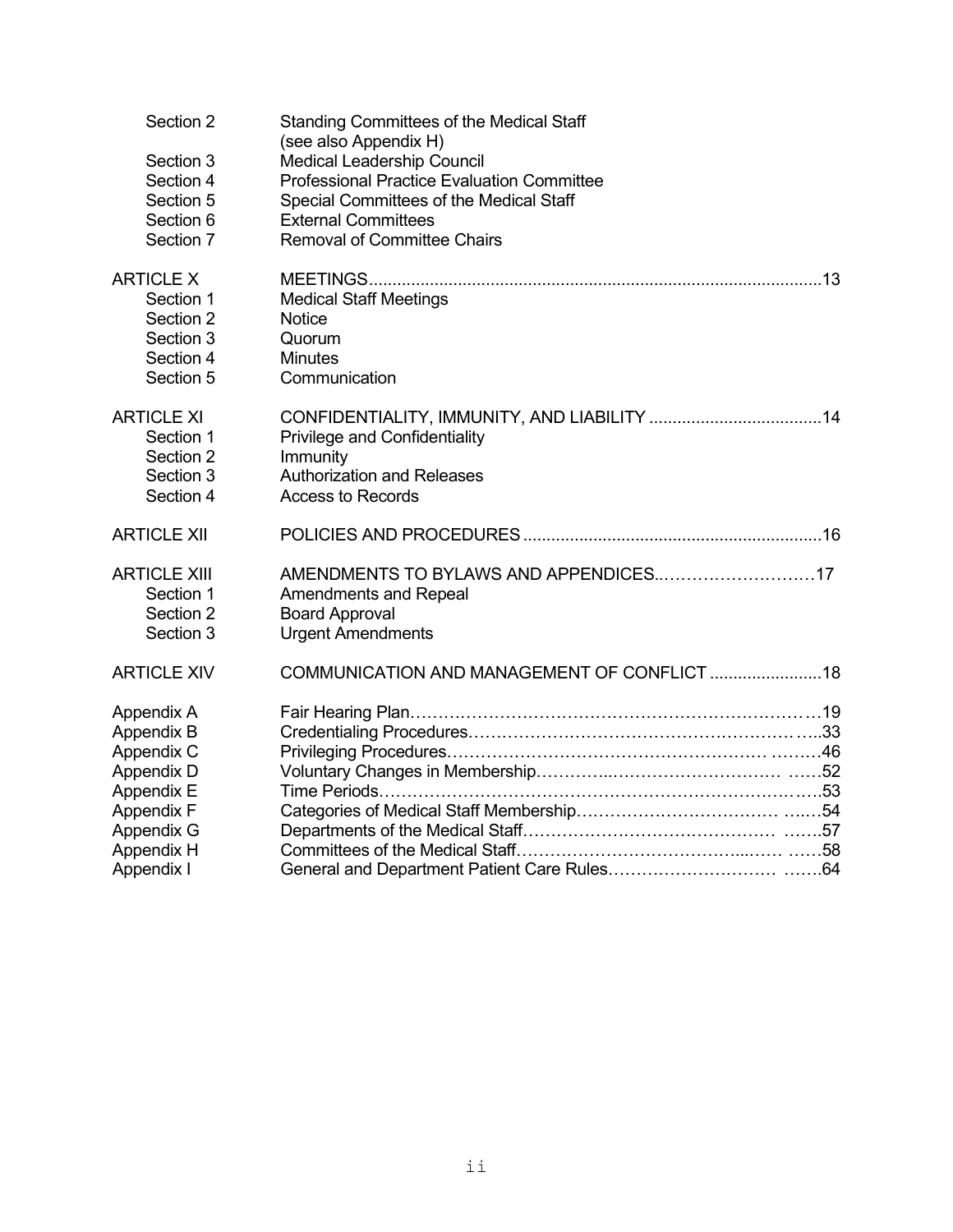#### **BYLAWS OF THE MEDICAL STAFF OF PROVIDENCE HOLY FAMILY HOSPITAL (PHFH) AND PROVIDENCE SACRED HEART MEDICAL CENTER (PSHMC)**

#### **PREAMBLE**

Providence Holy Family Hospital and Sacred Heart Medical Center are Roman Catholic health care facilities owned and operated by Providence Health & Services-Washington (PH&S-WA), part of the larger Providence Health & Services (PH&S) system which operates health care facilities and services throughout the western United States. PH&S-Washington operates four hospitals in northeastern Washington State under governance of the Providence Health Care (PHC) Community Ministry Board--Providence Sacred Heart Medical Center (Spokane), Providence Holy Family Hospital (Spokane), Providence St. Joseph's Hospital (Chewelah), and Providence Mt. Carmel Hospital (Colville).

The medical staffs of Providence Holy Family Hospital and Providence Sacred Heart Medical Center became a unified medical staff on January 1, 2018; they are a single, self-governing organization responsible to the PHC Community Ministry Board for the medical practice of its members.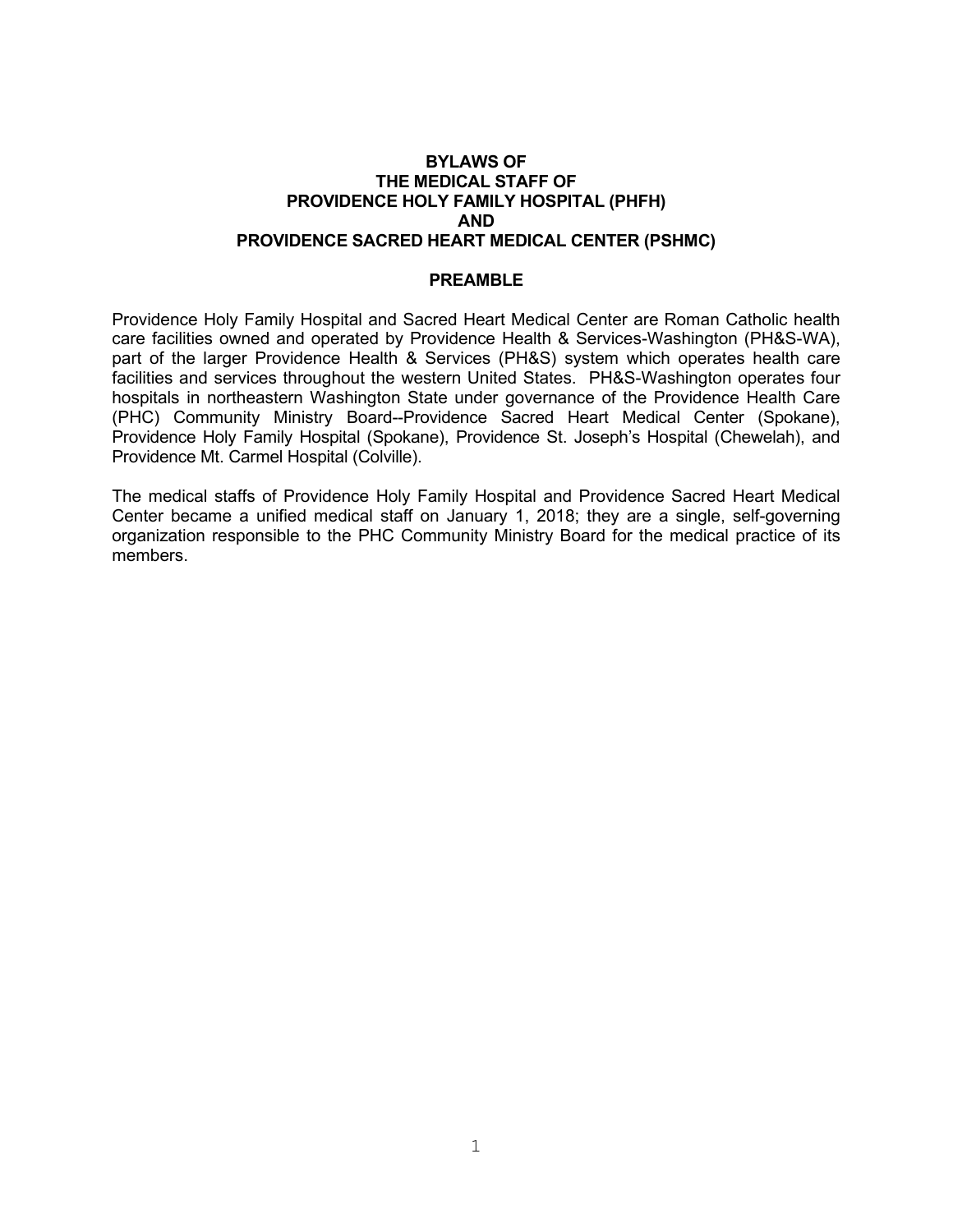# **ARTICLE I DEFINITIONS**

Section 1. "Chief Operating Officer" (COO) means the hospital administrative leader appointed by the Board to act on its behalf in the overall management of each Hospital. All references to the COO in these Bylaws also include anyone duly designated by the hospital administrative leader to act in his/her stead.

Section 2. "Board" means the Community Ministry Board of Providence Health Care (PHC).

Section 3. "Department" means a department of the medical staff as established by the MEC.

Section 4. "Medical Executive Committee" or "MEC" means the executive committee of the medical staff.

Section 5. "Hospital" means Providence Sacred Heart Medical Center or Providence Holy Family Hospital.

Section 6. ""Member" means a member of the unified Medical Staff appointed to and maintaining membership in a category of the medical staff, in accordance with these bylaws.

Section 7. "Bylaws" incorporate the Appendices by reference.

Section 8. The "Policies" means the policies and procedures of the medical staff.

Section 9. "Chief Medical Officer" (CMO) is the individual appointed by PHC as the administrative/medical liaison to the medical staff.

Section 10. "Division Chief" is an individual appointed by the Chief Medical Officer and Chief Operating Officer to assist the CMO in administrative and clinical leadership across certain specialties or departments.

Section 11. The unified 'Medical Staff' of Providence Holy Family Hospital and Sacred Heart Medical Center means the medical physicians, osteopathic physicians, licensed oral and maxillofacial surgeons, dentists, podiatrists, nurse-midwives, and clinical psychologists, who receive privileges to practice at Providence Sacred Heart Medical Center. Nurse practitioners, physician assistants and clinical pharmacists. [Allied Health Professional—Category 1 (AHP1)] are credentialed through the medical staff, but are not members. Additionally, some health care providers [designated as Allied Health Practitioner—Category 2 (AHP2)] are brought to the hospital by a physician to assist in his treatment of patients; these individuals are credentialed, but covered by a 'Scope of Practice' rather than privileges. These individuals are not considered members of the medical staff, but are governed through the medical staff.

Section 12. "Hospital" means either PSHMC or PHFH. Hospitals means both hospitals.

Section 13. "Designee" may refer to another administrative staff or Board member requested to fulfill the administrative need. For medical staff members, designee may include Advanced Practice Professionals unless a physician designee is specifically stated. Residents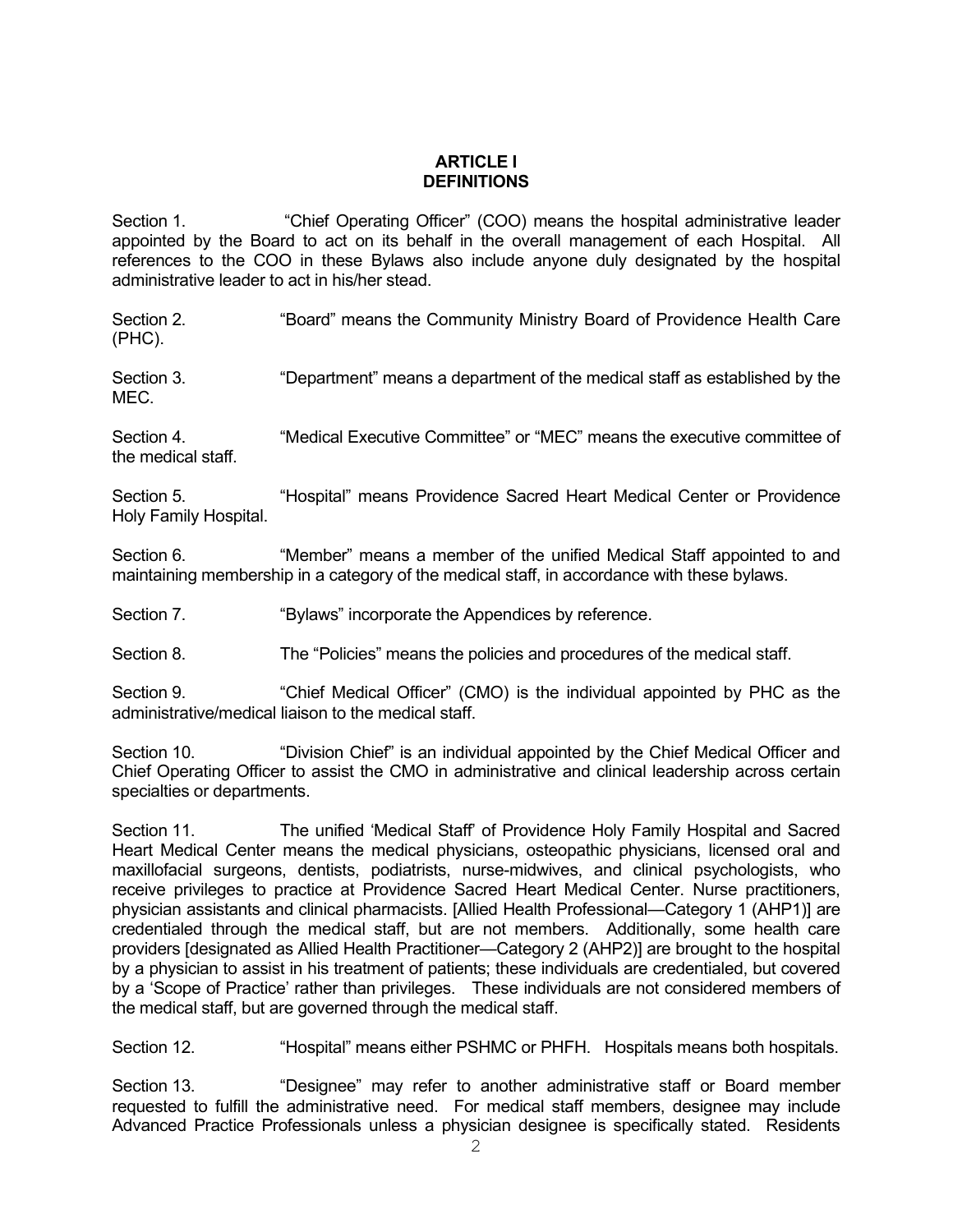may be designees in certain instances as outlined by the Graduate Medical Education Committee (GMEC) Resident Scope of Practice document.

# **ARTICLE II PURPOSE**

Section 1. **Health professionals are granted privileges specific to each Hospital and are** hereby organized into a medical staff to assist the Board in executing the following functions as delegated by the Board to the medical staff.

- 1.1 To ensure all patients treated in Providence Holy Family Hospital and Providence Sacred Heart Medical Center are provided with quality health care in a safe environment.
- 1.2 To evaluate and recommend to the Board applicants for medical staff membership and clinical privileges.
- 1.3 To evaluate and monitor the behavior and clinical practice of medical and allied health professional staff members in order to promote and maintain safe, quality health care.
- 1.4 To provide leadership, education and support which fosters practitioner health and well-being through an organized program that is preventative and therapeutic in nature and not punitive.
- 1.5 To adhere to the Ethical and Religious Directives for Catholic Health Care Services and the mission and values of Providence Holy Family Hospital and Providence Sacred Heart Medical Center.
- 1.6 To initiate and maintain self-government in accordance with these Bylaws and the rules, regulations, and policies adopted pursuant to these Bylaws, while remaining accountable to the Board.
- 1.7 To provide a structure through which issues concerning the medical staff may be communicated with the Chief Operating Officer and the Board.

#### **ARTICLE III MEDICAL STAFF MEMBERSHIP**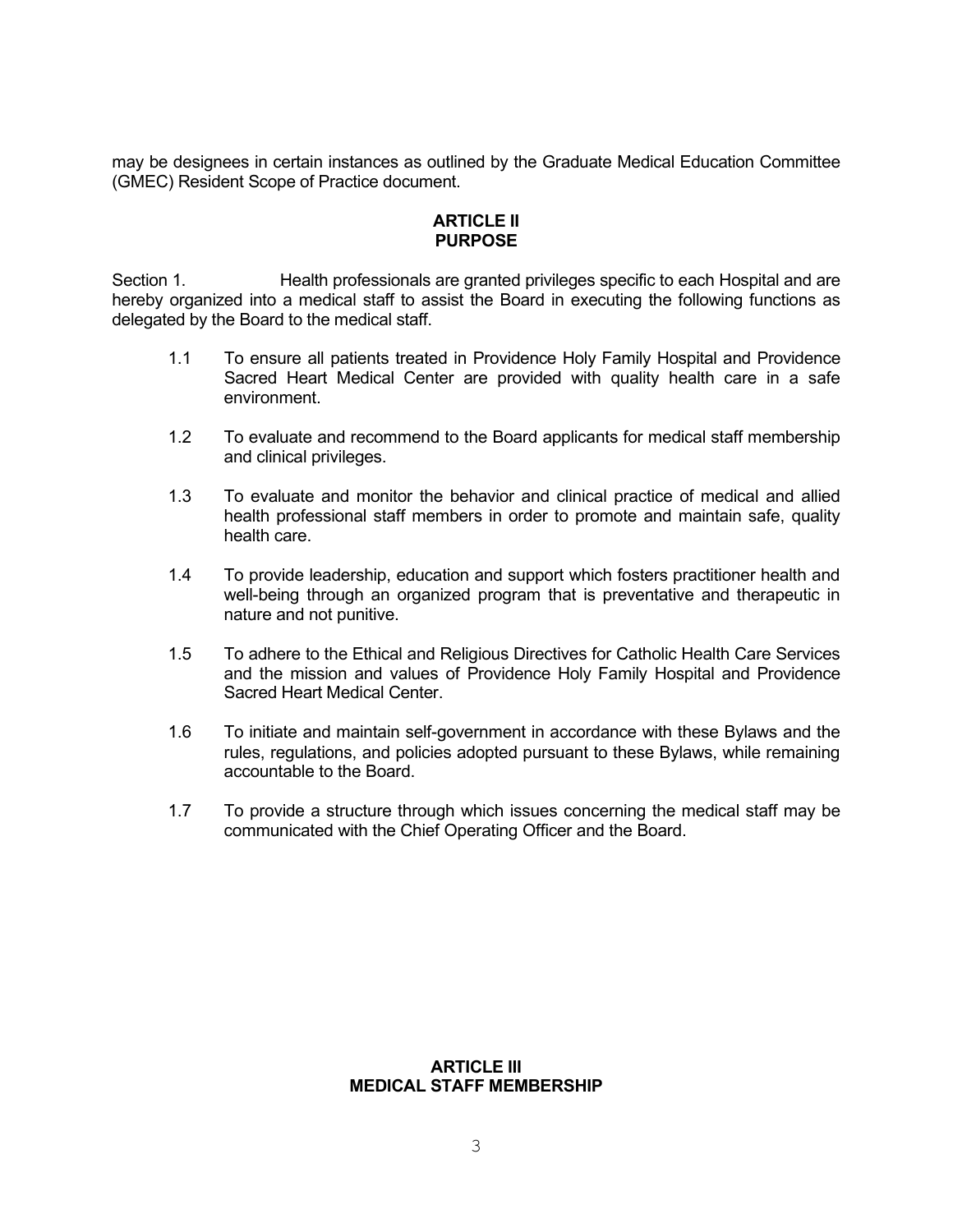# Section 1. Nature of Membership

Membership on the unified medical staff is a privilege that may be granted to those health professionals upon request to the Medical Staff and Board. Qualifications, responsibilities and prerogatives for membership are set forth in the Medical Staff Bylaws, Appendices, and Policies. All individuals credentialed under the Medical Staff Bylaws shall meet the qualifications, standards, requirements and responsibilities set forth in these documents.

#### Section 2. **Obligations of Membership**

- 2.1 Credentialed staff agree to follow the Providence Code of Conduct as well as the PHC Medical and Allied Health Professional Staff Code of Conduct.
- 2.2 Credentialed staff must notify the medical staff office of any change in his/her health which has or has the potential to affect his/her performing the privileges which s/he is requesting or for which s/he is currently privileged.
- 2.3 Credentialed staff agree to comply with requirements of state and national regulatory bodies. This includes, but is not limited to, the following:

#### 2.3.1 History and physical:

The admission history and physical (H&P) examination shall be completed by a member of the Medical or Allied Health Professional Staff with privileges to do so. A medical history and examination that was completed within 30 days prior to inpatient/observation patient admission may be accepted, but must have an update performed by the attending physician or his designee within 24 hours after admission but prior to surgery, procedure requiring anesthesia services, or other high risk treatment. The update may be noted as a history and physical update, or an interval note. For patients admitted prior to the date of surgery, a progress note dated the same day of surgery, but entered prior to the surgery/procedure will suffice as an H & P update. The anesthesiologist update may also suffice as the H&P update.

A history and physical exam performed within the prior 30 days and which meets the following required elements may be accepted from a referring licensed independent practitioner within Washington State, provided it receives the required review and update from a member of the Medical or Allied Health Professional Staff with privileges to do so. The update shall include the re-examination of the patient to include any changes in the patient's health status since the time of the initial history and physical. The update must include evaluation of the heart and lungs.

The history and physical examination must include the chief complaint, details of the present illness, relevant past history (appropriate to the patient's age) including drugs and allergies, and an assessment of body systems. A report of the relevant physical examination shall be provided, including a statement of the conclusions or impressions drawn from this examination and a course of action planned for the admission.

The Medical Staff History and Physical Policy provides further clarification regarding H&P requirements.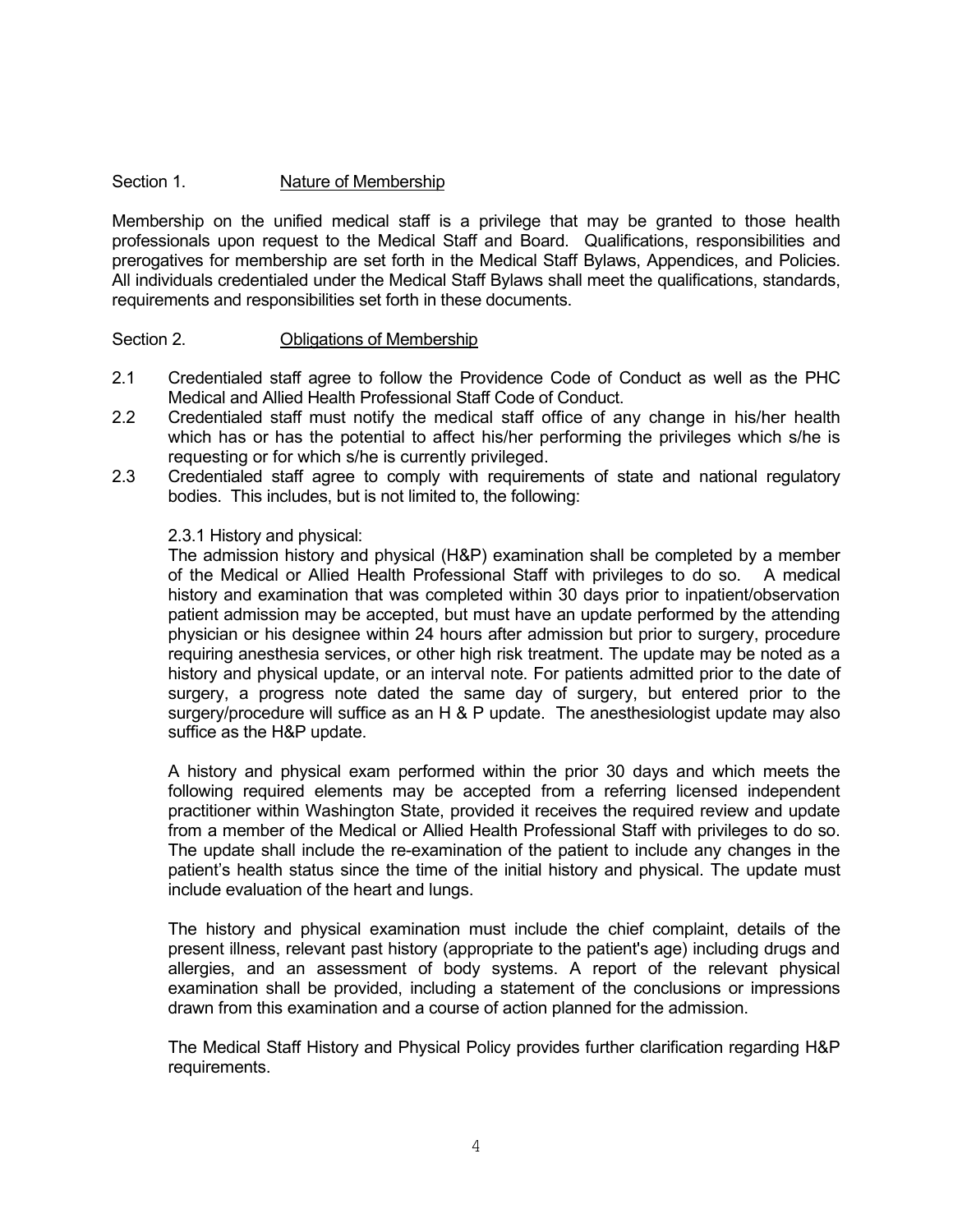- 2.4 Credentialed staff agree that all information relative to their credentialing, privileging, and peer review (including all focused professional practice review and ongoing professional practice review) may be shared among the PHC hospitals and with other Providence or Providence-affiliated hospitals if a credentials sharing agreement is in place. (Appendices B-E, which are common to the PHC hospitals, outline the requirements for membership, clinical privileges, reappointment, and voluntary changes in membership.)
- 2.5 Credentialed staff agree to comply with the PH&S Integrity and Compliance program, including disclosure of actual or potential conflicts of interest.
- 2.6 Credentialed staff agree to protect confidentiality of patient care and peer review information in accordance with PH&S, hospital and medical staff policies.
- 2.7 Credentialed staff must be in the active practice of medicine or medical administration with an office practice and street address in the immediate geographic area. Credentialed staff are responsible at all times to provide a current office/business address, phone, secure clinical fax, and e-mail. (Providers credentialed solely for telemedicine, surgical assist, or consultation may not be required to have a local address.)
- 2.8 Credentialed staff are assessed annual dues in an amount fixed by the MEC. Members of the Honorary Staff are exempt from paying dues. Dues are payable to the Medical Staff Treasury and are delinquent if not paid within three months of the initial dues notice. Nonpayment shall result in automatic resignation of membership and privileges.

#### Section 3. Categories of Membership

Categories of Staff are specified in Appendix F. The MEC, considering recommendations of the Department and Credentials Committee, assigns staff category distinct to each hospital according to the level of activity and patient care needs of the hospital. The MEC's reassignment of staff category or nonrenewal due to lack of activity is not reportable to any regulatory agency.

All categories of credentialed physicians who utilize the services of hospitalists to cover their hospitalized patients may be required to, on a rotating basis, provide immediate posthospitalization or immediate post-emergency care to discharged patients who do not have a primary care practitioner.

#### **ARTICLE IV APPOINTMENT AND REAPPOINTMENT**

Requirements for appointment and reappointment are specified in Appendix B, which is incorporated into these Bylaws. These are consistent among the four PHC hospitals and facilitate sharing of information. Medical Staff members and allied health professionals are subject to ongoing professional practice review and must be reappointed at a maximum of two year intervals.

#### **ARTICLE V CLINICAL PRIVILEGES**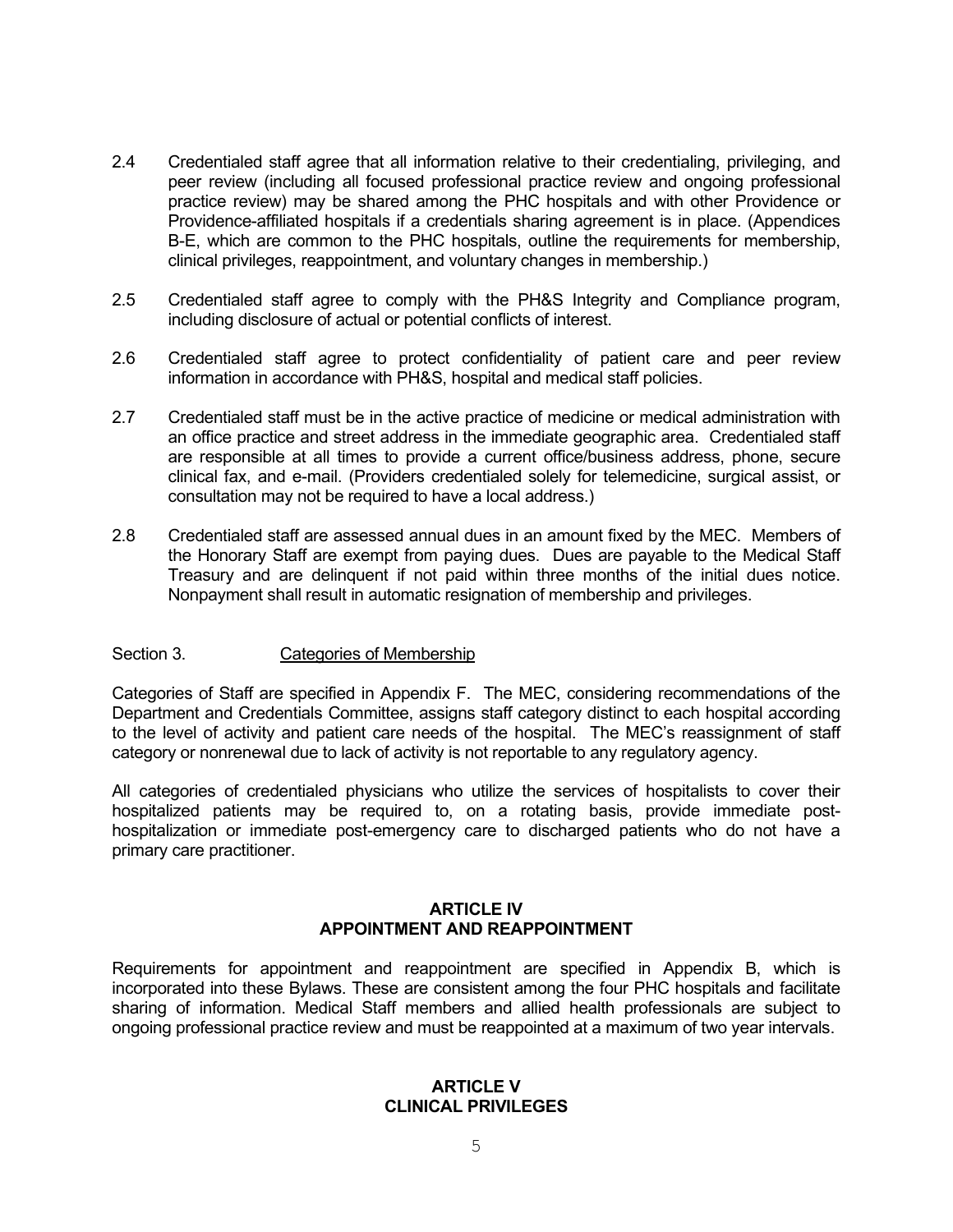Requirements for clinical privileges, including temporary privileges for urgent patient care needs, are specified in Appendix C, which is appended to these bylaws.

## Section 1. **Delineation of Privileges**

Practitioners providing care within the Hospital/s shall be entitled to exercise only those clinical privileges specifically granted by the Board for the specific hospital. Privileges or scopes of services exercised within the hospital/s are approved by the governing board through their established mechanism after receiving recommendation from the MEC. Each hospital's unique circumstances and any significant differences in patient populations and services offered in each hospital will be considered in all privileging documents.

#### Section 2. Emergency Privileges

In the case of emergency, any Member or any person who has clinical privileges, to the degree permitted by the person's license and regardless of Department affiliation, specialty staff status or clinical privileges, shall be permitted and expected to do everything possible to save the life of a patient or to save the patient from serious harm, using every facility of the Hospital necessary, including the calling for any consultation necessary or desirable.

When an emergency situation no longer exists, such provider must request the privileges necessary to continue to treat the patient. In the event such privileges are denied or he/she does not desire to request privileges, the patient shall be assigned to an appropriate member of the Staff.

See also Appendix C, Section 2.A.2. Regarding granting temporary privileges for a patient care need which no currently credentialed provider may fulfill.

#### Section 3. Privileges Relating to Employed or Contract Practitioners

3.1 A practitioner employed by Providence, or providing services pursuant to a contract with the Hospital, in a solely administrative capacity with no clinical duties must be credentialed as Medico-Administrative Staff.

3.2 A practitioner employed by Providence, or providing services pursuant to a contract with the Hospital, either full-time or part-time, whose duties include clinical responsibilities or the supervision of the clinical practice of professional staff members, must be a member of the Medical Staff. A practitioner who provides patient care services pursuant to a contract or to employment must meet established membership qualifications, must be evaluated for appointment, reappointment and clinical privileges in the same manner, and must fulfill all of the obligations of the practitioner's category in the same manner as any other applicant or Member.

3.3 Exclusive Contracts. A member may be employed by Providence or may have a contract with either or both hospitals to provide services on an exclusive basis, or may be a member of or employed by or contract with an entity or individual that has a contract with either or both hospitals to provide services on an exclusive basis. The member (or the entity in which the member belongs or is employed) and the hospital/s shall negotiate the terms of any such exclusive arrangement. The terms of any such exclusive arrangement may include, among other provisions, the effect, if any, that termination or expiration of the exclusive arrangement shall have on the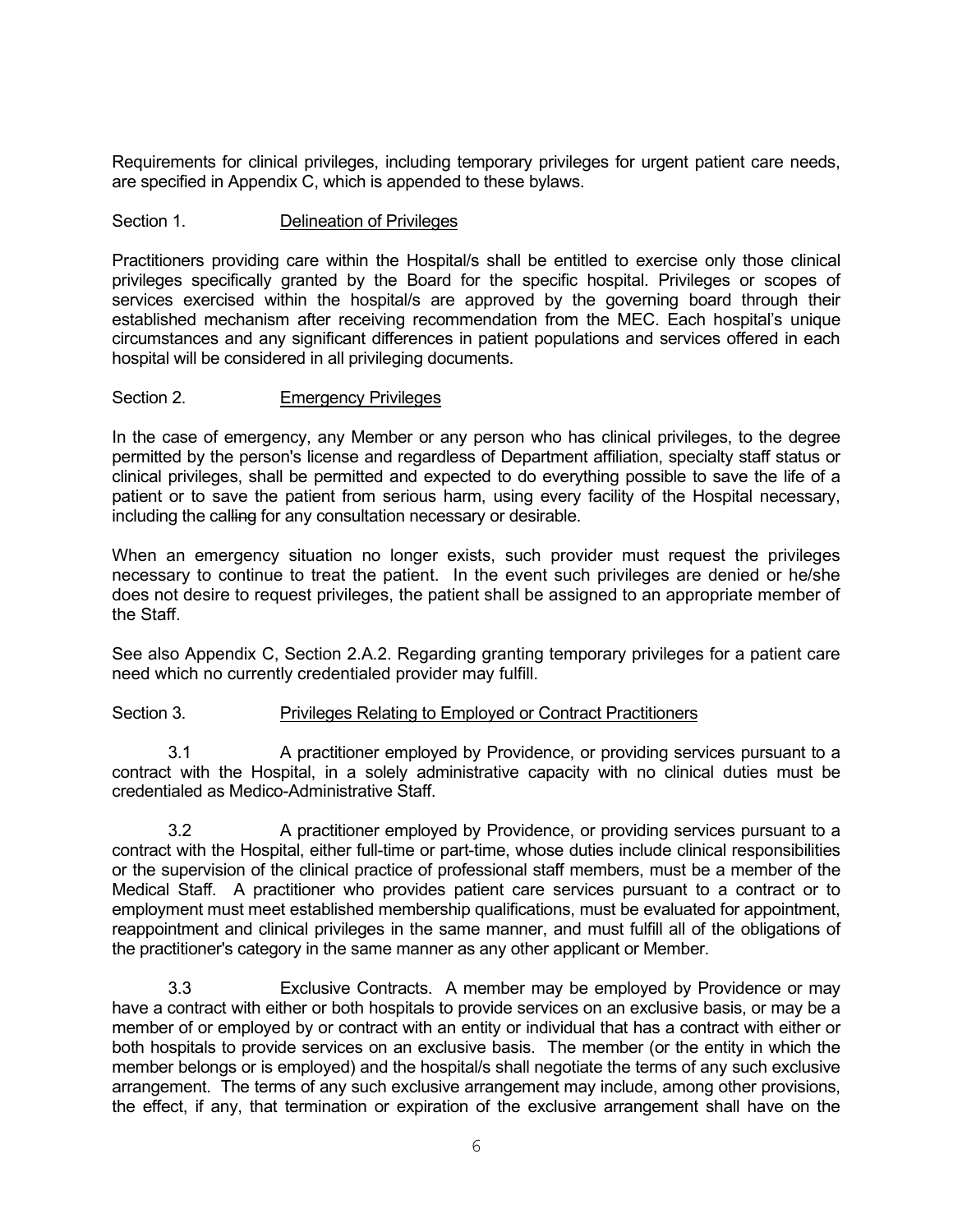exercise of clinical privileges of the Member. The terms of any such agreement shall take precedence over the terms of these bylaws and shall not be deemed to conflict with these bylaws.

#### Section 4. Annual review of contracted services' performance

The MEC will annually review the safety and effectiveness of patient care services provided to the hospital by contract.

#### **ARTICLE VI CORRECTIVE ACTION, SUMMARY SUSPENSION and FAIR HEARING**

Appendix A, the Fair Hearing Plan, is consistent among the four PHC hospitals. It is appended to these bylaws and covers the following components:

Initial Review Investigations Summary Suspension of Clinical Privileges Action by Third Parties Hearing Procedure Appeal Board Action

## **ARTICLE VII OFFICERS**

Section 1. Officers of the Unified Medical Staff

The elected officers of the Unified Medical Staff are the president and the president-elect.

Section 2. **Qualifications of Officers** 

Each officer must be a doctor of medicine or osteopathy in good standing in active staff status on the unified medical staff at the time of nomination and election and must remain a member in good standing during his or her term of office. Failure to maintain such status shall immediately create a vacancy in the office involved. Each must have been a member of the professional staff for at least five consecutive years at the time of nomination. Officers may not simultaneously hold leadership positions on a competitor's Board or Medical Staff. Officers shall be Board Certified or demonstrate comparable competence.

#### Section 3. **Election of Officers**

3.1 Members of the Active Staff at either hospital are eligible to vote for President-Elect. Ballots will be provided by e-mail to voting members, and a simple majority of those returning ballots will constitute a quorum. The president-elect shall, upon the completion of his or her term of office in that position, immediately succeed to the office of president.

3.2 The Nominating Committee is outlined in Appendix H.

Section 4. Term of Office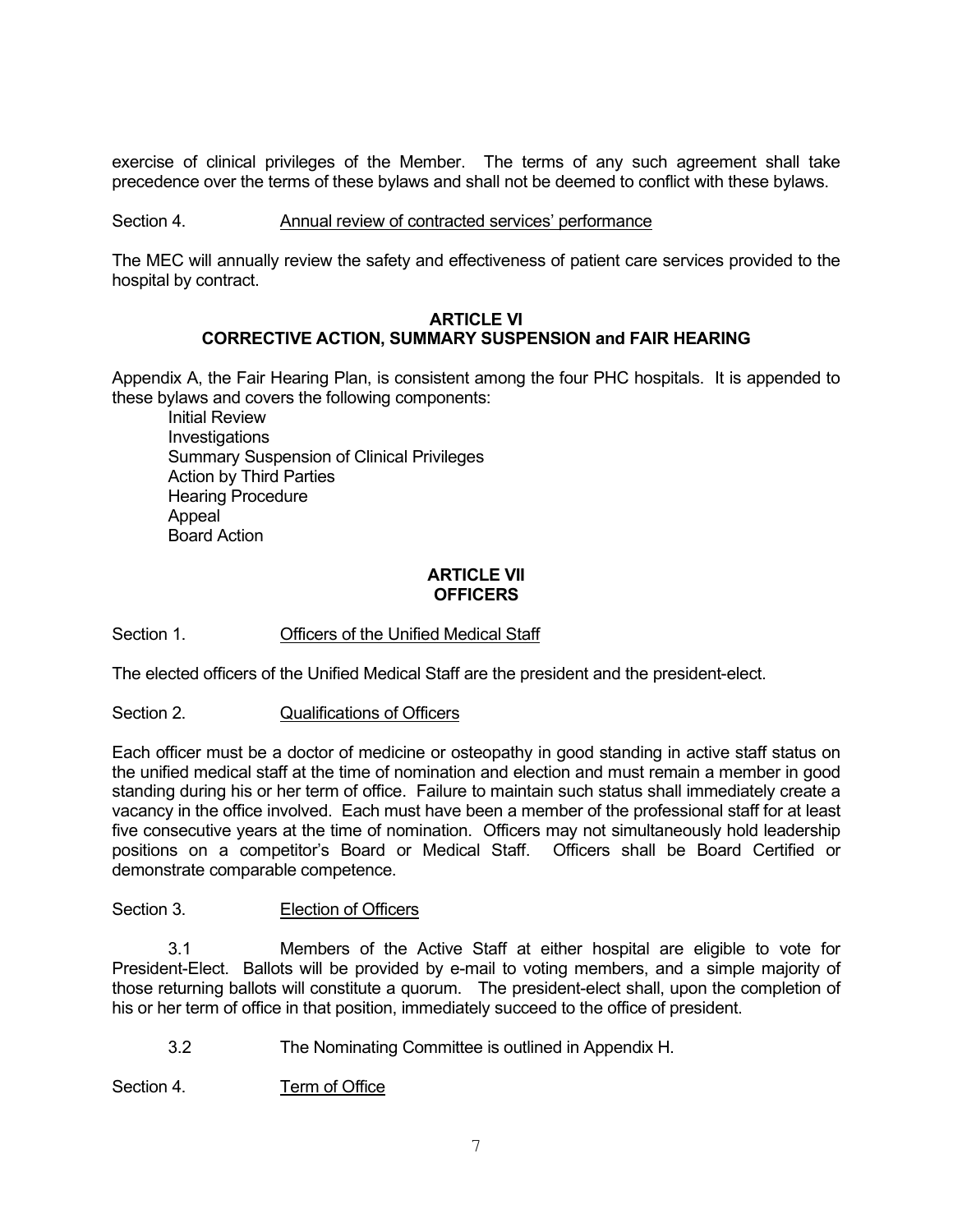Each officer shall serve a two year term according to the hospital's established medical staff year, which is determined by the MEC. Each officer shall serve until the end of his or her term and until a successor is elected, unless s/he shall sooner resign or be removed from office. In case of removal or resignation, the term shall continue and the successor shall serve for the remainder of the term.

# Section 5. Vacancies and Tenure in Office

In the event of a vacancy, the president-elect shall fill any unexpired term of the president.

A vacancy in the office of president-elect shall be filled by a special election conducted as reasonably soon as possible after the vacancy occurs following the general mechanisms outlined Article VII, Section 3.

The president may not serve more than one successive full term in office, excluding any partial term served to fill a vacancy created by a former president.

#### Section 6. Removal of Elected Officers

Removal of an elected Medical Staff officer may be initiated by a petition signed by 20% or more of the Active Staff or by request of the Board. The removal must be adopted by a majority vote of Members of the Active Category present at a special meeting with a special quorum as defined in Article X, chaired by an officer not subject to the recall petition. Removal may be based only upon failure to perform the duties of the position held as described in these bylaws. Loss of privileges automatically disqualifies a staff member from holding office. (from PMCH)

# Section 7. Duties of Officers

# 7.1 President

The president shall work collegially with the Chief Medical Officer (CMO) regarding matters relating to the medical staff. As the principal elected official of the medical staff, the president shall:

7.1.1 Aid in coordinating the activities and concerns of the Hospital and Hospital Administration, nursing and other patient care services with those of the professional staff;

7.1.2 Communicate and represent the opinions, policies, concerns, needs and grievances of the professional staff to the Board, the CMO, the COO, and other officials of the professional staff;

7.1.3 Enforce Medical Staff bylaws, policies and procedures, implement sanctions where these are indicated, and promote the professional staff's compliance with procedural safeguards in all instances, including when corrective action has been requested against a member;

7.1.4 Call, preside at, and, together with the CMO prepare the agenda of special meetings of the general Medical Staff;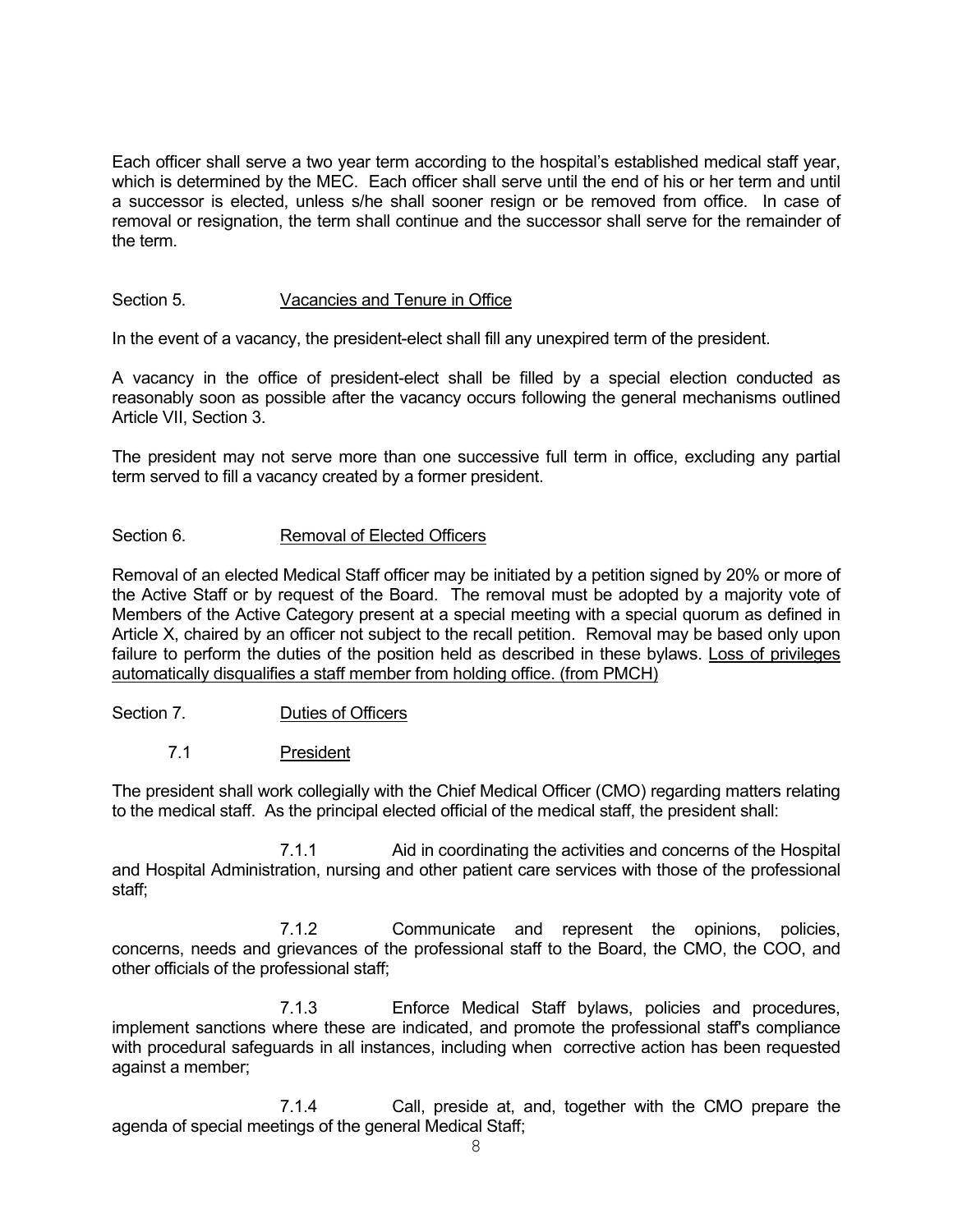7.1.5 Together with the CMO, prepare the agenda for the MEC, serve as its chair, and participate as an ex officio member without vote on all other staff committees;

7.1.6 Appoint Department and committee chairpersons with the concurrence of the COO;

7.1.7 Receive and communicate the policies of the Board, as transmitted by the CMO and COO, to the professional staff and report to the CMO, COO, and Board on the performance of the professional staff's responsibility to provide medical care and maintain the quality of medical care.

# 7.2 President-elect

The president-elect shall be responsible for periodic review of the bylaws, and policies and procedures. S/he shall be a member of the MEC. In the absence, temporary or permanent, of the president, s/he shall assume all the duties and have the authority of the president. S/he shall chair the bylaws committee and finance committees of the MEC, including oversight of the collection of annual staff dues.

#### **ARTICLE VIII CLINICAL DEPARTMENTS**

#### Section 1. Organization of Clinical Departments

Departments are specified in Appendix G. Departments may meet jointly with other PHC hospitals if approved by the Medical Executive Committee

1.1. Assignment to Departments

The MEC will, after consideration of the recommendations of the chairperson of the clinical departments as transmitted through the Credentials Committee, recommend department assignments for all members in accordance with their qualifications. Medical Staff members may be granted privileges in more than one department and they may have a primary and secondary department assignment. All Medical Staff members are subject to the credentialing criteria, policies, and rules of the department(s) in which they have privileges.

- 1.2. Functions of Departments
	- 1.2.1. Oversee the quality of clinical care provided within the department.

1.2.2. Meet at least annually, but more frequently as needed, as determined by the Department representatives and/or the MEC.

1.3. Department Chairs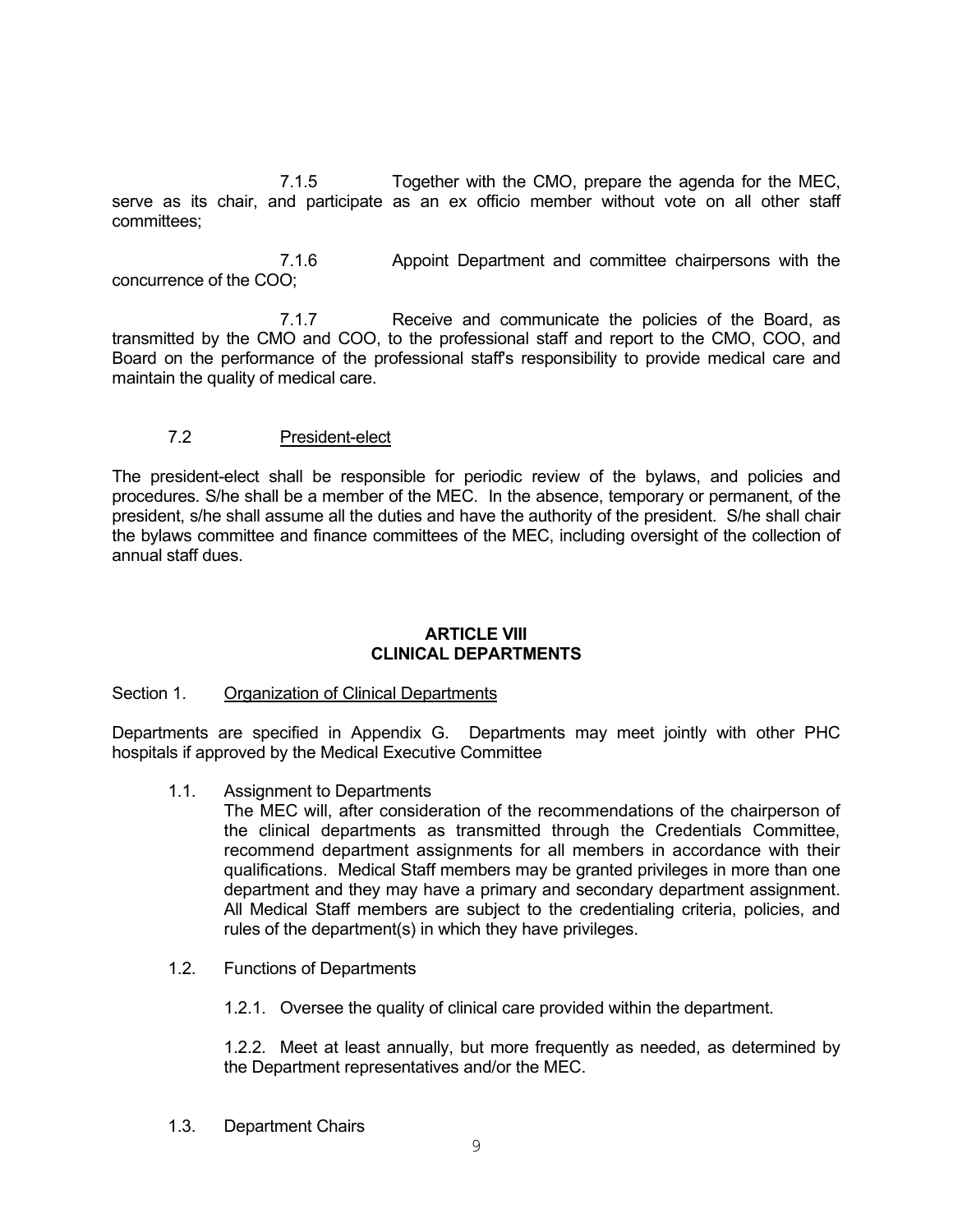- 1.3.1. The chair of each department must be a member of the Active Staff, be board certified in his or her specialty or have established comparable competence through training and experience, and have been a member in good standing of the department for at least three consecutive years.
- 1.3.2. Appointment of department chairs is made jointly by the Medical Staff President and the Chief Operating Officer.
- 1.3.3. Department Chairs have the following roles and responsibilities:
	- a. Oversee the professional performance of credentialed staff members within the department, including reviewing their clinical competence and providing recommendations to the Credentials Committee regarding initial appointments initial focused reviews, reappointments, participating in focused reviews, and ongoing professional practice evaluations.
	- b. Oversee development of criteria for granting clinical privileges and scopes of practice in the department.
	- c. Participate in the administrative activities of the department when needed, such as
		- o Recommending off-site sources for services not provided by the Hospital
		- o Development and implementation of policies and procedures to guide and support safe patient care, including those to minimize medication errors
		- o Recommendations regarding staffing, space, equipment, and other resources, including recommendations for needed offsite sources for patient care
		- o Orientation and education of staff
		- o New services and programs to be added
		- o Promote processes relating to patient satisfaction, and assist in responses to complaints regarding credentialed staff members, as needed
		- o Together with the MEC, support practitioners in following the Code of Conduct.
		- o Communicate significant updates to members of the department.
	- d. Together with the Hospital leadership, oversee the quality of clinical care provided in the department, including complaints, safety issues, and patient satisfaction
	- e. Regularly attend MEC meetings and report to the MEC as needed
	- f. Chair the meetings of the department, and communicate issues as needed to members of the department
	- g. Integrate the department into the primary functions of the hospital
	- h. Coordinate and integrate interdepartmental and intradepartmental services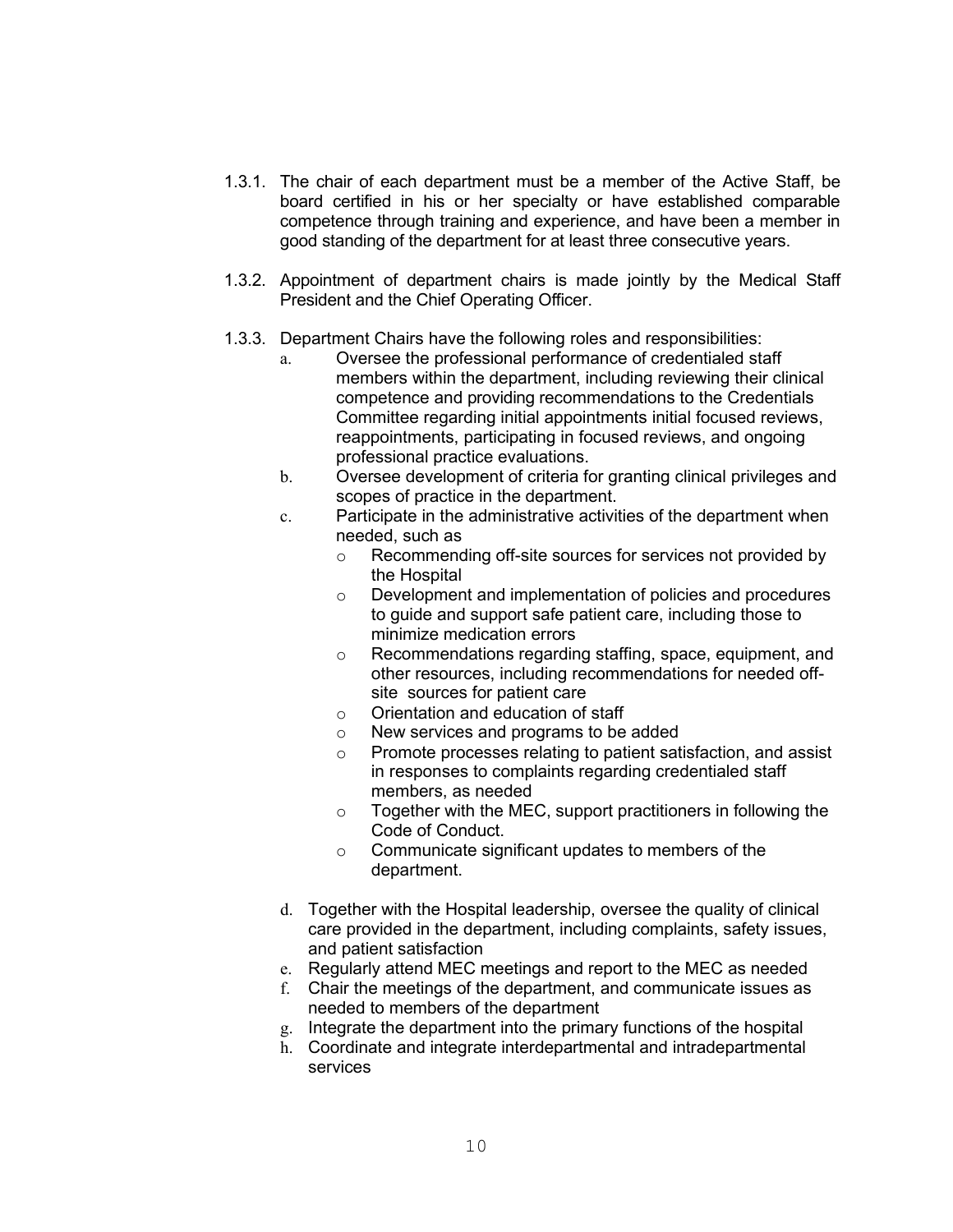Section 2. Removal of Department Chair Removal of a Department Chair from office may be initiated upon the recommendation of the MEC, or by petition of ten percent of the Active Staff Department Members. Such recommendations will be taken under advisement by the COO and MEC President. If the COO and MEC do not recommend removal, then a vote from the Active Staff members of the Department will be taken according to Article X.

#### Section 3. Departments, sections, and subcommittees

- 3.1 A current list of Departments, subcommittees, and sections of the Medical Staff will be maintained in the Medical Staff Office.
- 3.2. The MEC may recognize additional groups wishing to organize into an official section. Sections may be specific to one hospital or cross both hospitals. Sections may perform any of the following activities:
	- 1. Continuing education<br>2. Grand rounds
	- Grand rounds
	- 3. Discuss and recommend policies
	- 4. Discuss and recommend equipment needs
	- 5. Recommend development of criteria for clinical privileges when requested by the department chair
	- 6. Discuss and make recommendation on a specific issue at the special request of a department chairperson or the MEC
- 3.3 Reporting Organized sections will regularly report at their respective Department meetings.
- 3.4 Special section meetings may be scheduled for a specified purpose. Such special meetings must be preceded by at least seven (7) days prior notification to the members of the section.
- 3.5 Sections are responsible to select their chairs by vote or rotation.

# **ARTICLE IX - COMMITTEES**

Committees may meet jointly across one or more PHC hospitals if approved by the MEC. The committees of the unified Medical Staff, including the Medical Executive Committee, are outlined in Appendix H and are fully incorporated into these bylaws.

Removal of an appointed Committee Chair may be initiated by a petition signed by 20% or more of the Active Staff. The removal must be adopted by a majority vote of Members of the Active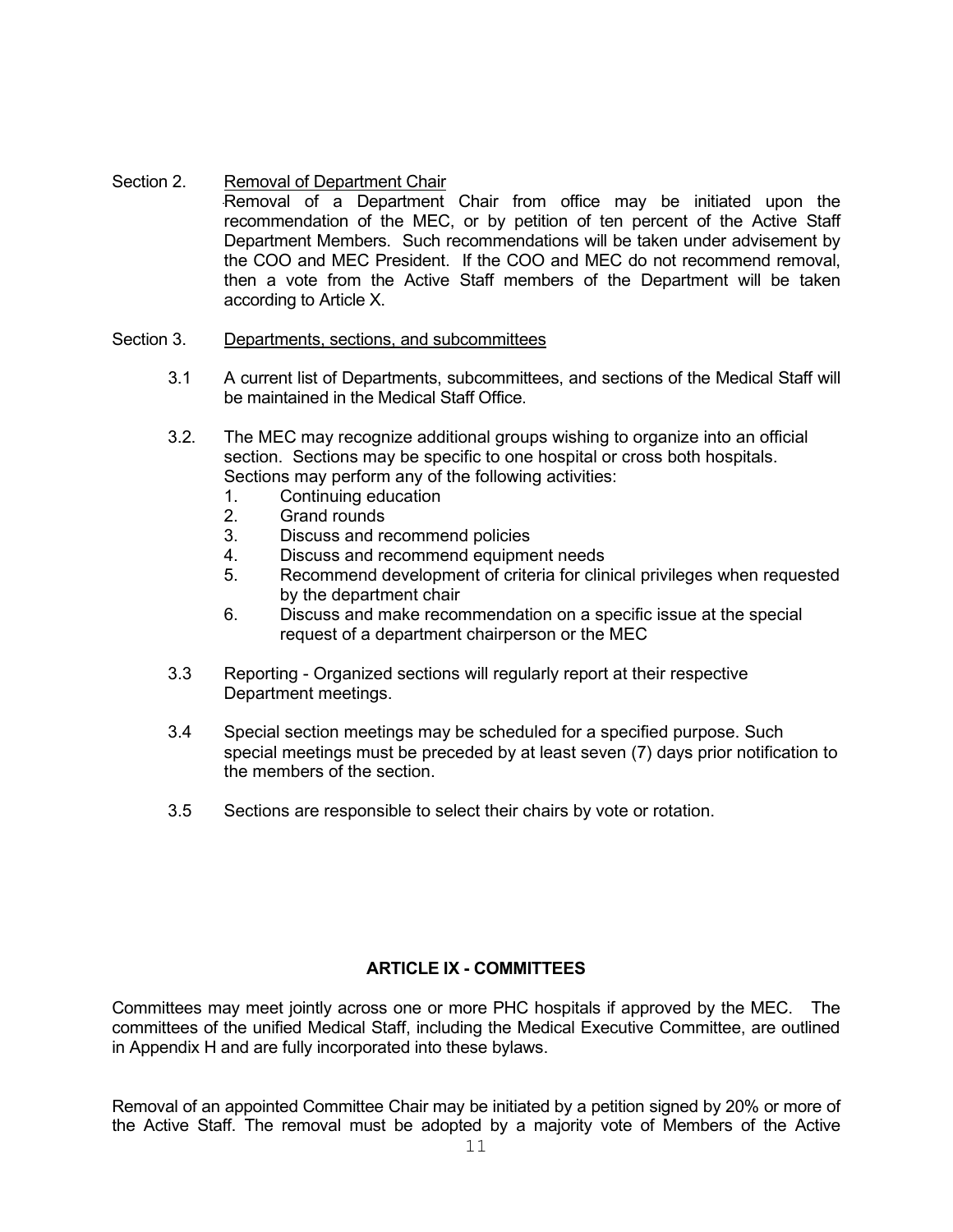Category present at a special meeting (or by communication with request for vote) as defined in Article X, chaired by a MEC officer not subject to the recall petition.

#### **ARTICLE X MEETINGS**

#### Section 1. Medical Staff Meetings

1.1 General Staff Meetings

General Medical Staff meetings may be scheduled as determined to be necessary by the MEC to conduct business or to provide information to the professional staff. The order of business at a regular general staff meeting shall be determined by the president. Except as otherwise provided, the action of a majority of the Active Members present and voting at a general staff meeting shall be the action of the group.

1.2 Special Meetings

Special meetings of the Active Staff may be called by written request of the Board, COO, President of the Medical Staff, MEC, or by a written request signed by at least 20% of the members of the Active Staff. All written requests from the Active Staff membership for special meetings must be submitted to the Medical Staff President and state the purpose of the requested meeting. The special meeting must be held within twenty-one (21) days after receipt of the written request. No business shall be conducted at any special meeting except that stated in the meeting notice. Except as otherwise provided, the action of a majority of the Active Members present and voting at a special staff meeting shall be the action of the group.

#### Section 2. Notice

Notice of the time, place and agenda must be given for all general and special meetings of the Active Staff. Notice will be by e-mail, and unless of an urgent nature must be given at least seven (7) days before the meeting.

, Notices for regularly scheduled committees and meetings may be provided in the method most convenient to members of the specific committee.

- Section 3. Quorum
	- 3.1. Special meetings: Except as otherwise provided, the action of a majority of the Active Members present and voting at a special staff meeting shall be the action of the group. (Voting on issues may also be conducted by e-mail with the majority of responses received within a specified time frame being the action of the group.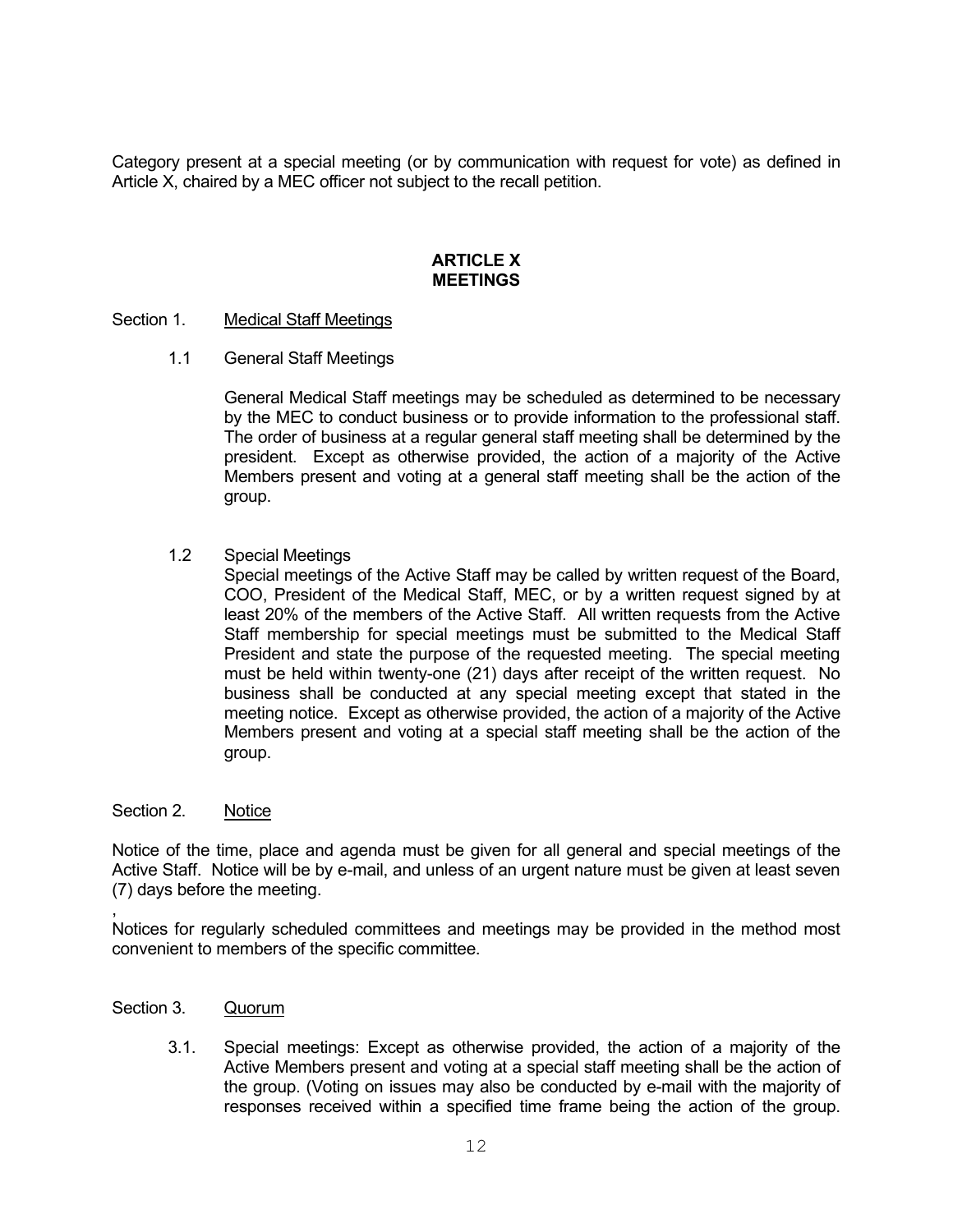Unless the issue is of an urgent nature, the normal time for a special vote will be 15 days.)

- 3.2 Non-physician and ex-officio members shall not be counted in determining the presence of a quorum. The chair or their physician designee may vote.
- 3.3 MEC: 50% of the voting members shall constitute a quorum.
- 3.4 Credentials Committee: 50% of the voting members shall constitute a quorum.
- 3.5 Department, and committee, meetings: 20% of the appointed members, but not fewer than two (2) appointed members, will constitute a quorum at any meeting. Those present and counted in the quorum will include the Department, Committee Chair or their physician designee. (A department meeting may include all providers represented by the Department.)
- 3.6 Subcommittee, Section or Specialty meetings may also be authorized by departments, as needed. For these meetings those present will comprise the quorum.
- 3.7 Voting by electronic means is utilized for timely input regarding issues important to the medical staff. Professional staff must maintain an e-mail address on file with Medical Staff Services in order to be kept informed and given opportunity to participate in decisions made by electronic vote. If opportunity for electronic vote is given to the general medical staff, departments, or committees, a simple majority of responses received within the specified time frame shall constitute a quorum.

#### Section 4. Minutes

Minutes of general staff, special, MEC, Department, committees specified in these bylaws shall be prepared and shall include a record of attendance and the vote taken on each matter. A file, either paper or electronic, of the minutes of each meeting shall be maintained, with a master list of documents maintained by Medical Staff Services, unless otherwise provided by the organization. These minutes shall be maintained according to the PH&S Retention Policy.

#### Section 5. Communication

Notice of meetings, votes, and important actions of staff, department, and other committees are provided by e-mail.

# **ARTICLE XI PRIVILEGE, CONFIDENTIALITY, RELEASE OF INFORMATION and IMMUNITY FROM LIABILITY, and ACCESS TO RECORDS**

As a condition of appointment and reappointment to the Medical Staff, each member agrees to the following: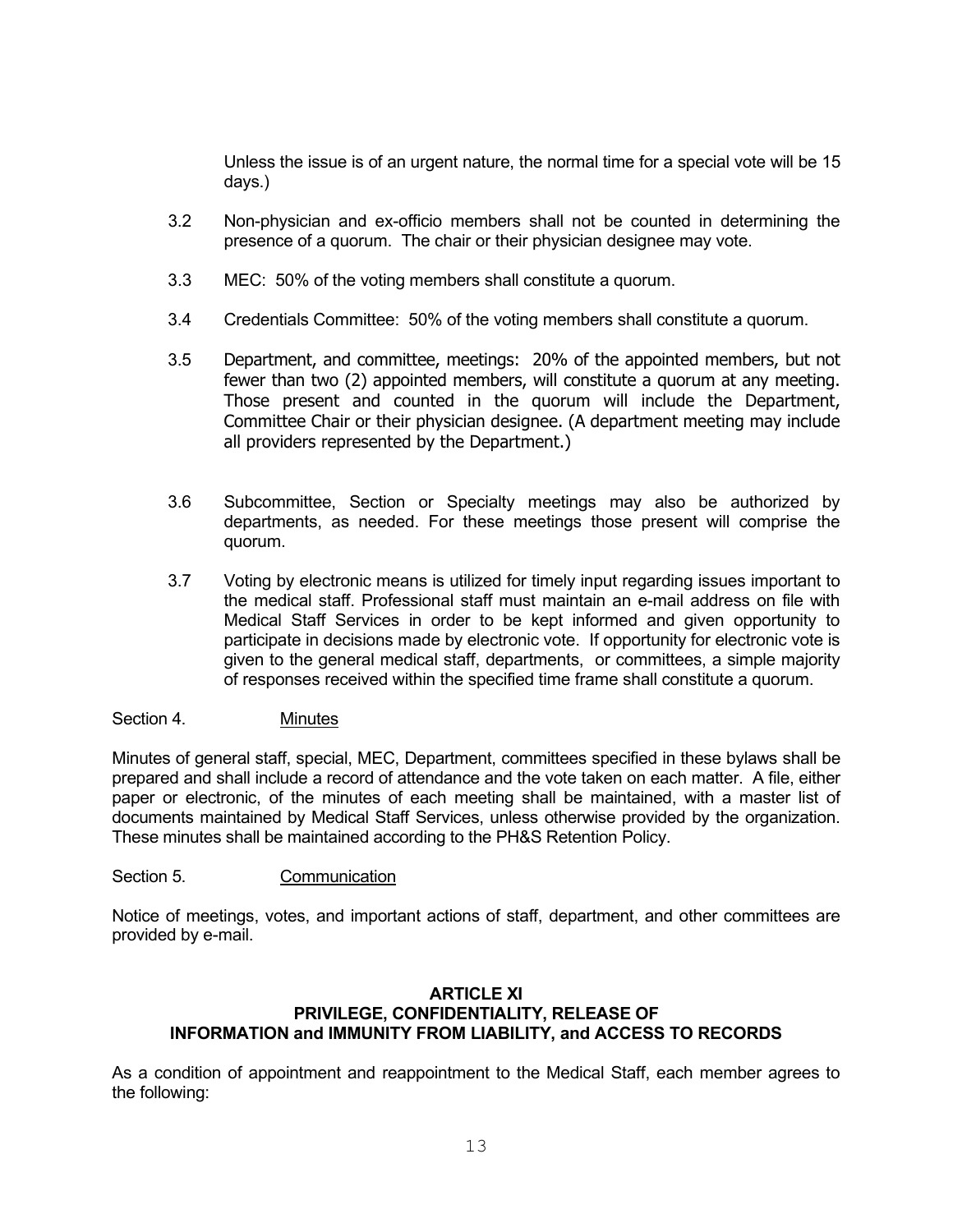# Section 1. Privilege and Confidentiality

By law, any and all information, minutes, documents, proceedings, reports, or records which are collected or prepared by any regularly constituted committee of the Medical Staff or Board, whose duty is to evaluate the competency or qualifications of a Medical Staff member or applicant for Medical Staff membership or clinical privileges, or to evaluate patient care, are privileged and shall be kept confidential to the fullest extent permitted by law. This privilege extends to information supplied by members of the Medical Staff, the MEC, the Board, and to third parties who supply information for the purposes set forth above. For the purposes of this Article, the term 'third parties' means both individuals and organized representatives of the Board or the Medical Staff, including that of any other institution or facility.

In order to protect this privilege, all communication, information, documents, proceedings, records, reports, recommendations and disclosures prepared or collected by a regularly constituted committee or board of the Medical Staff or Board whose duty is to evaluate the competency or qualifications of a Medical Staff or Allied Health Professional staff member, including applicants for membership, or to review and evaluate patient care, shall be kept strictly confidential, and shall not be used for any other purpose except as may be required by law or by these Bylaws.

#### Section 2. Immunity

To the fullest extent permitted by law, any member of the Medical Staff, the MEC, Board or third party who, in good faith, files charges, presents evidence, provides information or participates in a regularly constituted committee of the Medical Staff or Board, whose duty is to evaluate the competency or qualifications of Medical Staff and Allied Health Professional staff members, including applicants for membership or clinical privileges, or to review and evaluate the quality of patient care, shall be immune from civil liability arising out of such activities.

Medical Staff Officers, Department Chairs, section and all department and committee members, as well as all those participating in peer review and Morbidity and Mortality (M&M) functions are covered by the Hospital's professional liability insurance when acting in good faith within the scope of their responsibilities under these Bylaws.

Such immunity shall apply to all acts, communications, reports, recommendations, or disclosures performed or made in connection with this or any other health care institution's activities related, but not limited to:

- A. Applications for appointment and clinical privileges;
- B. The reappointment process;
- C. Corrective action, including summary suspension;
- D. Hearings and appellate reviews;
- E. Medical care evaluations and other peer and case review activities;
- F. Utilization reviews; and
- G. Other hospital, departmental, service, or committee activities related to quality of patient care and professional conduct.

Section 3. Authorizations and Releases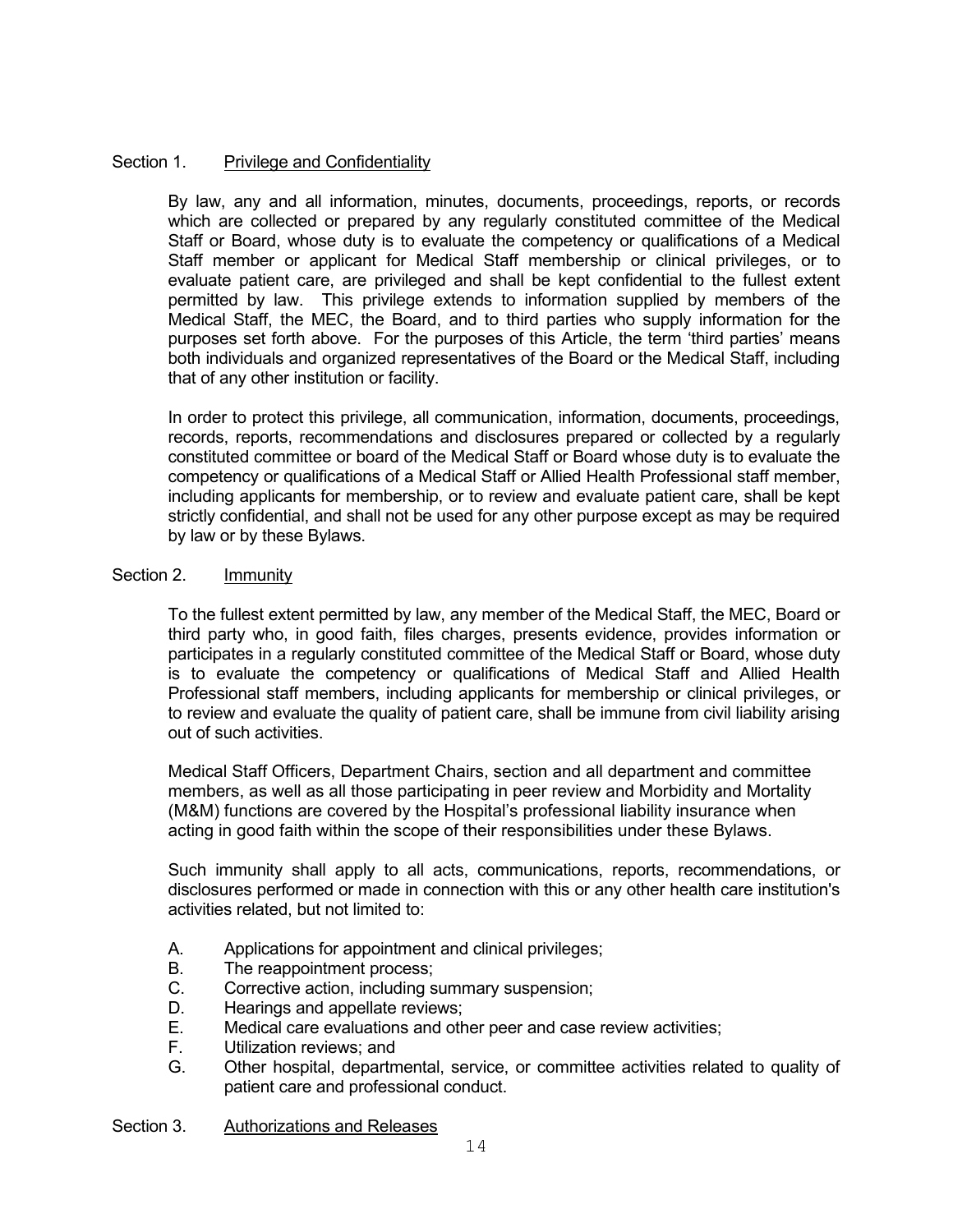By submitting an application for appointment or reappointment to the professional staff, the practitioner agrees to be bound by the bylaws, manuals, and the governing policies and procedures of the professional staff and of the hospital.

By submitting an application for appointment or reappointment to the Medical or Allied Health Professional Staff or by applying for or exercising clinical privileges, a practitioner authorizes representatives of the Medical Staff and/or Hospital to solicit, provide, and act upon information and documents bearing upon the practitioner's education, training, experience, competence, ethical standards, ability to work with others, and health status; and agrees to be bound by the provisions of this Article and to waive all legal claims against any representative of the Medical Staff and/or Hospital in accordance with the provisions of this Article. Consistent with the Health Insurance Portability and Accountability Act (HIPAA), any personal health information (PHI) obtained by the Hospital as part of the credentialing process is maintained as confidential and subject to the Hospital's privacy policy.

Each practitioner shall, upon request of the Medical Staff and/or Hospital, execute general and specific releases as required in these Bylaws as may be applicable under relevant Washington State Law. Execution of such releases is not a prerequisite to the effectiveness of these Bylaws. Failure to execute such releases in an application for reappointment or clinical privileges shall be deemed as a voluntary resignation of staff membership. Such releases are considered valid for 180 days.

The authorizations and releases set forth herein are for the protection of the Hospital's practitioners, other appropriate Hospital personnel, and third parties.

All applicants for appointment and reappointment consent to complete and continuous release of information for any purposes set forth in these Bylaws among the Providence Health Care organizations.

#### Section 4. Access to Records

Practitioners' credentials files maintained by the Medical Staff Office contain privileged and confidential information. Access to these files shall only be for the purpose of conducting the activities set forth in Section 2 above, and is restricted to the following individuals:

- A. Hospital COO or his designee;<br>B. Chair of the Board or his designee
- Chair of the Board or his designee:
- C. President of the Medical Staff or his designee;
- D. Chief Medical Officer<br>E. Chief Medical Executi
- **Chief Medical Executive;**
- F Chair of the department to which the practitioner is assigned or his designee, if a departmentalized hospital;
- G. Members of the Credentials Committee, if a separate function from the MEC;
- H. Personnel in the Medical Staff Office.

A practitioner may have access to, and the right to obtain a copy of, any of the documents in his or her credentials file which s/he has submitted pertaining to his application, reappointment, or clinical privileges, or correspondence pertaining to him which was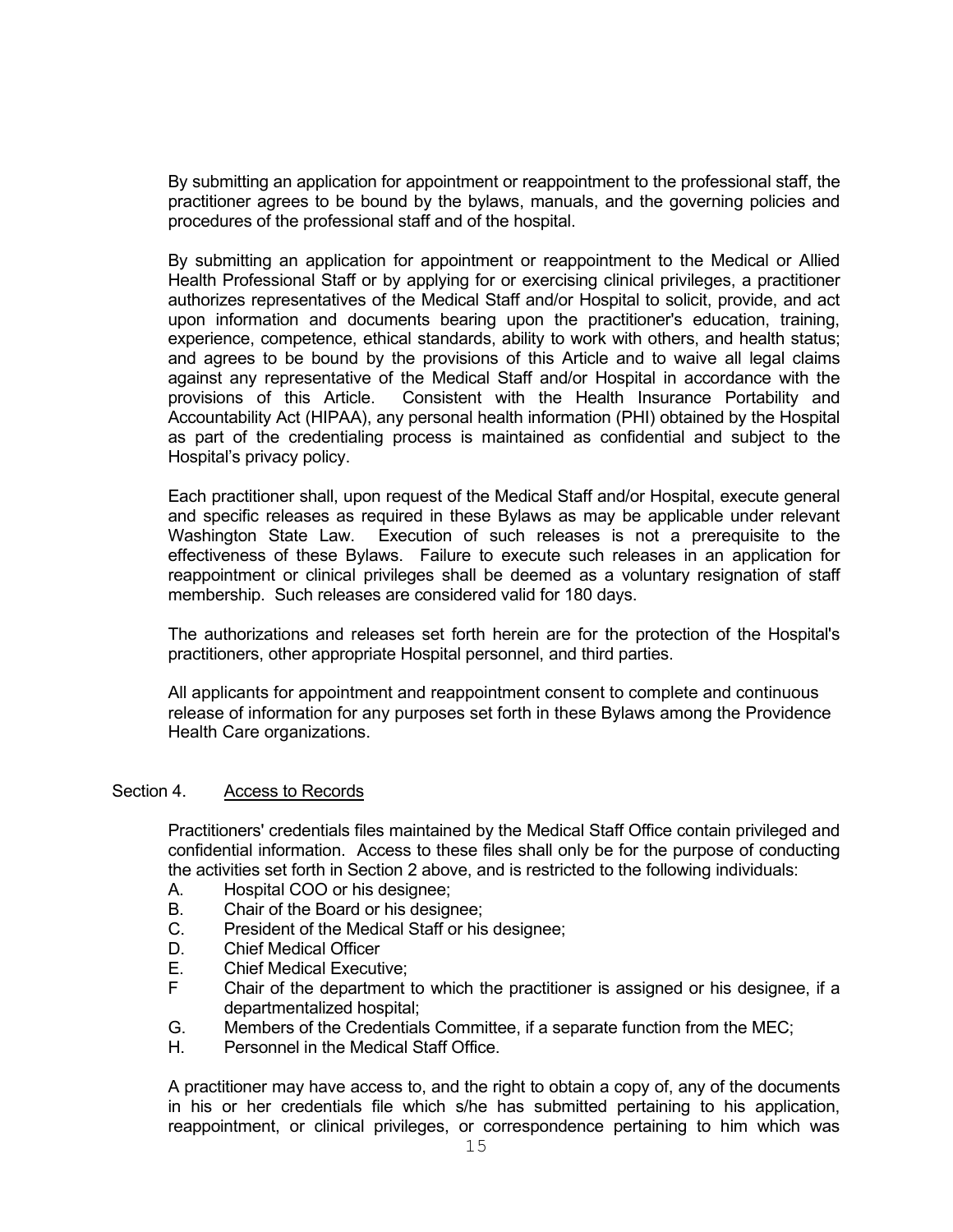addressed to or copied to him. A practitioner shall not have access to any other documents in his credentials file unless otherwise required by law or provided in accordance with hearing and appellate review procedures set forth in the Fair Hearing Plan.

Minutes of Departments, and Committees outlined in these bylaws will be maintained by the Medical Staff Office or in specified secure locations. Access to minutes of Medical Executive Committee, Credentials Committee, and all peer review committees is restricted to members of the respective committees, personnel of the Medical Staff Office, and individuals authorized by the Medical Staff President or Chief Operating Officer. Copies of these minutes, except for copies distributed at committee meetings, cannot be removed from the Medical Staff Office unless expressly authorized by the President of the Medical Staff, Chief Medical Officer, if applicable, Hospital COO or their designee. Minutes and records of all quality and peer review activities may only be transmitted by secure means and may not be released outside the organization.

# **ARTICLE XII POLICIES AND PROCEDURES**

Regulatory requirements are included within the body of the Bylaws and Appendices. The MEC has the responsibility to further clarify these Bylaws and Appendices with policies which provide further detail and process.

Each hospital's unique circumstances and any significant differences in patient populations and services offered in each hospital will be considered in all policies approved by the Medical Executive Committee.

Notice of such policies is provided to the active staff within 30 days of approval. Objections regarding changes to policies will be returned to the MEC for reconsideration; if more than 10% of the active staff object to the policy or change to a policy, if not a current regulatory requirement, the policy or change in policy will be sent to the active staff for vote.

# **ARTICLE XIII AMENDMENTS TO BYLAWS AND, APPENDICES**

Section 1. Amendments to, restatements, or repeal of these bylaws shall be accomplished through a cooperative process involving both the Medical Staff and the Board.

Amendments to these bylaws may be initiated by the Bylaws Committee, a member of the Medical Executive Committee, the Governing Body, or by 10% of the voting members.

If the voting members of the medical staff propose to adopt a rule, regulation, or policy, or an amendment thereto, they should first communicate the proposal to the MEC. If the MEC proposes to adopt a rule or regulation, or an amendment thereto, it communicates this to the voting members of the medical staff. This does not prohibit a medical staff member from making a proposal directly to the Board.

Amendment/s may be proposed at any regular, special, or virtual meeting of the Medical Executive Committee, but may not be voted upon until a subsequent regular or special meeting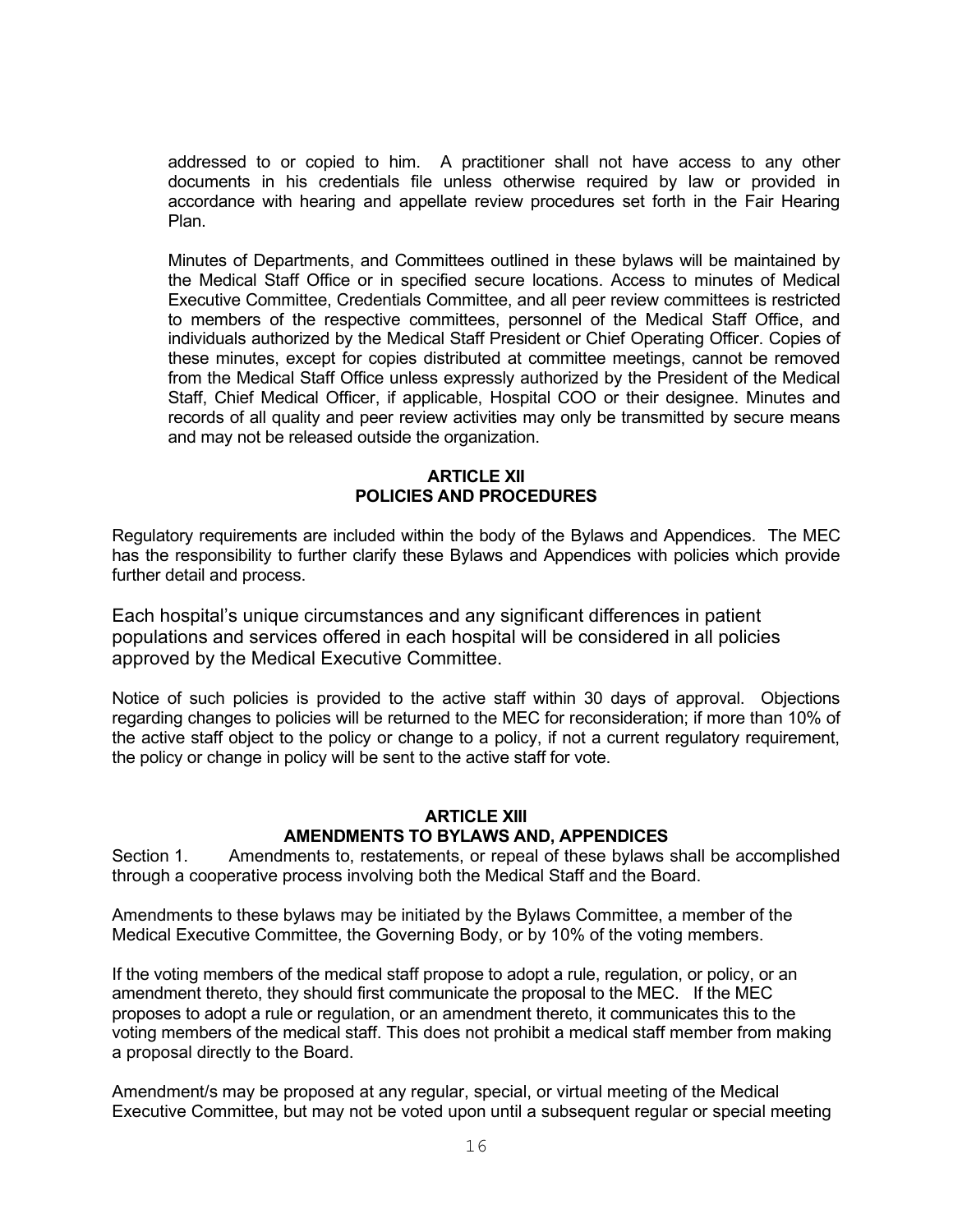of the Medical Executive Committee at least two weeks after the amendment has been proposed. If approved by a majority vote of the Executive Committee, proposed amendment/s shall be provided to the Active staff within two weeks of the date of the Medical Executive Committee approval. The proposed change/s may be communicated at a special meeting or to the provided e-mail of Active Staff members who may submit ballots in the manner designated by the MEC, whether in person, by first class mail, by facsimile, or by other electronic or nonelectronic means. These amendments shall be deemed approved by the Active Staff upon the receipt of a simple majority vote of the ballots returned by the specified date on the ballot, which will be at least 30 days from the date the ballot is sent.

Section 2. Board Approval. Any amendments enacted by the MEC or by the organized medical staff shall be effective only when approved by the Governing Board. Neither the Medical Staff nor the Governing Board can unilaterally amend the Medical Staff Bylaws. The Medical Staff Bylaws and Appendices may not conflict with governing body bylaws.

Section 3. Urgent amendments to comply with law or regulation. The Medical Executive Committee may, by majority vote, make changes to the bylaws specifically required by state law, Joint Commission, or Centers for Medicare/Medicaid. Substantive changes to the bylaws will be communicated to the medical and AHP staffs either by direct mailing, fax, e-mail, or in the physician newsletter within two weeks. If there is no conflict between the organized medical staff and the Medical Executive Committee, the provisional amendment stands. If there is conflict over the provisional amendment, the process for resolving conflict between the organized medical staff and the Medical Executive Committee is implemented. If necessary, a revised amendment is then submitted to the governing body for action.

Changes to the Bylaws and Appendices which are not substantive in nature, such as renumbering or correction of typographical errors, shall not require a vote of the membership.

# Section 4. Unified and integrated medical staff structure.

- A. Medical staff members of each separate hospital within PHC have voted by majority of their active staff members to accept a unified and integrated medical staff structure. This structure shall represent each member hospital's unique circumstances and any significant differences in patient populations and services offered at each hospital. A unified and integrated medical staff must establish and implement policies and procedures to ensure that the needs and concerns expressed by members of the medical staff at each of PHC's separately certified hospitals, regardless of practice or location, are given due consideration, and that the unified and integrated medical staff has mechanisms in place to ensure that issues localized to particular hospitals are duly considered and addressed.
- B. A majority vote of active staff members privileged at a specific PHC hospital may vote to opt out of the unified and integrated medical staff structure as provided below.<br>1. Initiation of the voting process requires submission to the r
	- Initiation of the voting process requires submission to the medical staff office of a written petition signed by at least 10% of the active staff members of the hospital requesting an opt-out vote. A copy of the petition shall be provided by the medical staff office to the unified MEC and the Board at least 20 days prior to submission to the active staff members of that hospital for the opt out vote. Any comments of the unified MEC or the Board on the proposed opt-out vote shall be included with the written ballot.
	- 2. Voting shall be by regular mail or electronic transmission sent to all voting members of the active staff of the hospital that has petitioned for the opt-out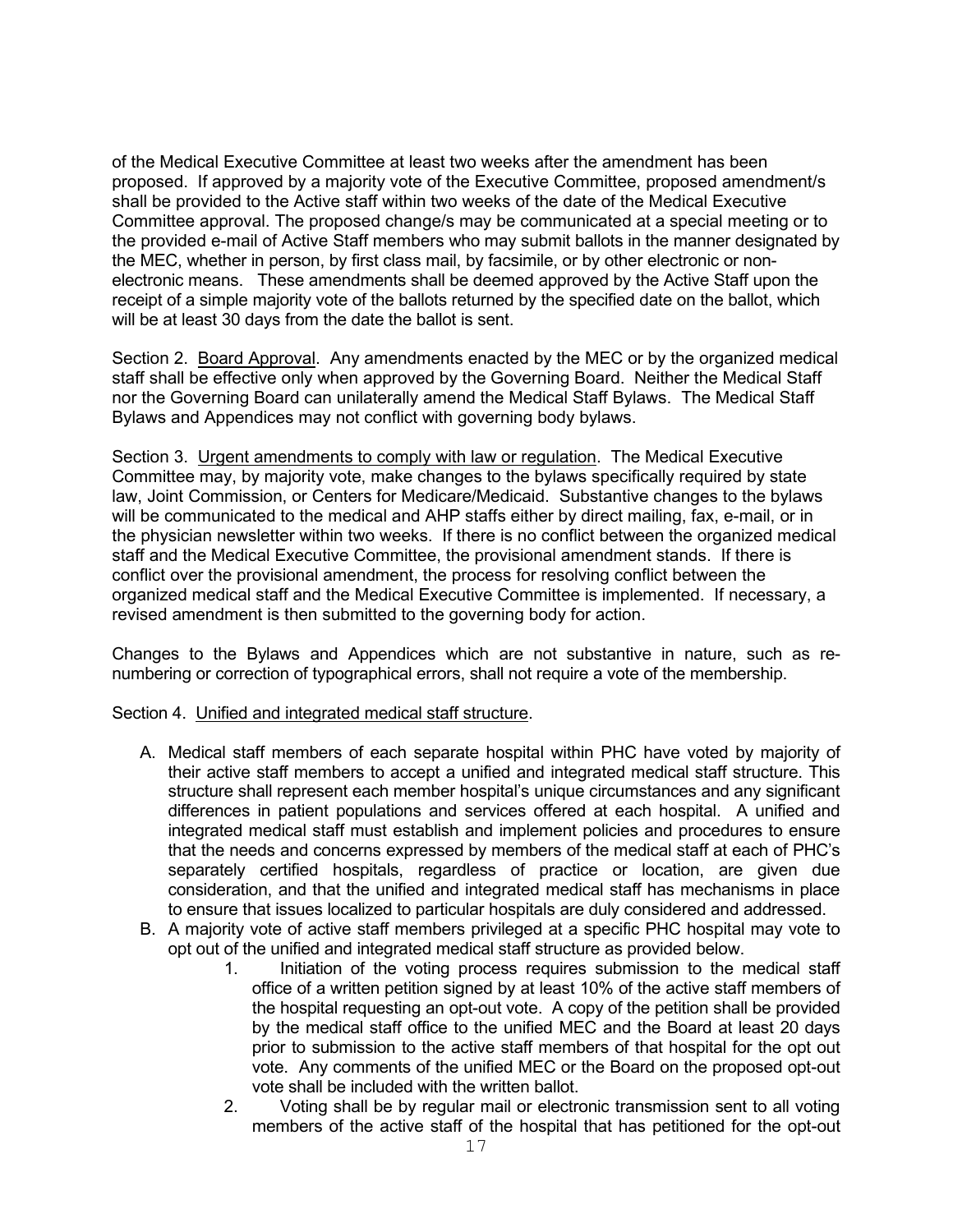vote. A decision to opt out of the unified medical staff requires an affirmative vote of at least 51% of the ballots returned within 30 days of mailing.

- 3. If the result is an affirmative vote to opt out, the opt out shall be effective 60 days after the vote to allow sufficient transition time.
- 4. If there is an affirmative opt-out vote by one of the separately licensed hospitals, the unified medical staff bylaws shall be automatically superseded by the medical staff bylaws for the separately licensed hospitals that were in existence on the day each of the medical staff voted to become a unified medical staff.
- 5. The results of a vote on a petition to opt out of the unified medical staff pursuant to this section are final for a period of two (2) years. Unless otherwise approved by the board, vote to opt out may not be held sooner than two (2) years from the date such hospitals' active staff opted in to the unified medical staff or two (2) years after a previous vote under this section.
- 6. Medical staff members will be informed at initial appointment and at reappointment of the option to initiate an opt-out vote.

### **ARTICLE XIV COMMUNICATION AND MANAGEMENT OF CONFLICT**

Methods for the medical staff to provide input to the governing body regarding Medical Staff Bylaws and Appendices and Policies are provided in these documents.

If conflict exists between any of the entities (credentialed staff, MEC, departments, senior leadership team, committees or Board), the Leadership Group Conflict Management guidelines provided by Providence Health & Services, and as approved by the MEC, shall guide resolution.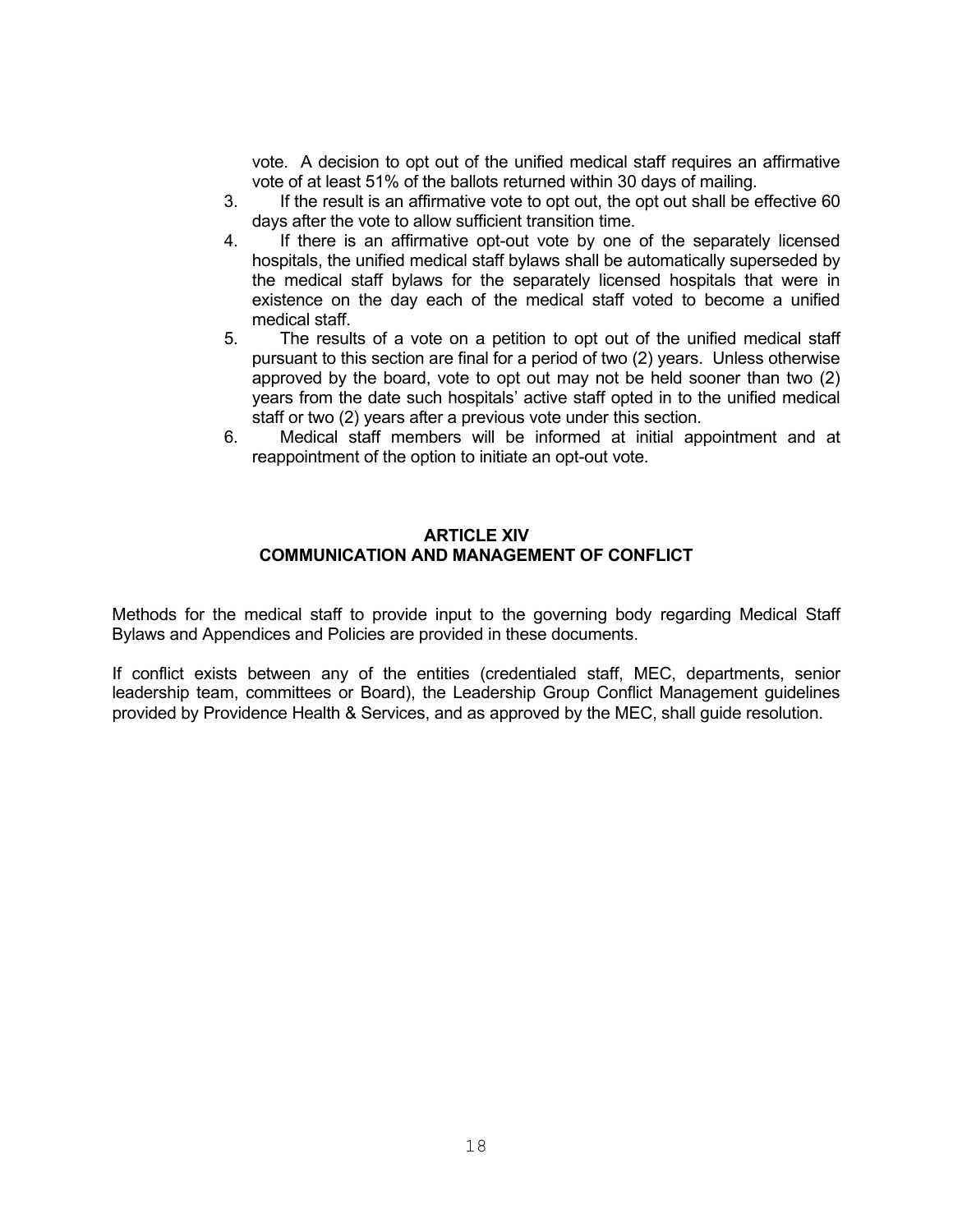**Appendices A-C are consistent among the four Providence Health Care hospitals—Holy Family Hospital, Mount Carmel Hospital, St. Joseph's Hospital, and Sacred Heart Medical Center, although some process variances will exist between departmentalized and nondepartmentalized hospitals.** 

- **Fair Hearing Plan**
- **Credentialing**
- **Privileging**
- **Voluntary Changes in Status**
- **Time Periods**

#### **Appendix A. FAIR HEARING PLAN**

For the Medical Staffs of Providence Sacred Heart Medical Center & Children's Hospital, Providence Holy Family Hospital, Providence Mount Carmel Hospital and Providence St. Joseph's Hospital of Chewelah

This fair hearing plan (the "plan") has been adopted and approved by the Community Ministry Board of Providence Health Care (the "board") and each of the medical staffs of the four hospitals listed above. References to the medical staff include the allied health professional staff of the hospital, and references to members of the medical staff include allied health professionals on the medical staff.

#### **Article I. INITIAL REVIEW**

1.01 **Collegial Intervention.** When a concern is raised regarding (a) the clinical competence or clinical practice of a member of the medical staff, or (b) compliance by a member of the medical staff with applicable ethical standards, the bylaws, rules or regulations of the medical staff, or policies of the hospital or the medical staff, medical staff and hospital leaders are encouraged to use collegial intervention. The goal of collegial intervention is cooperation by the medical staff member to resolve the matter. Collegial intervention is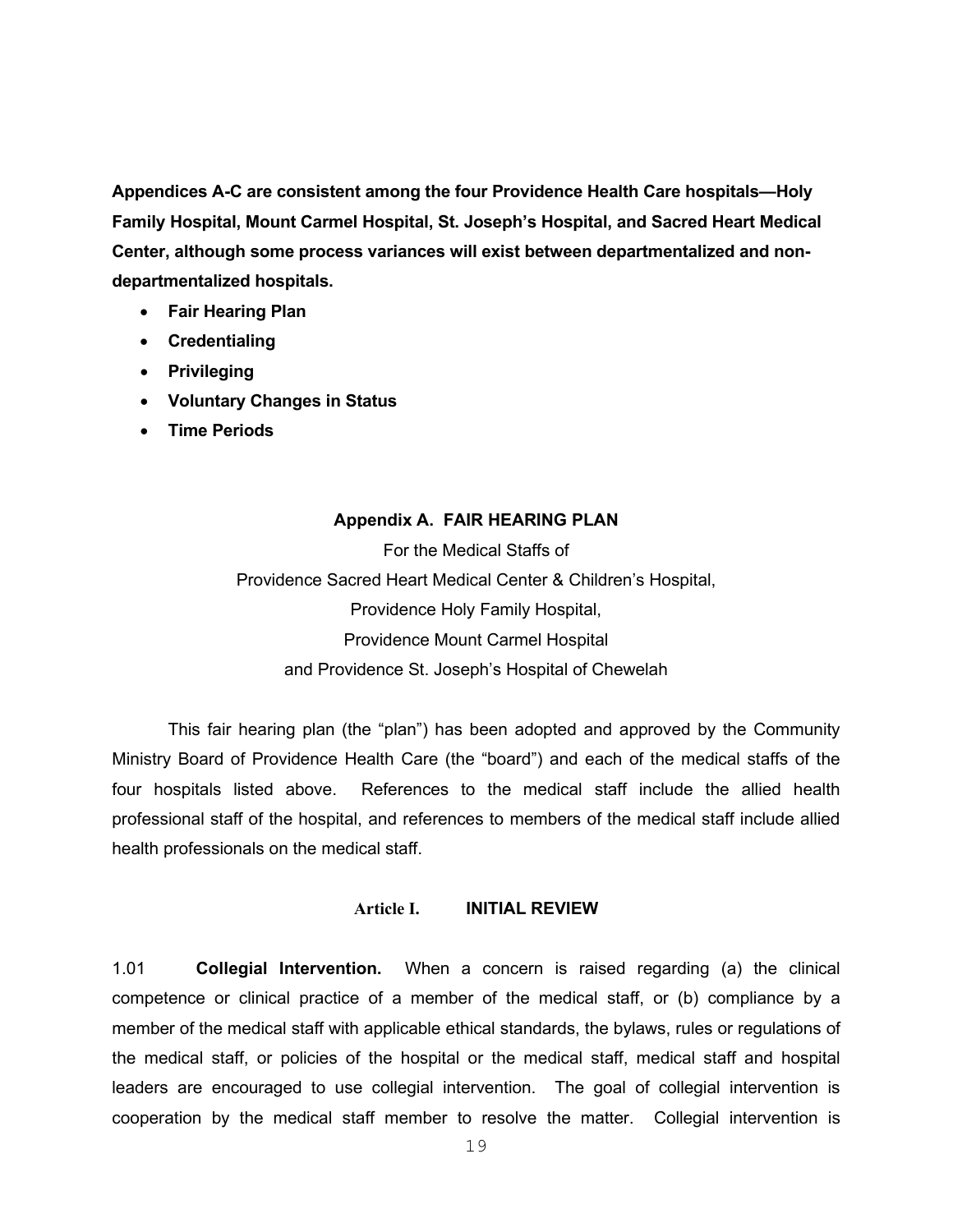encouraged, but is not required. Its use is within the discretion of medical staff and hospital leaders. Collegial efforts may include, but are not limited to, counseling, sharing of comparative data, monitoring, and additional training or education. Collegial intervention is part of the hospital's performance improvement and professional and peer review activities. Medical staff and hospital leaders shall determine whether to include documentation of collegial intervention in the medical staff member's credentials file. If documentation of collegial intervention is included in the individual's file, the individual will be provided an opportunity to review and respond to it in writing. The individual's response shall be maintained in the same file.

1.02 **Referral for Further Review.** Where collegial intervention, if used, has not resolved the matter, or if a determination is made by medical staff and hospital leadership to not use collegial intervention, the matter should be referred to the medical staff president, the chief medical officer, the chair of the department to which the medical staff member is assigned, the hospital COO, or the chair of the board. The person to whom the matter is referred shall make sufficient inquiry to satisfy him or herself that the concerns raised are credible and, if so, shall provide a written report to the president of the medical staff and the chief medical officer. The president of the medical staff in conjunction with the chief medical officer and the hospital COO shall determine whether the matter should be handled in accordance with hospital policies or forwarded to the medical staff executive committee (MEC) for consideration. Action taken pursuant to this Article I is not an investigation.

## **Article II. INVESTIGATIONS**

2.01 **Initiating an Investigation.** When a concern regarding the clinical competence and/or professional conduct of a medical staff member is before the MEC, the MEC shall review the matter and determine whether to conduct an investigation or direct the matter be handled under applicable hospital policy. In making this determination the MEC may discuss the matter with the practitioner whose clinical competence and/or professional conduct is in question. An investigation shall begin only if the MEC votes to conduct an investigation. If the MEC votes to conduct an investigation it shall inform the practitioner being investigated. If the practitioner is a dependent allied health professional staff member, the practitioner's supervising physician shall also be notified of the investigation. Notification may be delayed if in the MEC's judgment informing the practitioner could compromise the investigation or disrupt the operation of the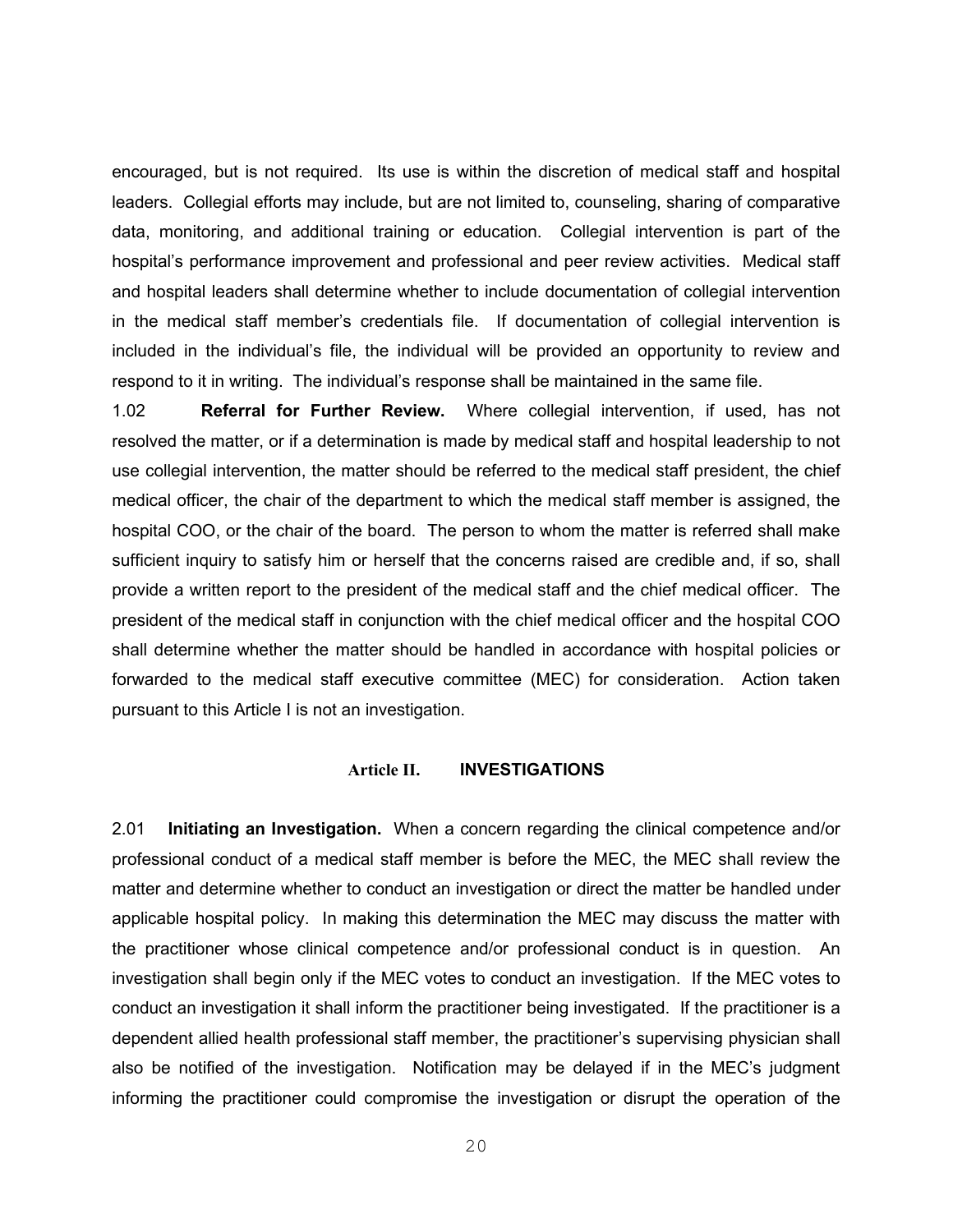hospital or medical staff. The president of the medical staff shall keep the hospital COO fully informed of the status of an investigation. In the event board initiates the investigation references to the MEC in Sections 2.02-2.07 shall mean the board.

2.02 **Investigating Committee.** If the MEC votes to conduct an investigation, it may elect to investigate the matter itself, request one of its standing committees to conduct the investigation (e.g. the credentials committee), or appoint an individual or ad hoc committee to conduct the investigation. The body or individual conducting the investigation is referred to in this plan as the "investigating committee". The investigating committee shall not include business associates or relatives of the individual being investigated, but may include individuals not on the hospital's medical staff. If the committee is investigating the individual's clinical competence the committee should have at least one member with credentials similar to the person being investigated, or engage an outside consultant with expertise in the individual's area of practice. The committee may engage an outside reviewer if the individual under review has questioned or may question the objectivity of the investigating committee.

2.03 **The Investigation.** The investigating committee has the authority to review all documents and interview all individuals it determines may be relevant to its investigation. The investigating committee may require a physical and/or mental examination of the practitioner by health care professionals acceptable to the committee, and may require the results of such examination(s) be provided to the committee. The individual being investigated shall be afforded an opportunity to meet with the investigating committee. At the meeting, the individual shall be invited to respond to the concerns that gave rise to the investigation. A summary of the meeting shall be prepared by the committee and provided to the individual. This meeting is not a hearing, and none of the procedural rules for hearings shall apply. The individual being investigated does not have the right to be represented by legal counsel at this meeting.

2.04 **Findings and Recommendations.** Upon completion of its investigation, the investigating committee shall prepare a report of its findings, conclusions and recommendations. The report along with the written summary of the committee's meeting with the individual shall be submitted to the MEC. In making its recommendation the investigating committee shall consider the best interests of patients, the orderly operation of the hospital and

21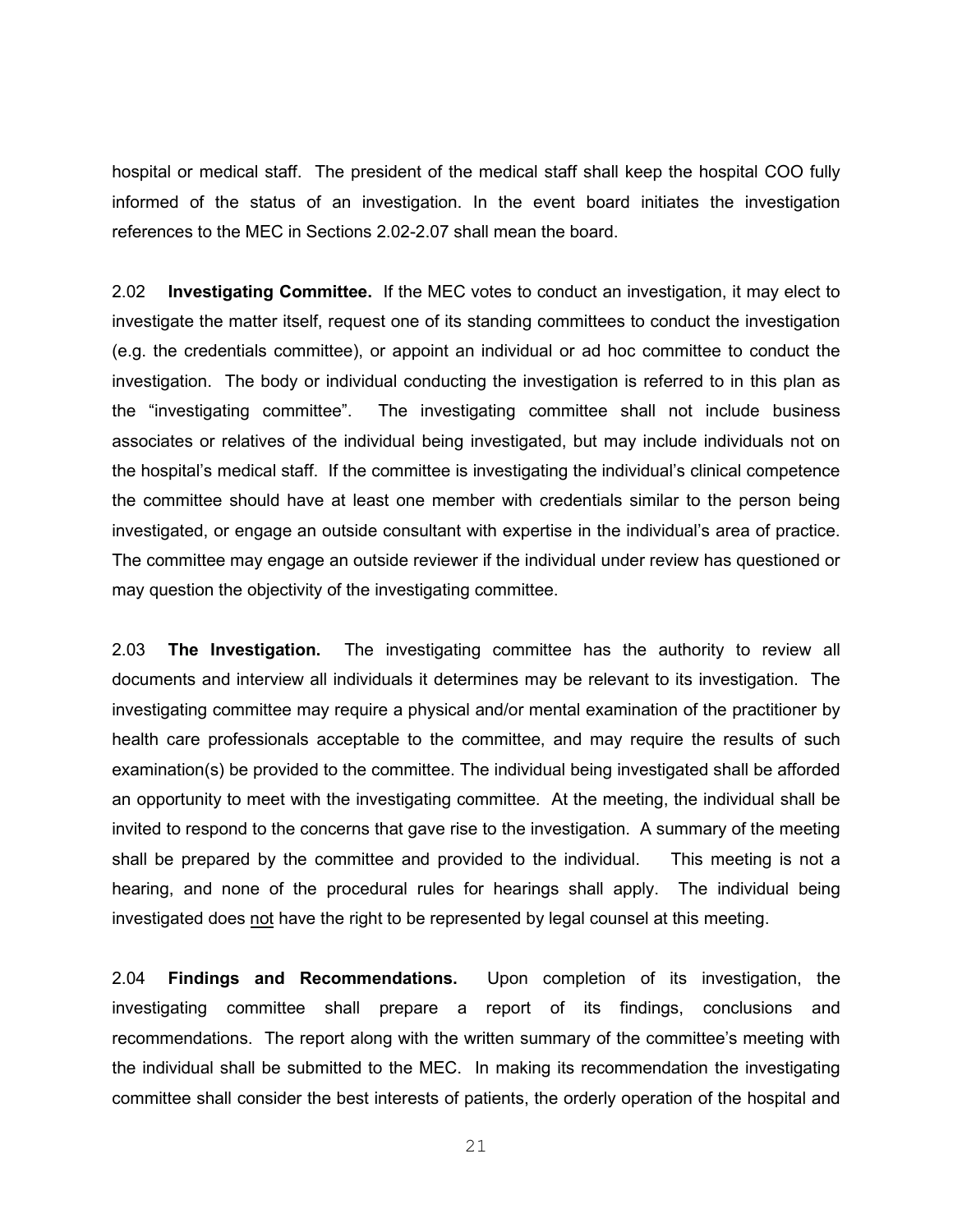fairness to the individual investigated, recognizing that fairness does not require that the individual agree with the committee's recommendation. The committee may consider relevant literature and clinical practice guidelines, opinions and views expressed throughout the investigation, reports from any outside reviewers, and information provided by the individual under review.

2.05 **Time Period for Investigations.** The investigating committee shall make a reasonable effort to complete the investigation and issue its report within 30 days of the commencement of the investigation if an outside reviewer is not used. When an outside reviewer is used the investigating committee shall make a reasonable effort to complete the investigation and issue its report within 30 days of receiving the report from the outside reviewer. These time periods are guidelines only and do not create any right for the individual being investigated to have the investigation completed within a set period of time. In the event the investigating committee is unable to complete the investigation and issue its report within these time periods, it shall inform the individual of the reasons for the delay and the approximate date on which it expects to complete the investigation.

2.06 **MEC Action/Recommendations.** The MEC may accept, modify, or reject the recommendation of the investigating committee. Specifically, the MEC may:

- 1) Take no action on the recommendation;
- 2) Issue the individual a letter of guidance, warning, or reprimand;
- 3) Impose conditions for the individual's continued appointment to the medical staff;
- 4) Impose a requirement for monitoring or consultation;
- 5) Recommend additional training or education;
- 6) Recommend reduction of clinical privileges;
- 7) Recommend suspension of clinical privileges for a specific period of time;
- 8) Recommend revocation of appointment and/or clinical privileges; Make other recommendations it deems necessary or appropriate; or.
- 9) Require a medical and/or psychiatric evaluation to determine fitness for continued membership.

2.07 **Notice of MEC Action/Recommendations**: The MEC shall notify the hospital COO of its decision, and the hospital COO will notify the Board. The Medical Staff President shall give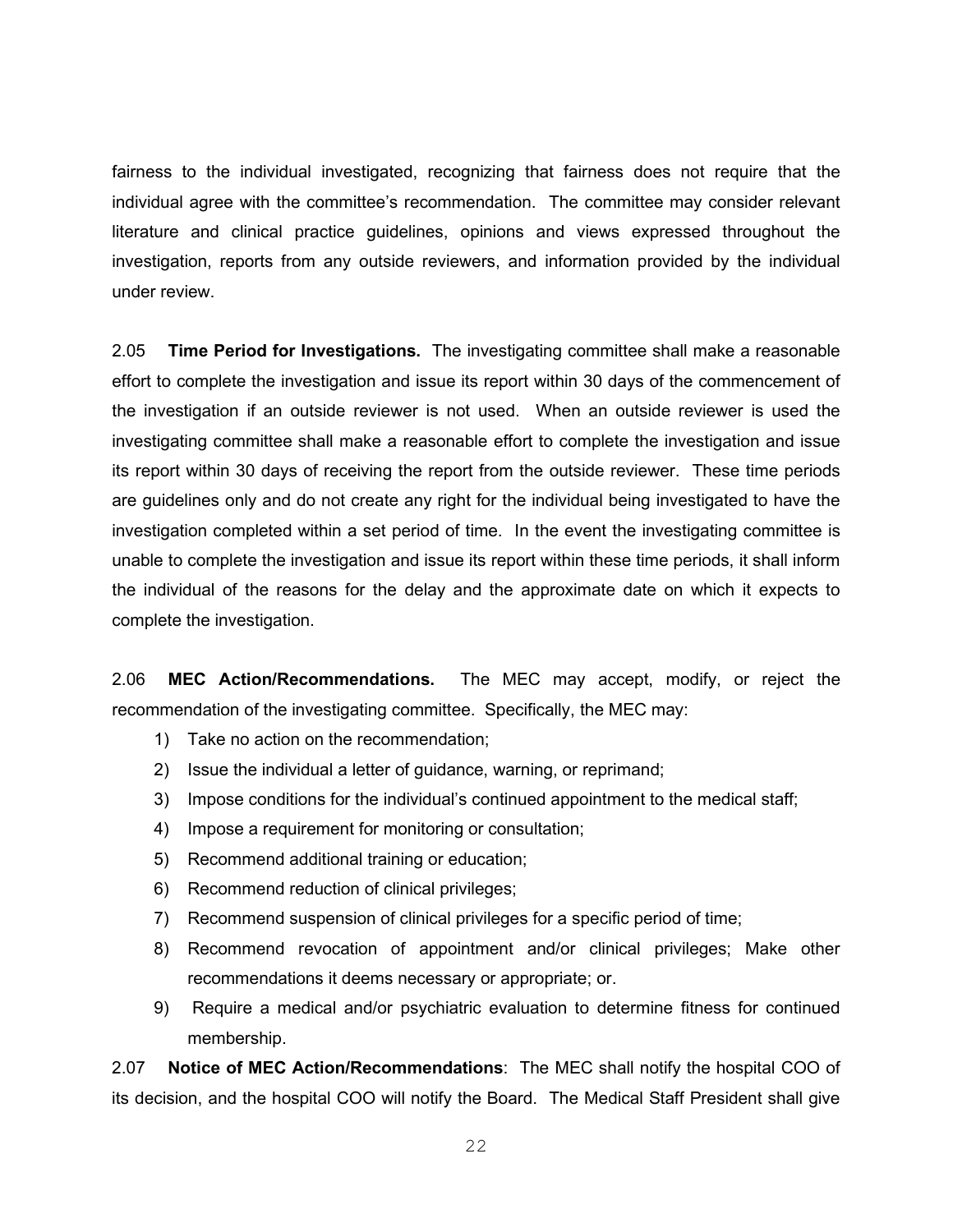prompt written notice to the individual of the MEC's decision. If the MEC's decision does not entitle the individual to request a hearing, it shall take effect immediately. If the MEC's decision entitles the individual to a hearing the notice shall contain:

- 1) A statement of the MEC's decision and the reasons for it;
- 2) If applicable, a list of patient records or incidents relied upon by the MEC in making its decision;
- 3) Notification that the individual has the right to request a hearing within 30 days of receipt of the notice; and
- 4) A copy of this plan.

If the individual is a dependent allied health professional staff member, the individual's supervising physician shall also be provided a copy of the notice.

2.08 **Actions Which are Grounds for Hearings.** A medical staff member is entitled to a hearing only if the MEC:

- 1) Summarily suspends or upholds a summary suspension that will last for more than 30 days, however, a suspension for failure to complete medical records is not grounds for a hearing;
- 2) Recommends denial of appointment or reappointment to the medical staff;
- 3) Recommends revocation of the individual's medical staff appointment;
- 4) Recommends denial or restriction of requested clinical privileges;
- 5) Recommends reduction or revocation of clinical privileges; or
- 6) Recommends mandatory, concurring consultation, (i.e., the consultant must approve the course of treatment before treatment starts).

2.09 **Actions not Grounds for a Hearing.** The following are examples of actions that are not grounds for a hearing, however, the individual may provide a written response to any such action to be included in his or her file:

- 1) A letter of guidance, warning, or reprimand;
- 2) A precautionary suspension or disciplinary time-out lasting 30 days or less.
- 3) Automatic relinquishment of privileges for failure to maintain required professional license/s.
- 4) Voluntary resignation of medical staff membership or clinical privileges;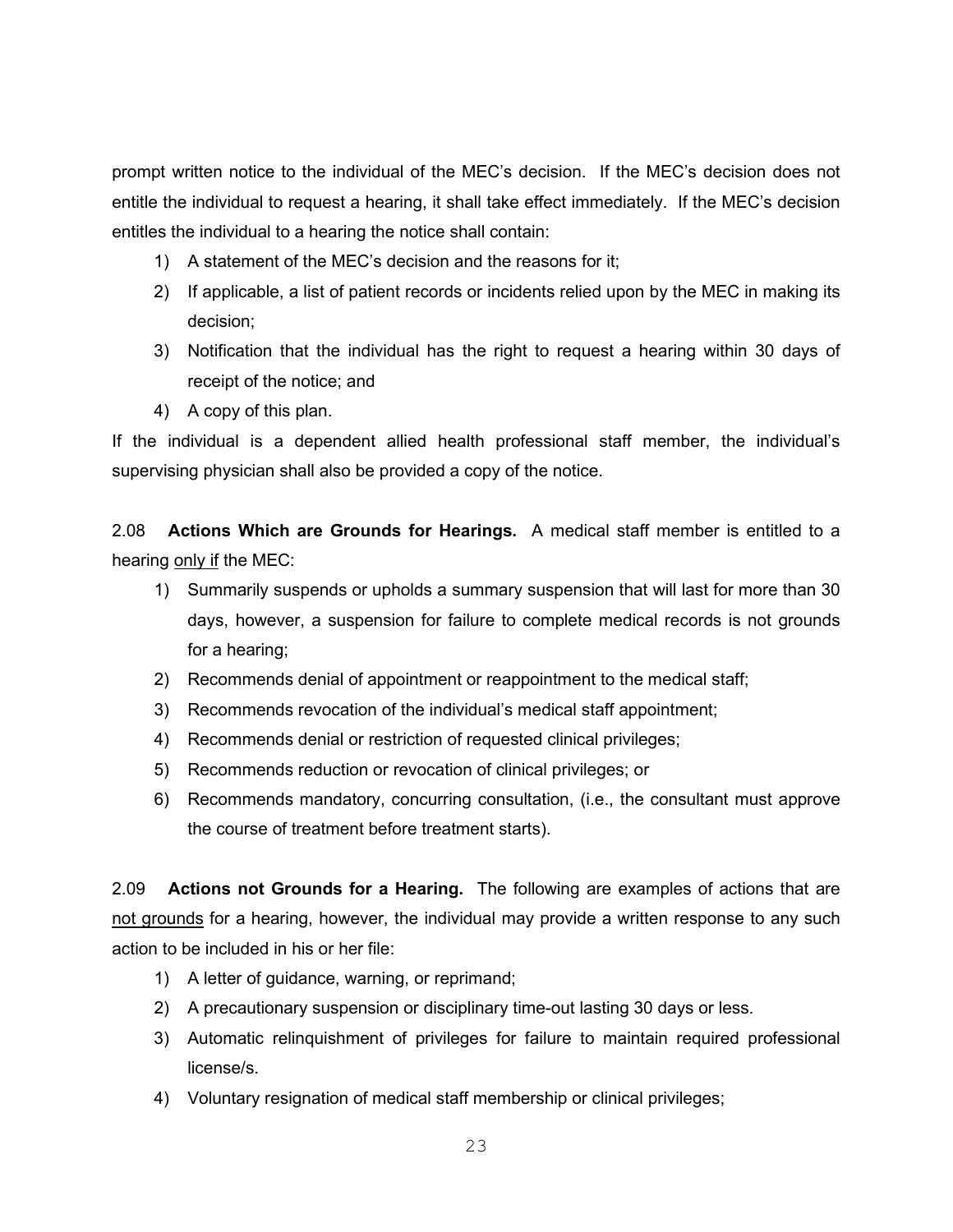- 5) Denial of a request for a leave of absence, or for an extension of a leave of absence;
- 6) Determination that an application for medical staff membership or clinical privileges is incomplete or contains a misstatement and will not be processed;
- 7) Denial of clinical privileges for failure to meet the hospital's minimum threshold criteria for the privileges;
- 8) Denial of privileges because another physician or group or physicians has an exclusive contract with the hospital for such privileges;
- 9) Assignment or reassignment to staff category or department.
- 10) Conditional appointment for a duration of less than 24 months;
- 11) Requiring a consult before treating a patient, but only if approval by the consultant is not required before treatment;
- 12) Termination of temporary privileges;
- 13) Termination of clinical privileges or medical staff membership for failure to timely complete medical records;
- 14) Requiring additional training or continuing education;
- 15) Denial of request for procedure/s which have not been approved by the Board to be within the hospital's scope of service.
- 16) Termination of medical staff membership and privileges of a dependent allied health professional staff member solely because the individual is no longer employed by a PHC hospital or a member of the active medical staff; or
- 17) Suspension or restriction of clinical privileges for 30 days or less.

2.10 **Request for a Hearing.** If the decision of the MEC gives rise to a right to a hearing, the individual has 30 days following receipt of the notice to request a hearing. The request must be in writing addressed to the hospital COO. Failure to timely request a hearing constitutes a waiver of the right to a hearing. If a hearing is requested, the Board will be notified.

2.11 **Application to Other PHC Hospitals.** Action taken by the MEC of one of the four hospitals shall apply equally to the individual's medical staff membership and clinical privileges, if any, at the other three hospitals. Actions taken pursuant to this plan shall be monitored by medical staff leaders at each PHC hospital where the practitioner has been granted privileges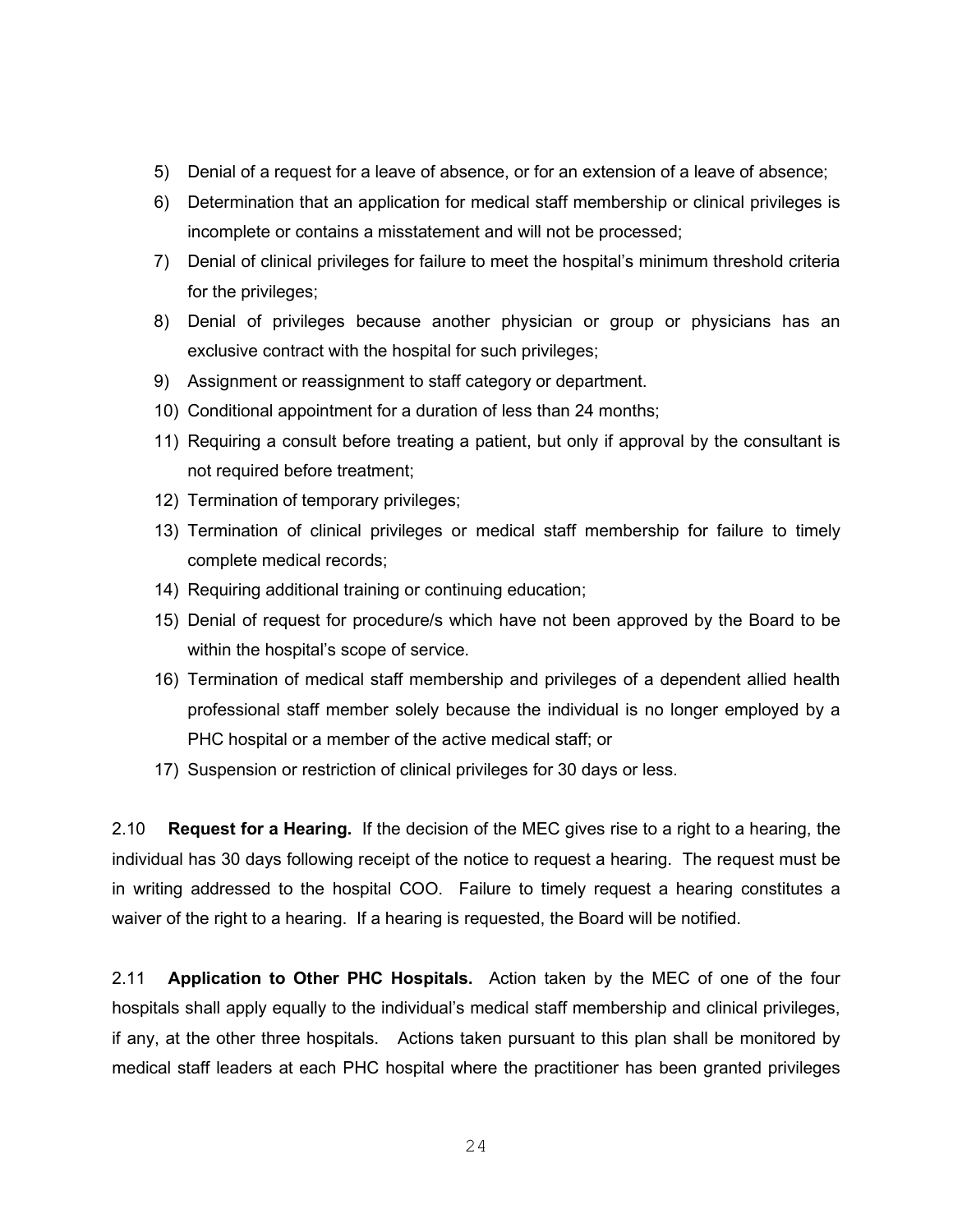through the hospital's performance improvement activities or pursuant to the applicable policies regarding conduct, as appropriate.

# **Article III. SUMMARY SUSPENSION OF CLINICAL PRIVILEGES**

3.01 **Authority to Summarily Suspend.** Whenever action must be taken to prevent imminent danger to the health or welfare of any individual in the hospital, any member of the MEC, the board, the chief medical officer, or the hospital COO/designee has the authority to summarily suspend all or any portion of the clinical privileges of a medical staff member. The summary suspension is deemed to be the action of the MEC or the board, as the case may be. A summary suspension also applies to each PHC hospital where the practitioner has clinical privileges.

3.02 **Report to MEC.** Summary suspensions shall be promptly reported to the MEC and shall be reviewed by the MEC within ten days of the suspension. The MEC may modify, continue or terminate the suspension.

3.03 **Coverage for Suspended Individual.** The chair of the department to which the suspended medical staff member is assigned has the authority to provide alternative coverage for any patient of the suspended practitioner hospitalized in a PHC hospital at the time of suspension. The wishes of the patients shall be considered in the selection of an alternate practitioner.

#### **Article IV. ACTION BY THIRD PARTIES**

A medical staff member's clinical privileges are automatically suspended upon:

- 1) **License.** Revocation, expiration, suspension or the placement of conditions or restrictions on the individual's license;
- 2) **Certification.** Revocation, expiration, suspension or the placement of conditions or restrictions on any certification required by the hospital for the granted privilege/s;
- 3) **Controlled Substance Authorization.** Revocation, suspension or the placement of conditions or restrictions on the individual's DEA or state controlled substance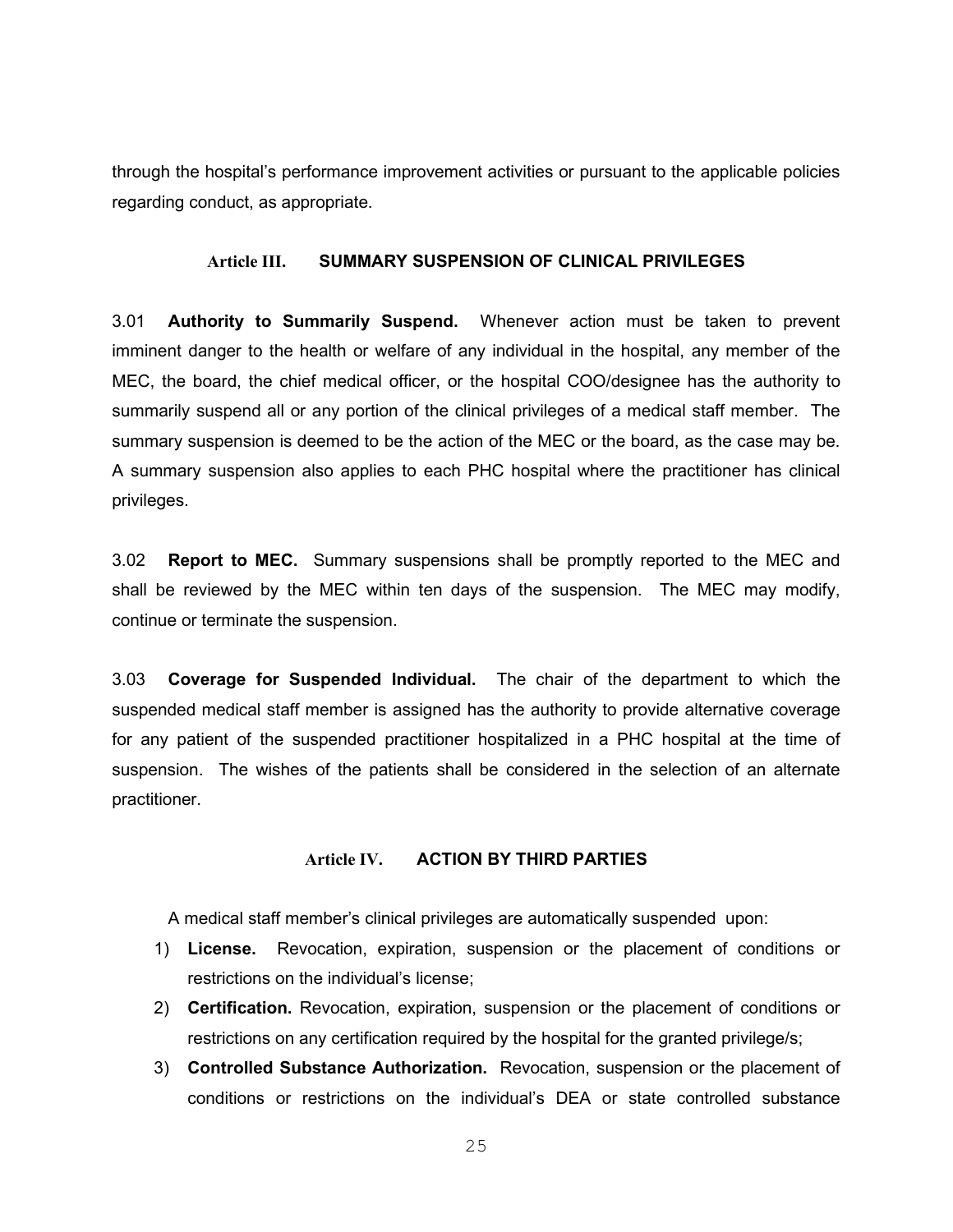authorization if a DEA or state controlled substance authorization is a requirement of the privileges granted;

- 4) **Insurance Coverage.** Termination or lapse of an individual's professional liability insurance coverage or other action causing the coverage to fall below the minimum required by the hospital;
- 5) **Medicare and Medicaid Participation.** Termination, exclusion, or preclusion from participation in the Medicare or Medicaid programs.
- 6) **Criminal Conduct.** Conviction, or a plea of guilty or *nolo contendere* pertaining to any gross misdemeanor involving (i) controlled substances; (ii) illegal drugs; (iii) Medicare, Medicaid, or insurance fraud or abuse; or (iv) violence against another, or to any felony.

#### **Article V. HEARING PROCEDURE**

5.01 **Appointment of Hearing Panel**. When a hearing has been duly requested in accordance with this plan, the hospital COO and the medical staff president shall appoint a hearing panel composed of not fewer than three members, one of whom shall be designated as chair ("hearing panel" and "hearing panel chair" respectively). The hearing panel will be composed of members of the medical staffs from any of the PHC hospitals where the individual requesting the hearing has or is seeking clinical privileges. The hearing panel shall not include anyone who is in direct economic competition with, or professionally associated with the individual requesting the hearing. The hospital COO may also appoint a hearing officer. The hospital COO shall notify the medical staff member and the MEC of the names and specialty of the hearing panel members and the name of the hearing officer if one is appointed. Objections to any member of the hearing panel or the hearing officer must be made in writing to the hospital COO within ten days of receipt of the notice of the names of the hearing panel members and/or the hearing officer, as defined in 5.03 below. The individual or the MEC may file objections. The hospital COO will determine whether objections are meritorious and if so will appoint another person to fill the position. Failure to timely object waives the right to object to the member serving on the hearing panel or as the hearing officer.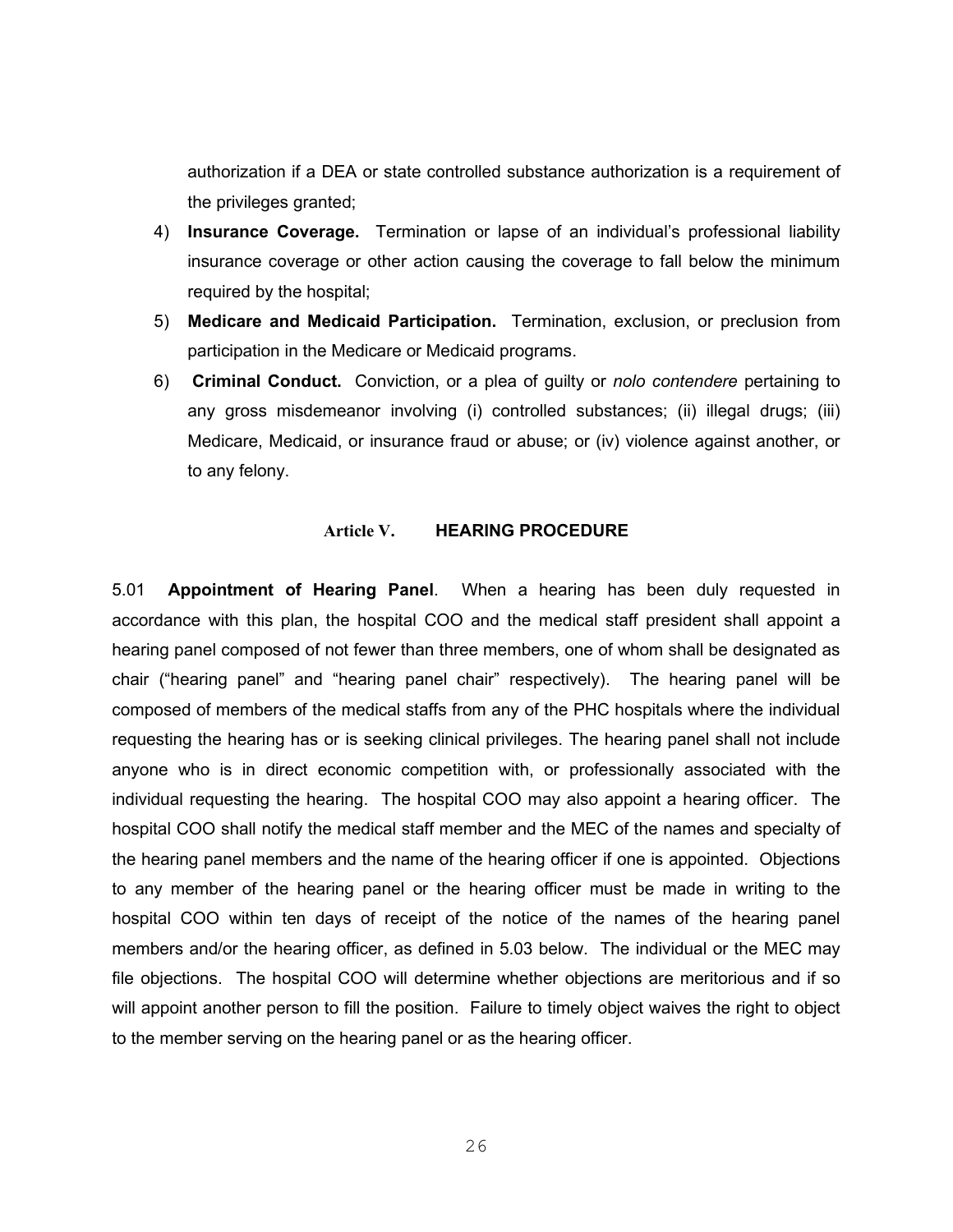5.02 **Hearing Panel Chair.** The hearing panel chair shall serve as the presiding officer and shall have one vote on all matters before the panel. The hearing panel chair shall not act as an advocate for either the MEC or the individual. The hearing panel chair shall:

- 1) Allow the parties a reasonable opportunity to be heard and to present evidence, subject to reasonable limits on the number of witnesses and duration of direct and cross-examination;
- 2) Prohibit conduct or evidence that is redundant, excessive, irrelevant, abusive or causes undue delay;
- 3) Maintain decorum throughout the process;
- 4) Rule on all matters of procedure and the admissibility of evidence; and
- 5) Consult with the hearing officer, if one has been appointed, on any of these matters.

5.03 **Hearing Officer.** The hearing officer serves as advisor to the hearing panel on procedural matters. This person may be an attorney. The hearing officer may not represent clients in direct economic competition with the individual. The hearing officer is not entitled to vote on matters before the hearing panel.

5.04 **Scheduling Pre-hearing Conference and Hearing**. The chair of the hearing panel shall schedule the hearing, which shall be as soon as practicable, but no sooner than 30 days after the notice of the hearing, unless an earlier date has been agreed to in writing by the individual and the MEC. The hearing panel chair shall also schedule a pre-hearing conference with the MEC representatives and the individual (and their respective legal counsels, if any) to address and resolve procedural issues. The chair shall provide written notice to the individual and the MEC representatives, and their counsels if any, of the date, time and place of the prehearing conference and the hearing.

5.05 **Documents.** The practitioner is entitled to have access to or copies of the following documents, subject to the condition that all documents and information be maintained as confidential and not disclosed or used for any purpose outside of the hearing:

- 1) Patient medical records relied upon by the MEC in making it decision, provided the cost of copying such records shall be the practitioner's expense;
- 2) Reports of internal and external (if any) reviews relied upon by the MEC, and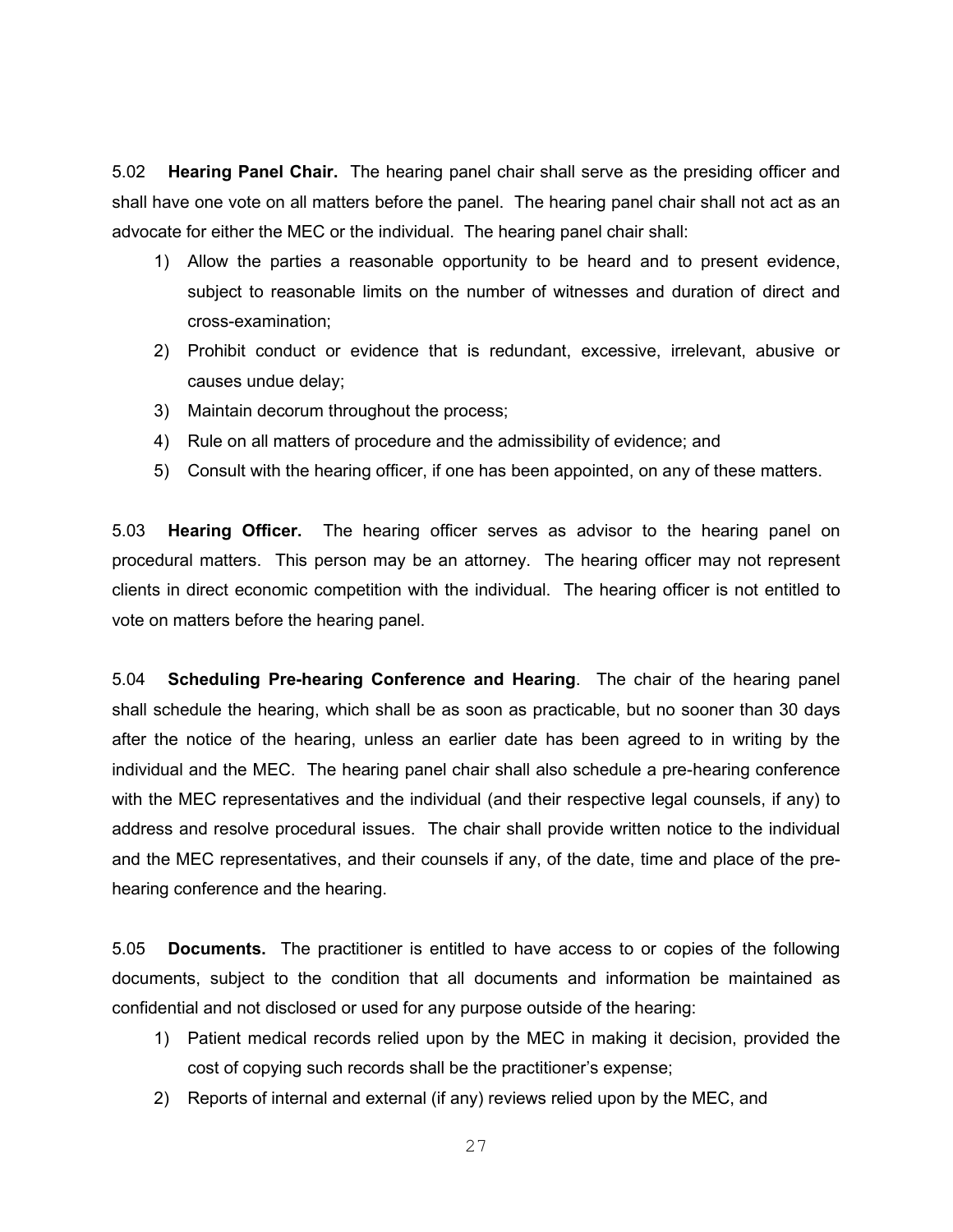- 3) Copies of any other documents relied upon by the MEC in making its decision.
- 4) List of witnesses.

The practitioner has no right to discovery beyond the above documents. The practitioner is not entitled documents or information regarding other members of the medical staff.

5.06 **Witnesses and Exhibits.** At least ten days before the pre-hearing conference the MEC and the practitioner shall each provide the other and the hearing panel with a written list of the names of witnesses expected to offer testimony on their behalf, and copies of all documents they propose to offer at the hearing. The witness lists shall include a brief summary of the anticipated testimony by each witness. Objections to documents or witnesses must be submitted to the chair of the hearing panel in writing in advance of the pre-hearing conference. The hearing panel chair shall not entertain subsequent objections unless the party offering the objection demonstrates good cause. In the discretion of the hearing panel chair, witness and exhibit lists may be amended prior to or during the hearing, provided there is no prejudice to the other party. Neither party may contact the other party's witnesses without the prior approval of the hearing panel chair.

5.07 **Pre-Hearing Conference.** The hearing panel chair shall require representatives for the practitioner and for the MEC (who may be their legal counsel) to participate in a pre-hearing conference. At the pre-hearing conference the hearing panel chair, in consultation with the hearing officer if one has been appointed, shall address and resolve all procedural questions, including any objections to exhibits or witnesses, and the time to be allotted to each witness's testimony and cross-examination.

5.08 **Conduct of Hearing.** The hearing shall be conducted in as informal and collegial a manner as practicable. The hearing shall not be conducted according to rules of evidence. Evidence shall not be excluded merely because it is hearsay. Any relevant evidence shall be admitted if it is the sort of evidence on which reasonable persons are accustomed to rely in the conduct of serious affairs, regardless of the admissibility of such evidence in a court of law. The guiding principle shall be that the record contains information sufficient to determine whether the individual is qualified for medical staff membership and clinical privileges.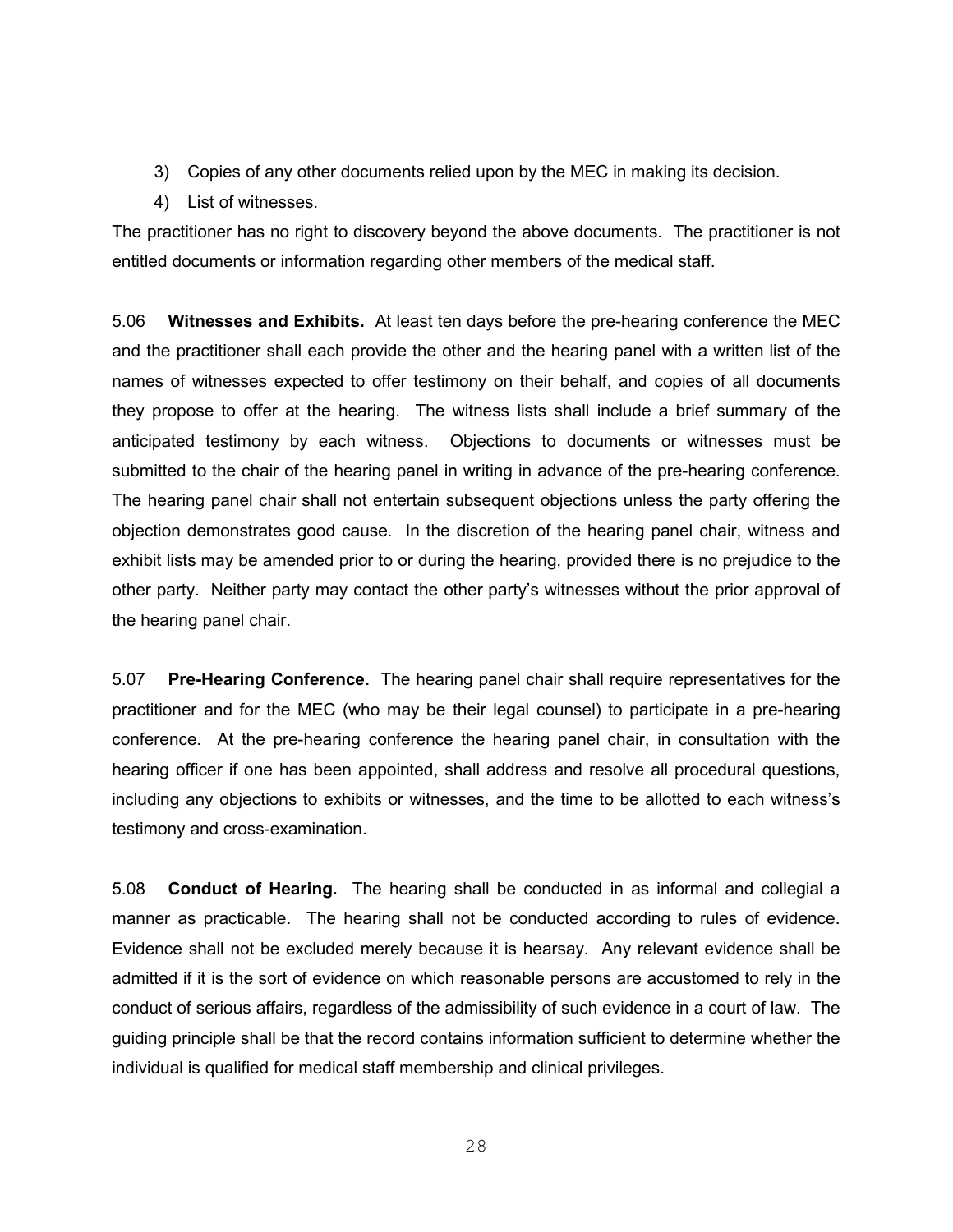5.09 **Order of Presentation/Burden of Proof:** The MEC shall first present evidence in support of its action or recommendation. Consistent with the burden on the individual to demonstrate that he or she satisfies, on a continuing basis, all criteria for medical staff membership and clinical privileges, thereafter the burden shifts to the individual to present evidence to prove by a preponderance of the evidence, that the action or recommendation by the MEC was arbitrary, capricious, or not supported by credible evidence. The practitioner and the MEC shall have the following rights, subject to reasonable limits determined by the hearing panel chair, (1) to call and examine witnesses; (2) to introduce exhibits; (3) to cross-examine any witness on any matter relevant to the issues; (4) to be represented by legal counsel throughout the hearing process and (5) to submit a written statement to the hearing panel at the close of the hearing. If the medical staff member does not testify in his or her own behalf, he or she may be called and questioned by the MEC or by the panel. The hearing panel may question witnesses, request the presence of additional witnesses, and/or request documentary evidence not provided by either the MEC or the practitioner.

5.10 **Record of Hearing.** A stenographic reporter shall be present to make a record of the hearing. The cost of the reporter shall be borne by the hospital. The cost of transcribing the record shall be born by the party ordering the transcript. Oral evidence shall be taken only on oath or affirmation administered by any person entitled to notarize documents in this state.

5.11 **Persons Present.** Attendance at the hearing shall be restricted to those individuals involved in the proceeding and their legal counsel. The MEC may be represented at the hearing by an individual or individuals chosen by the medical staff president. The hearing panel chair shall determine who else may attend the hearing.

5.12 **Failure to Appear.** Failure by the individual or his representative, without good cause, to appear and proceed at the hearing shall constitute a waiver of the right to a hearing and the matter shall be transmitted to the board for final action.

5.13 **Postponements and Extensions.** Postponements and extensions of time for the prehearing conference or the hearing may be requested by either party or the hearing panel, but shall only be permitted by the hearing panel chair on a showing of good cause.

29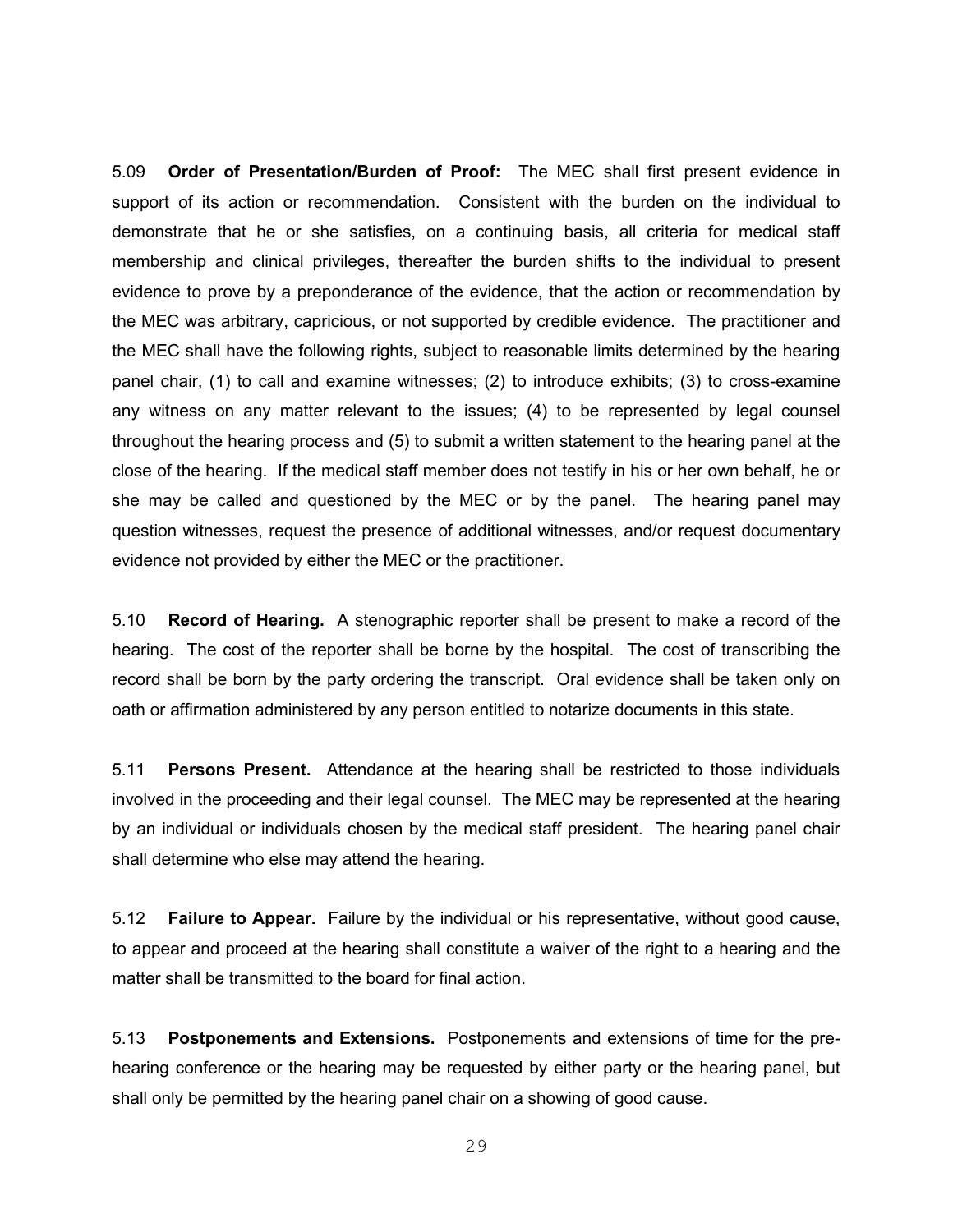5.14 **Post-Hearing Statement.** Each party shall have the right to submit a written statement, and the hearing panel may request that statements be filed, following the close of the hearing.

5.15 **Concluding Hearing, Deliberations and Recommendations.** The hearing panel chair shall determine when the hearing is concluded. Within fourteen days after the close of the hearing the hearing panel shall deliberate outside the presence of any other person except the hearing officer and shall render a recommendation, accompanied by a report, which shall contain a concise statement of the basis for its recommendation. The hearing panel shall deliver its report to the hospital COO who shall provide it to the practitioner and the MEC.

# **Article VI. APPEAL**

6.01 **Grounds for Appeal.** The recommendation of the hearing panel may be appealed to the board only if: (1) there was a substantial failure to comply with this plan so as to deny a fair hearing; and/or (2) the recommendation of the hearing panel is arbitrary or capricious and not supported by credible evidence.

6.02 **Requesting an Appeal.** Either the individual or the MEC may ask the board to review the recommendation of the hearing panel. The request must be submitted in writing to the hospital COO within ten days of when the hearing panel's recommendation has been provided to both the individual and the MEC. The request must specify the grounds for the review. If an appeal is not so requested the right to appeal is waived and the hearing panel's report and recommendation shall be forwarded to the board for final action.

6.03 **Appellate Panel**: If an appeal is duly requested the chair of the board shall appoint an appellate review panel composed of not less than three persons who may be members of the board or other reputable persons. In the alternative the chair of the board may have the entire board serve as the review panel. Knowledge of the matter involved shall not preclude a person from serving on the appellate review panel so long as that person is not in direct economic competition with the individual and did not take part in the investigation or a prior hearing on the same matter.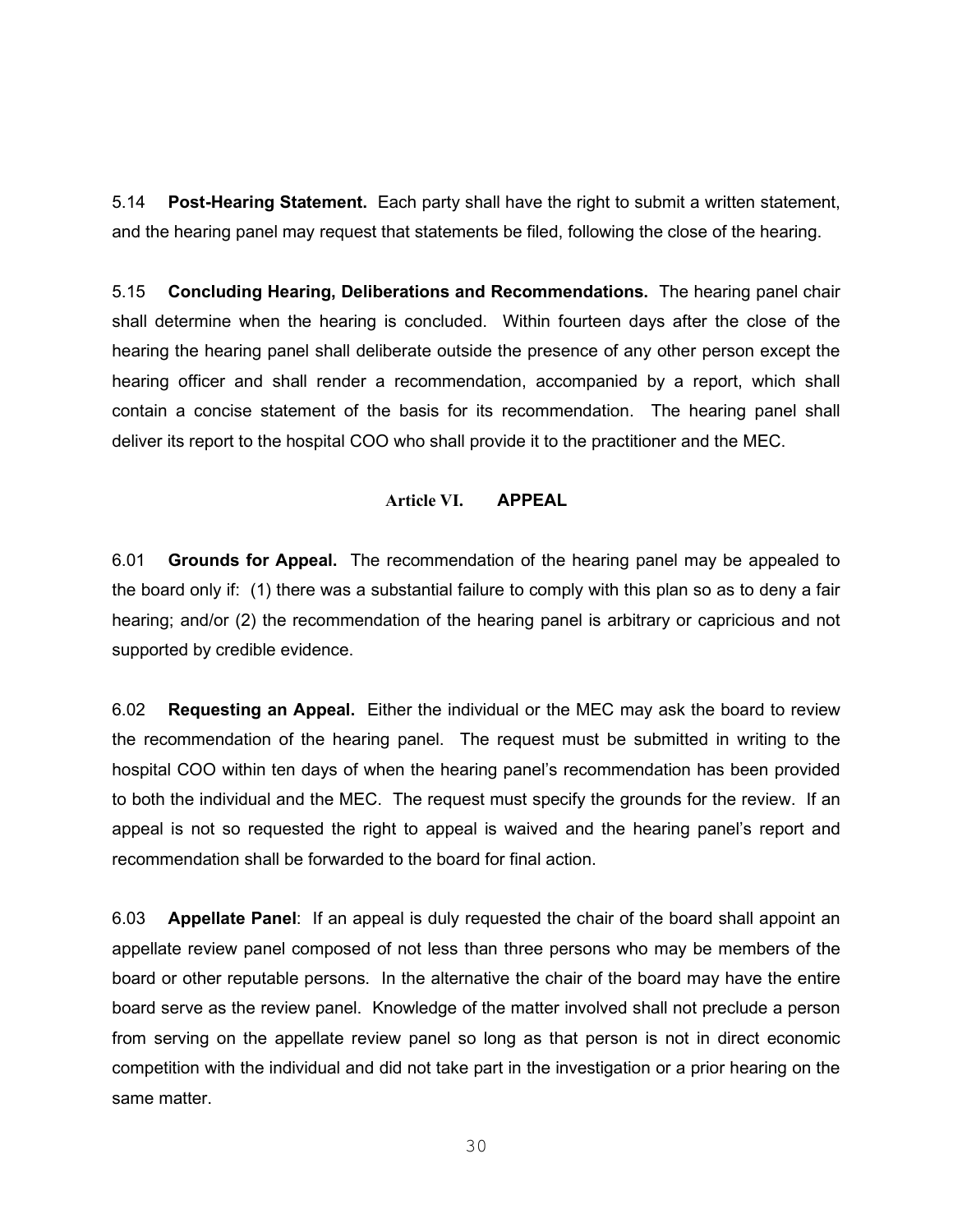6.04 **Appeal Procedure.** The review panel shall notify each party of that it has the right to present a written statement in support of its position on appeal, and the schedule for submitting the statements. The party requesting the appeal shall submit a statement first and the other party shall then have ten days to respond. In its sole discretion, the appellate review panel may allow each party and/or their legal counsel to appear before it and give oral argument in support of their position. Oral argument is limited to 30 minutes per side. The appellate review panel may, in its discretion, accept oral or written evidence not presented to the hearing panel only if the party seeking to admit the new evidence can demonstrate that the evidence is relevant to the appeal and could not have been presented to the hearing panel or that the opportunity to admit it at the hearing was improperly denied. After completing its review the appellate review panel shall recommend final action to the board unless the entire board is sitting as the appellate review panel, in which case the decision of the review panel will be final without further action by the board.

#### **Article VII. BOARD ACTION**

7.01 **Board Action if No Hearing.** If the decision of the MEC does not give rise to a right to a hearing, or if hearing is not requested, the decision of the MEC shall be submitted to the board for final action. If the board modifies the decision of the MEC such that if the MEC had made the same decision the individual would be entitled to a hearing, the individual shall be so notified in writing and afforded an opportunity to request a hearing as set forth above.

7.02 **Board Action Following Hearing.** If there is no appeal, within 30 days after the time for requesting an appeal has expired the board shall render a final decision. The board may affirm, modify, or reverse the recommendation of the hearing panel or it may refer the matter for further review and recommendation.

7.03 **Board Action Following Appeal.** In the event the entire board is sitting as the appellate review panel, the decision of the appellate review panel shall be the final decision of the board. Otherwise, within 30 days after receipt of the appellate review panel's recommendation the board shall render a final decision. The board may affirm, modify, or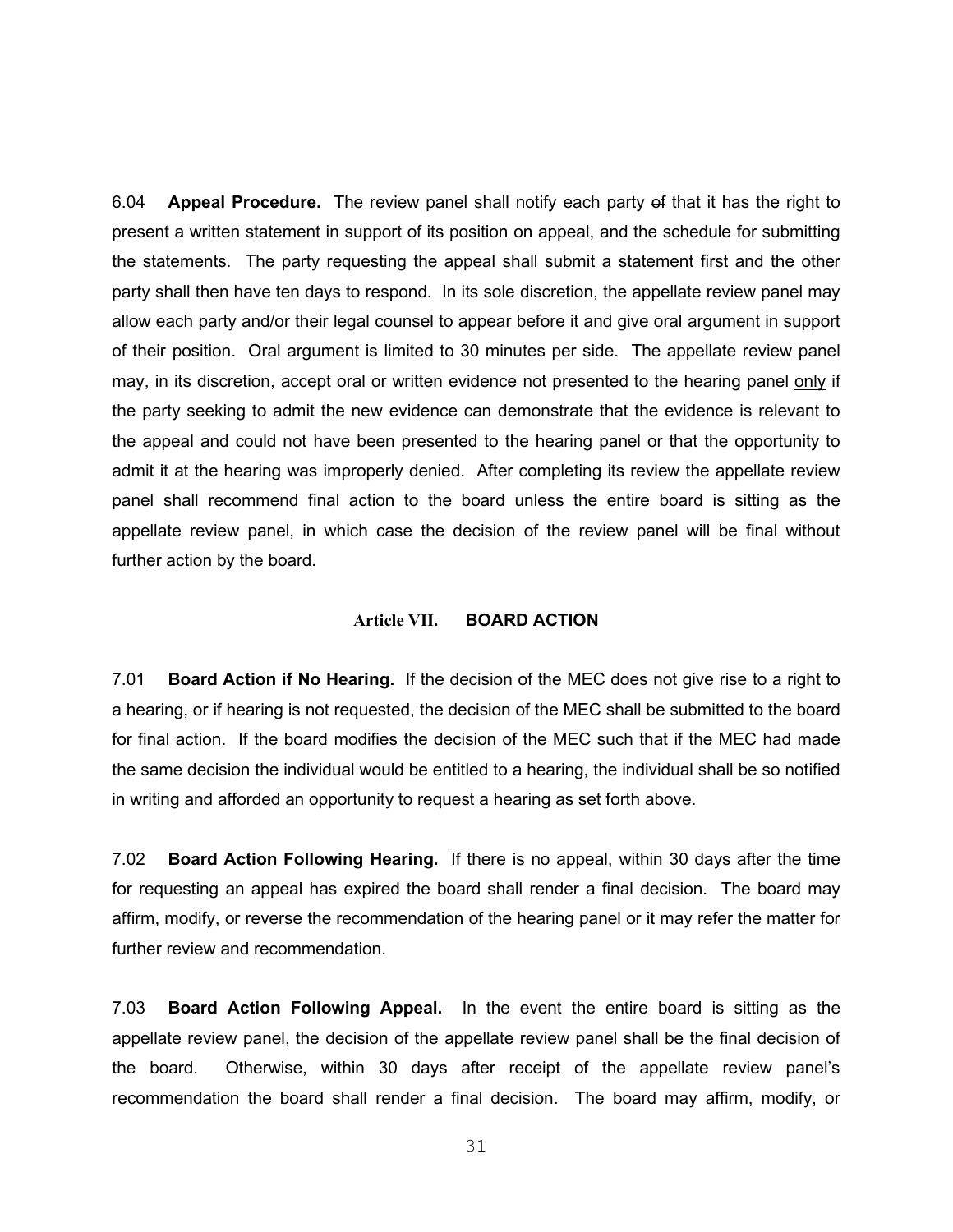reverse the recommendation of the appellate review panel, or it may refer the matter for further review and recommendation.

7.04 **Board's Decision Final.** The decision of the board is final and shall be effective on the date it is signed unless another date is so stated in the decision. The board's decision shall be provided to the individual, the MEC and the COO of each of the four hospitals at which the individual holds privileges.

# **Article VIII. MISCELLANEOUS**

8.01 **Peer Review Protection.** All records of, actions taken and recommendations made pursuant to this plan are confidential and shall be afforded the full protection from release or discovery as permitted by law.

8.02 **Notices.** All notices given under this plan shall be in writing and sent either via first class mail or hand delivered to the recipient. If sent via first class mail from city in which the hospital is located notices are deemed received three days after deposited with the United States Postal Service, postage prepaid. In all other cases, the period for calculating time under this plan will be from the date of actual receipt by the recipient.

8.03 **Data Bank Reporting.** Actions taken and decisions made pursuant to this plan will be reported to the National Practitioner Data Bank as required by law.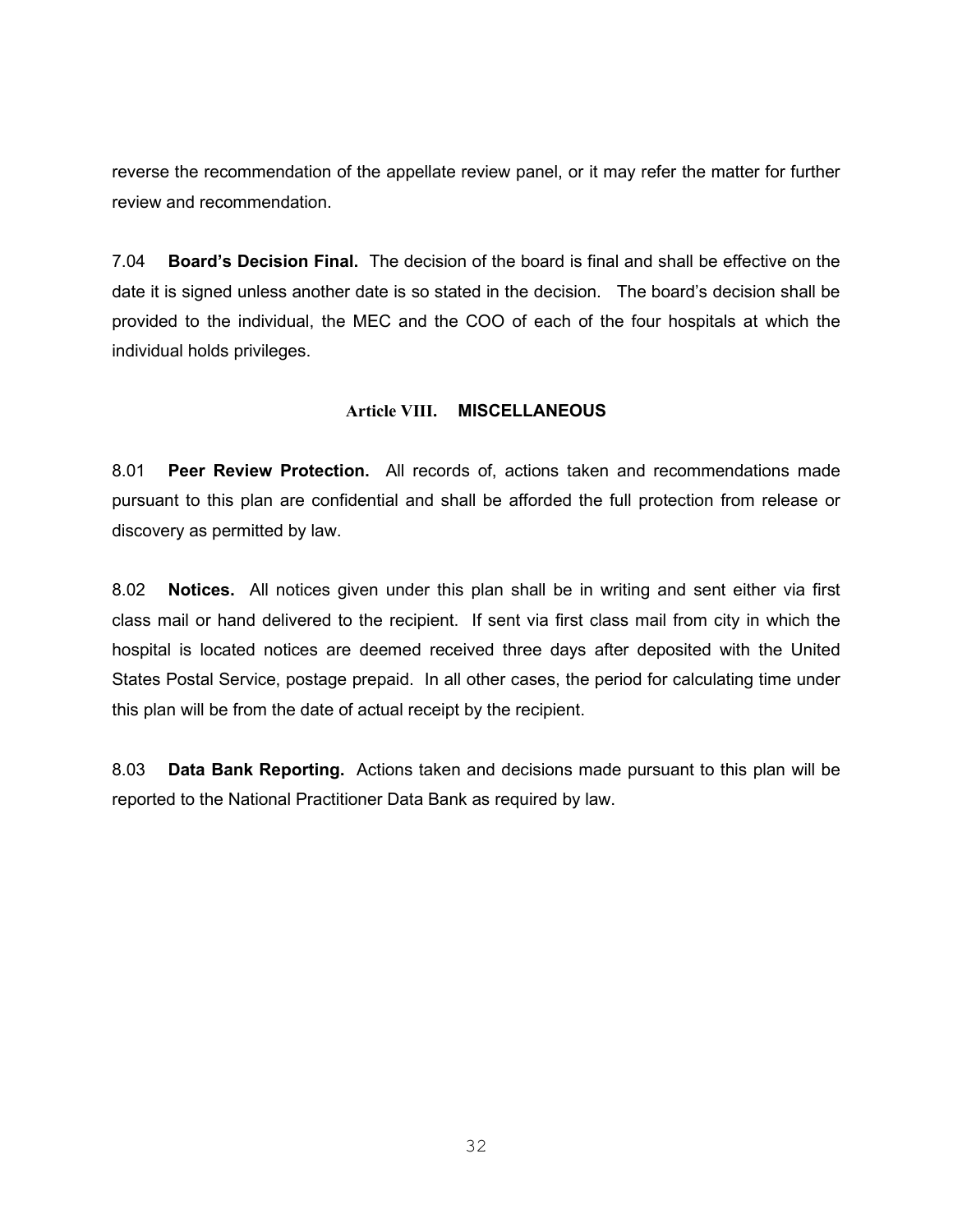# **APPENDIX B. CREDENTIALING PROCEDURES Section 1. Qualifications for membership**

- A. Qualified and Board-approved providers will be members of the 'Unified Medical Staff of PHFH and PSHMC', but privileges will be granted specific to the hospital/s where the provider will provide services and is approved by the MEC and Board.
- B. Only individuals licensed to practice medicine, osteopathy, dentistry or podiatry in the State of Washington and who can document education, training, experience, current competence, ethical standards, ability to work with others, and health status to meet the standards of the Hospital may be considered for admission to the Medical Staff.
	- C. Other health care practitioners for whom privileges or scopes of service have been approved by the Board and who can document education, training, experience competence, ethical standards, ability to work with others, and health status to meet the standards of the Hospital may be considered for credentialed status.
	- D. All applicants must sign and agree to follow the Code of Conduct, as adopted by the MEC.
	- E. Appointment to the staff and the granting of clinical privileges shall not be denied on the basis of sex, age, race, creed, religion, color or national origin.
	- F. Appointment to the staff or the granting of clinical privileges shall not be granted solely by virtue of licensure, membership in a professional organization or appointment to the staff of another healthcare facility.
	- G. Applicants for Medical Staff membership from Doctors of Medicine, Doctors of Osteopathy, and Doctors of Podiatric Medicine must have completed a residency approved by one of the following: Accreditation Council for Graduate Medical Education (ACGME), American Osteopathic Association (AOA), or American Podiatric Medical Association (APMA), or the equivalent. (Physicians on staff at either hospital prior to the unification of the medical staff may hold an exemption to this requirement.)

 Sacred Heart Hospital only: 3rd, 4th or 5th year psychiatry residents may moonlight to provide short term inpatient care for assigned patients for weekends, holidays or brief staff vacations under the direction of an credentialed active staff psychiatrist. In addition, these residents may moonlight in the ED under the supervision of an credentialed active staff Emergency Medicine physician. Under these circumstances, although the resident has not completed his or her training, he or she may be granted privileges to work as a dependent provider under the auspices of a credentialed provider. The resident must provide an active WA state license and DEA. When serving in this capacity all of the resident's work will be supervised and malpractice coverage provided by the supervising physician.

H. Physician applicants must, in addition to all other requirements, be board certified or board eligible in the specialty in which they are practicing by a board recognized by the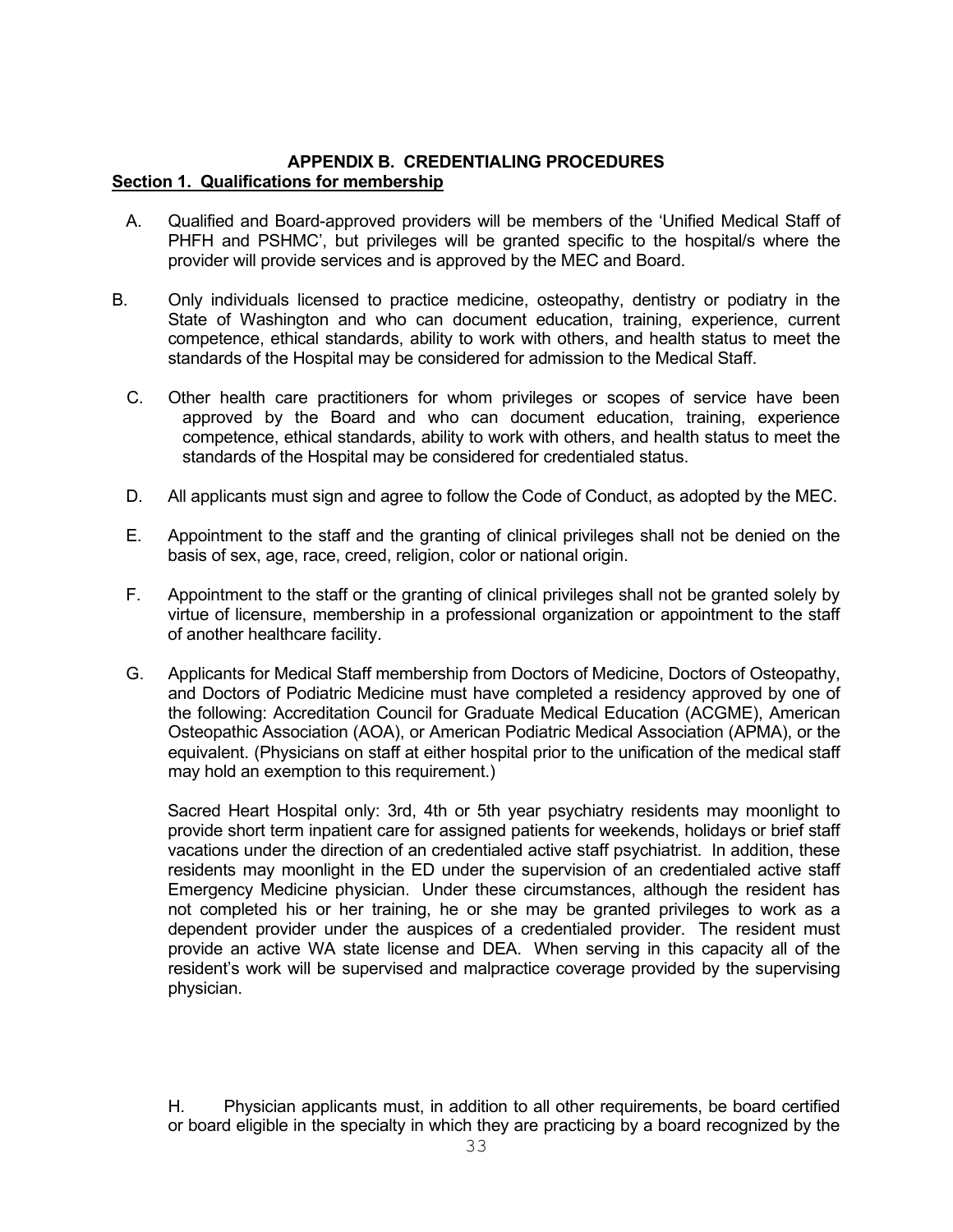American Board of Medical Specialties, American Osteopathic Association, or Council on Podiatric Medical Education, or an equivalent organization. If at the time of application the individual is board eligible, rather than board certified, the individual must achieve board certification within six years from highest level of postgraduate training. This requirement applies to Medical Staff membership and not clinical privileges. Specialty clinical privilege requirements may specify a period of time less than six (6) years to achieve Board Certification. The MEC may make limited exceptions to the Board Certification requirement based on training, years of experience, and current continuing medical education. (Physicians on staff at either hospital prior to the unification of the medical staff may hold an exemption to the board certification requirement.)

- I. The Board makes the final determination regarding membership and privileges.
- J. Applicants must be in process of establishing an office practice in the immediate geographic area, must show intent to practice at the hospital/s, and provide written evidence of call coverage such that patients will receive continuous care.

# **Section 2. Responsibilities of Applicants, Staff Members and the Hospital/s**

- A. Responsibilities of Applicants:
	- 1. Applicants for staff membership must furnish the documents specified in this Appendix and authorize the release to the Medical Staff of information relevant to the applicant's education, training, experience, competence, ethical standards, ability to work with others, and health status. By applying for appointment to the staff, each member thereby signifies his agreement that all application documentation, including but not limited to application forms, peer references, competency verifications, performance improvement information, and procedures lists may be shared within PHC organizations and with other Providence or Providence-affiliated hospitals if a credentials sharing agreement is in place. The authorization will release from liability the hospital/s and all individuals and organizations providing information to the hospital/s in good faith and without malice.
		- 2. Applicants have the burden of producing information which the Medical Staff deems adequate to properly evaluate the applicant's education, training, experience, competence, ethical standards, ability to work with others, and health status. Applicants must update their applications with current information when it is available. Failure to update is grounds for rejecting an application.
		- 3. Applications will be reviewed for completeness and accuracy. An application containing false or misleading information will be voided and not processed. Incomplete applications will be voided and not processed unless the missing information is provided within 180 days of the initial submission of the application. If primary source verification cannot be obtained within 180 days of initial request from the medical staff office, the application will be voided and not processed. Applicants whose applications are voided for incompleteness may not reapply for two years (24 months) from the date the application was voided.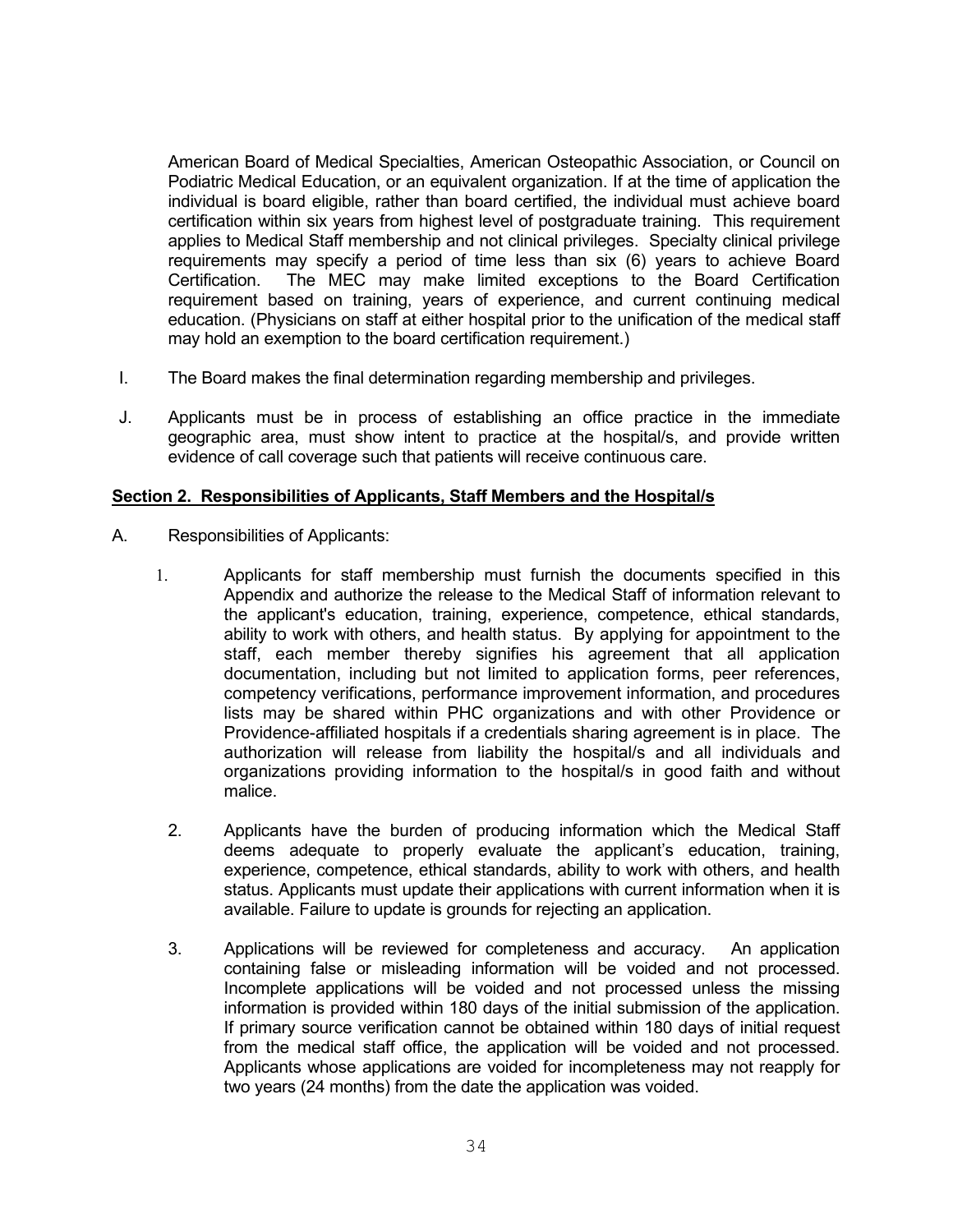- 4. Applicants may request clinical privileges in addition to membership on the staff. Application for clinical privileges is described in Appendix C.
- B. Responsibilities of Staff Membership
	- 1. Staff members agree to abide by these Bylaws, the rules, regulations and policies, adopted pursuant to these Bylaws, as well as the policies and procedures of the hospital/s.
	- 2. Staff members must promptly notify the Medical Staff Office of
		- a. Any substantive changes in their physical or mental health that may affect their ability to perform current or requested clinical privileges
		- b. Malpractice claims paid on their behalf, whether by settlement or judgment, and changes in their professional liability insurance coverage
		- c. Sanctions, suspension (other than medical record suspension), limitations, or restrictions of privileges imposed on them by any other health care institution, regulatory body, or governmental agency and
		- *d.* Sanctions, suspension (other than medical record suspension), restrictions, limitations, or revocations of any license to practice medicine from any licensing agency.
	- 3. Following initial Board certification, board recertification in the specialty of current practice is required for all staff members unless specifically exempted by the MEC.
- C. Responsibilities of the Hospital/s

Within 90 days of receipt of a complete and accurate application, all required supporting documentation, and all primary source verifications, the MEC will make its recommendation to the Board and the Board will make its decision regarding the application for staff membership and/or clinical privileges.

# **Section 3. Initial Appointment Requirements and Process**

- All applicants to the staff must meet minimum established membership and credentialing criteria, including sufficient clinical activity to assess current clinical competence, to be considered for appointment. If an application does not meet established criteria, the individual will be notified, with no rights to a hearing or appeal. By applying to the staff, the applicant agrees to adhere to Medical Staff Bylaws, Code of Conduct, and Ethical and Religious Directives for Catholic Healthcare Facilities, in the event medical staff membership is granted.
- B. Only members of the staff shall be entitled to obtain clinical privileges, except as otherwise provided herein. When applicants apply to the staff, the hospital will provide the applicant electronic access the medical staff bylaws, which describe the appointment and privileging process.
- C. Application for appropriate staff membership and clinical privileges shall be made on forms provided by the hospital/s. The application shall include the applicant's professional education and qualifications, special training, all previous staff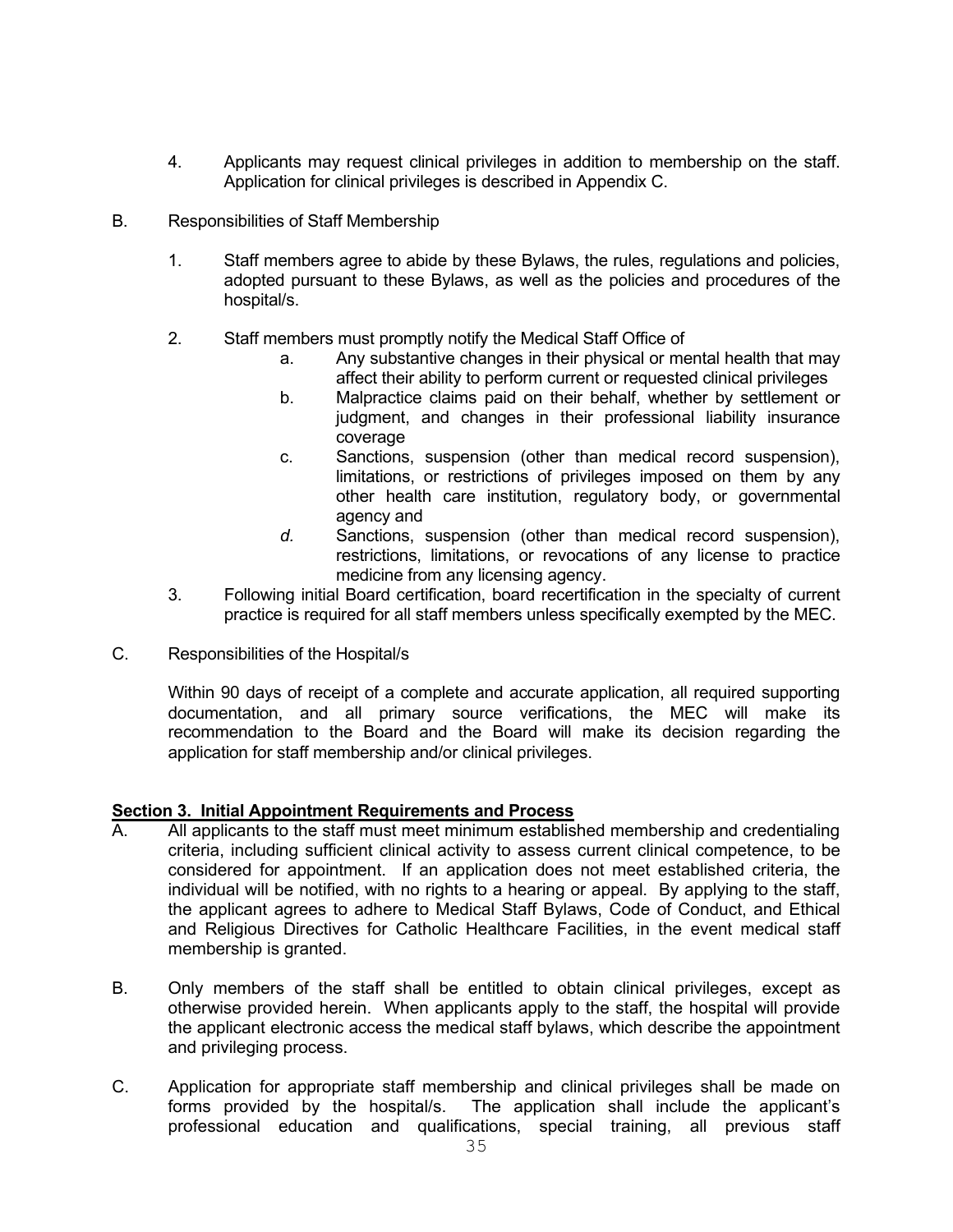appointments, all former clinical privileges obtained, history and disposition of any disciplinary actions, and physical and mental conditions adversely affecting the applicant's competence, including, but not limited to, drug and alcohol abuse, and such other information as may be required by the Board. For both membership and privileging considerations, the application shall include information as to whether there have been any challenges to any licensure or registration; voluntary and involuntary relinquishment of any license or registration; voluntary and involuntary termination of medical staff membership; voluntary and involuntary limitation, reduction, or loss of clinical privileges; all professional liability actions resulting in a final judgment against the applicant and, if so, the findings for each such claim; documentation as to the applicant's health, relevant practitioner-specific data as compared to aggregate data (as available); and morbidity and mortality data (as available), Only a complete application which includes the following documentation obtained by the hospital, will be processed. Any information during the credentialing process that is found to be false shall void the application.

- 1. Primary source verification of the medical schools attended, verifying the applicant's attendance and graduation.
- 2. Primary source verification of completion of residency program and fellowship program (if applicable). If a recent graduate, if available, the confirmation should include an evaluation according to the Accreditation Council on Graduate Medical Education (ACGME) Core Competencies. Letters of current good standing or good standing at the time of resignation from a representative of each hospital with which the applicant is or has been affiliated for a minimum of the past ten years (unless superseded by any other policy such as might be created specific to telemedicine providers)
- 3. Three (3) peer references, including evaluation of the following core competencies must attest to current competency for the specific requested procedures.
	- a. Patient care
	- b. Medical/clinical knowledge
	- c. Practice-based learning and improvement
	- d. Interpersonal and communication skills
	- e. Professionalism
	- f. Systems-based practice
- 4. Additional documentation and verification of current competency when deemed necessary for specific privileges requested as specified on specialty privilege lists or by the Credentials Committee or MEC.
- 5. Primary source evidence of current Washington state license/registrations/s as required for scope of practice.
- 6. Evidence of a DEA certificate, if applicable.
- 7. Primary source or other acceptable evidence of other certificates as applicable to privileges requested
- 9. Specification of clinical privileges being requested. Applicant may be requested to provide a listing of privileges currently or previously held at other entities. Applicant must supply a summary of procedures performed and/or types of patient admissions over the past two years. Data from prior organizations' professional practice reviews will be obtained if available.
- 10. Statement from the applicant that no health problems exist which could affect his ability to perform the privileges being requested.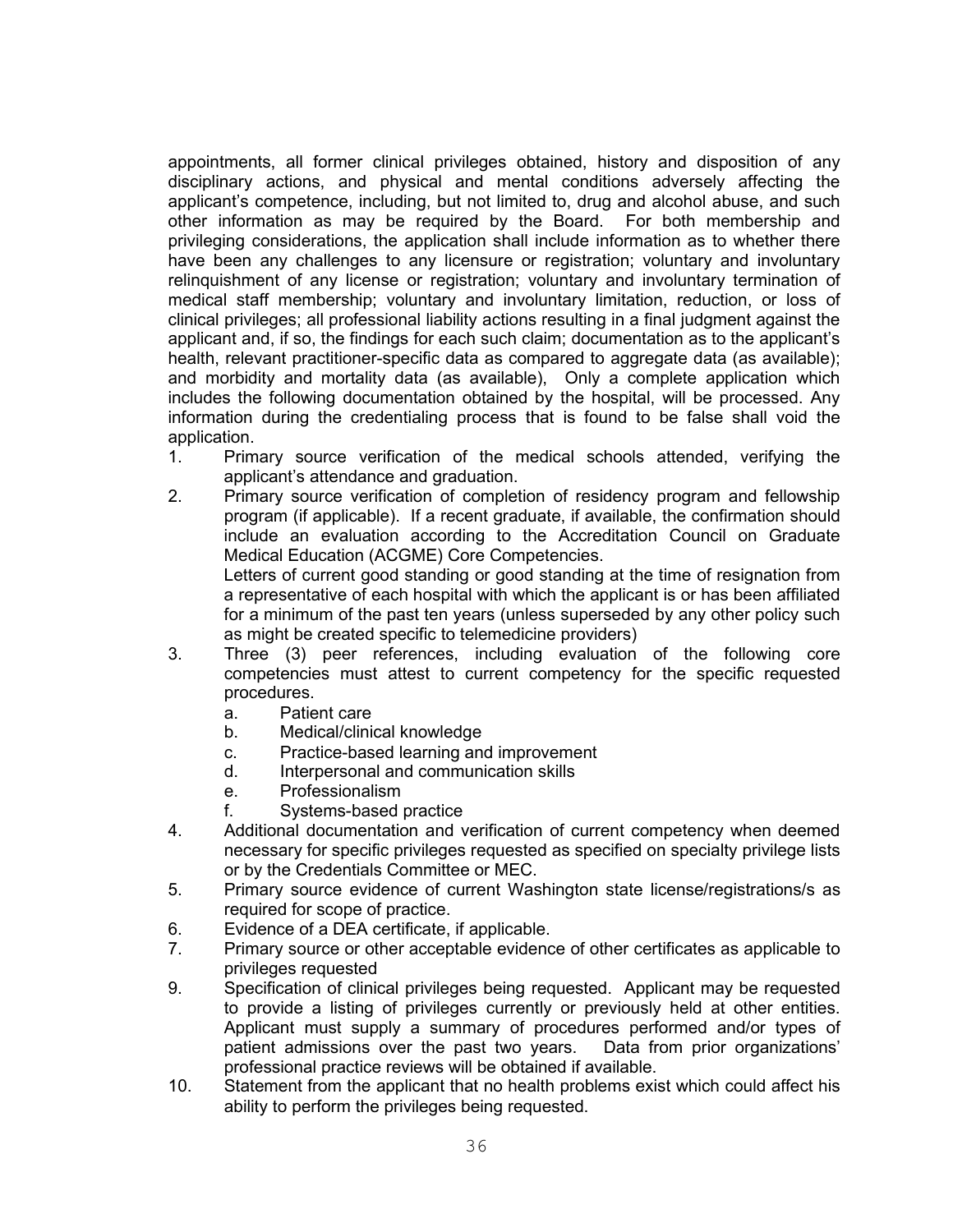- 11. Written evidence that the applicant carries at least the minimum amount of professional liability insurance, \$1 million per occurrence and \$3 million umbrella/aggregate as required by the Executive Committee and Board of Directors; information on all malpractice claims and a consent to the release of information by present and past malpractice insurance carriers. The board may amend the required amount of coverage; this determination will take effect pending the next bylaw review and approval.
- 12. Copy of government issued photo ID verified by medical staff office personnel in the presence of the practitioner or by notarization prior to beginning practice.
- 13. Individually-assigned NPI (National Practitioner Identifier) number (unless exempted).
- 14. For physician applicants, Federation of State Medical Boards (FSMB) or American Medical Association (AMA) profile to confirm license status in other states.
- 15. Photograph suitable for internal provider roster
- C. The National Practitioner Data Bank will be queried by each hospital regarding any information relative to the applicant.
	- D. The Washington State Patrol and other contracted agencies, as applicable, will be queried for criminal history information.
	- E. The Department of Health and Human Services/Office of the Inspector General (OIG/LEIE) and the General Services Administration/Excluded Parties Listing System (GSA/EPLS) will be checked to confirm no exclusions from eligibility for governmental payments exist.
	- F. The applicant has the burden of producing adequate information for a proper evaluation of his or her competence, character, ethics and other qualifications and for resolving any doubts about such qualifications to the satisfaction of the Credentials Committee, MEC, and Board.
	- G. Every application for staff appointment shall be signed by the applicant and shall contain the applicant's specific acknowledgment of receipt of a copy of the current bylaws, appendices, and agreement to abide by the terms of the bylaws, appendices, and policies and procedures.
- H. If any material information provided by the applicant is found to be false or misleading, the application shall automatically be voided, and will not be processed. The applicant will be notified that the application is void, including the reason, and will not be eligible to reapply for staff membership or to reapply for clinical privileges for a period of at 24 months from the date the applicant is notified that his application is void. If the applicant chooses to reapply at the end of this period, the reapplication will not be considered unless the applicant meets his/her burden of producing adequate information of his integrity. A determination that an application is void because it contains false or misleading information or fails to include material information is not grounds for a hearing or appeal.
	- I.. By applying for appointment to the staff, each applicant thereby signifies his or her willingness to appear for interviews in regard to his or her application, authorizes the hospital to consult with members of the medical staffs of other hospitals with which the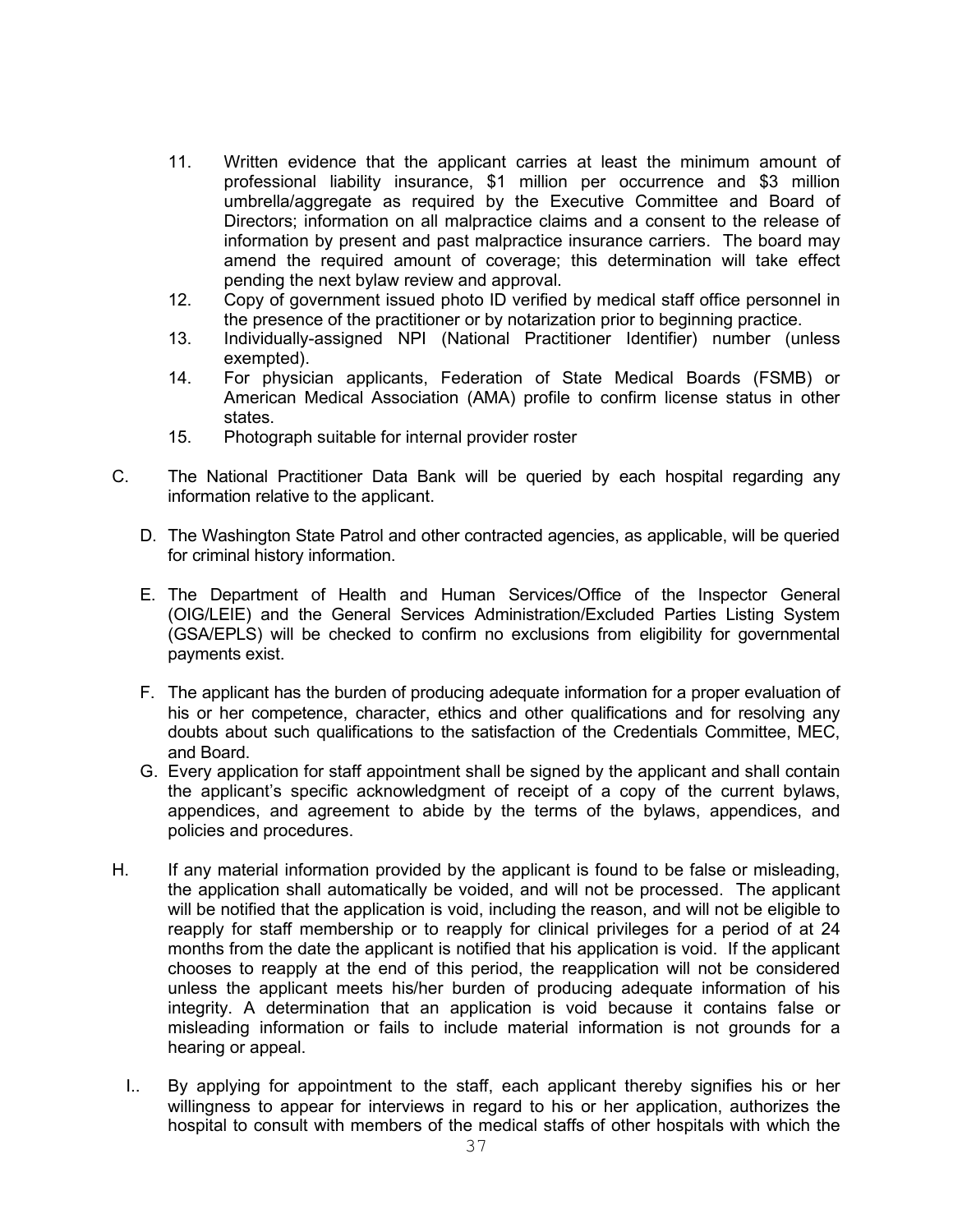applicant has been associated, and with other persons who may have reliable information bearing on the applicant's competence, character, ethical qualifications, and ability to perform the privileges requested, and consents to the hospital's inspection of all records and documents which may be material to an evaluation of his or her professional qualifications, competence, and ability to carry out the clinical privileges requested. If concerns are identified regarding a potential physical or mental health issue which may affect the practitioner's ability to perform the privileges requested, the MEC may require a physical or mental health evaluation from a mutually-agreed upon internal and/or external health care professional/s.

- J. All completed applications will be forwarded to the chairman of the appropriate clinical department or departments and the Credentials Committee (including ad hoc credentials committees which may be established for specific privileging issues) for recommendations regarding membership and clinical privileges. A report of the clinical department chairman's recommendations, specifically delineating the applicant's recommended clinical privileges, will be forwarded to the Credentials Committee.
- K. The Credentials Committee will review the applicant's qualifications for membership and clinical privileges and will review the recommendation(s) from the clinical department chairman. If the application for membership and clinical privileges is satisfactory, and if the department chairman recommends approval, the Credentials Committee shall forward the application with its recommendations to the MEC. If the Credentials Committee recommendation does not concur with the Department Chair's recommendation, the application may be referred back to the Department Chair for further discussion and action, or the application may be forwarded to the MEC for discussion of the conflicting recommendations at the MEC level. When privileges are requested from more than one clinical department, the Credentials Committee will arbitrate and resolve any conflicting recommendations from the Department Chairs and send its recommendation to the MEC for resolution.
- L. After receipt of the application and the report and recommendation of the appropriate clinical department chairman, and the recommendation of the Credentials Committee, the MEC shall determine whether to recommend that the applicant be appointed to the Staff, that the applicant be rejected for staff membership, that certain requested privileges not be granted, or that the application be deferred for further consideration. All recommendations to appoint must also specifically recommend the clinical privileges to be granted. Such clinical privileges may be qualified by probationary conditions. Only the Medical Staff President, Hospital COO, or Chair of the Board, or their designees, shall be authorized to report to an applicant the status of his or her application and the decision of the MEC and the Board.
- M. If the recommendation of the MEC is to defer the application for further consideration, it must be followed up within sixty (60) days of the decision to defer with a subsequent recommendation for appointment, appointment with specified clinical privileges deferred, or for rejection for staff membership.
- N. The Medical Staff President/Hospital COO shall forward the MEC's recommendation, together with all supporting documentation, to the next meeting of the Board and/or Board Subcommittee.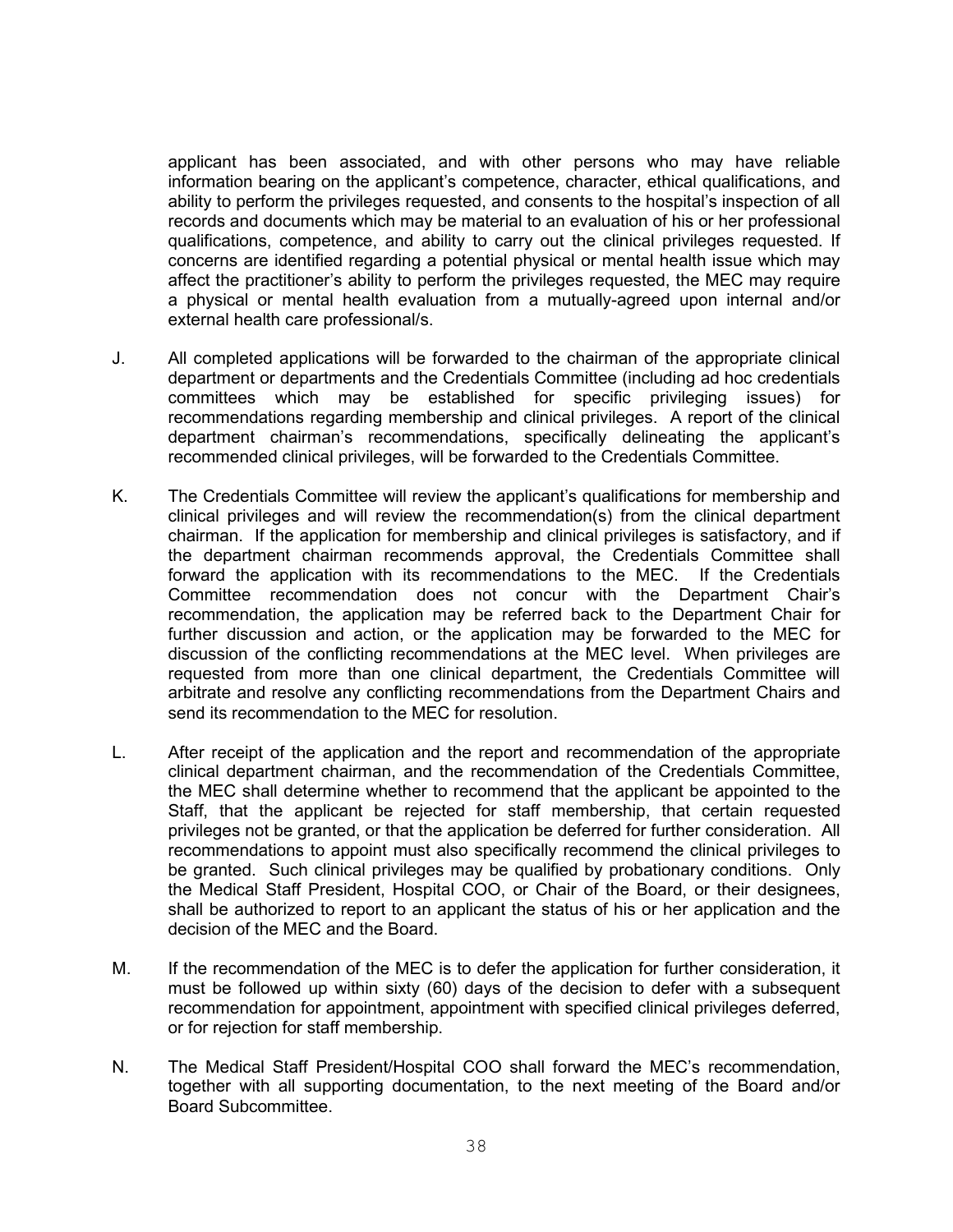- O. An expedited process of approval by two of three designated Board members may be utilized for initial appointment as outlined in Appendix B, Section 7.I.
- P. If the Board denies membership, privileges, or a portion of the requested privileges to either a new applicant applying for privileges or membership, or to a current staff member applying for additional privileges, the applicant shall be informed of the reason for denial and shall be entitled to and be informed of the rights provided in the hearing and appellate review procedures contained in the Fair Hearing Plan. Adverse recommendations may be reportable to the appropriate State licensing agency and the National Practitioner Data Bank.
- Q. Within ten working days of action by the Board, the decision shall be provided from the Medical Staff President/Hospital COO to the applicant.
- R. Any applicant who has received a final decision denying staff membership or all or any portion of the privileges requested shall not be eligible to reapply for staff membership or to reapply for the denied privileges, as the case may be, for a period of sixty (60) months from the date of the final decision.
- S. A final decision as referred to in this Article means the effective date of any adverse recommendation as referred to in the Fair Hearing Plan.
- T. Privileges granted to each practitioner are made available to all patient care staff of the hospital. These are updated within one week of Board decision.
- U. By applying to the medical staff of any PHC hospital, the applicant agrees that all application information received from the applicant or gained from any source during the application process may be shared among the PHC hospitals for credentialing and privileging purposes.

### **Section 4. Procedures For Reapplication**

- A. The Board makes the final determination regarding membership and privileges.
- B. Any Staff member who has received a final decision denying initial staff appointment, staff reappointment, curtailing existing privileges, or denying all or a portion of new privileges requested shall not be eligible to reapply for staff reappointment or for the curtailed or denied privileges, as the case may be, for a period of 60 months (five years) from the date of the final decision.
- C. A reapplication for staff membership or privileges shall be accompanied by such additional information as the Executive Committee may require to demonstrate that the basis for the original final decision no longer exists; further, a reapplication by an applicant not a member of the Staff shall be processed as an original application.

# **Section 5. Initial Professional Practice Evaluation (IFPPE)**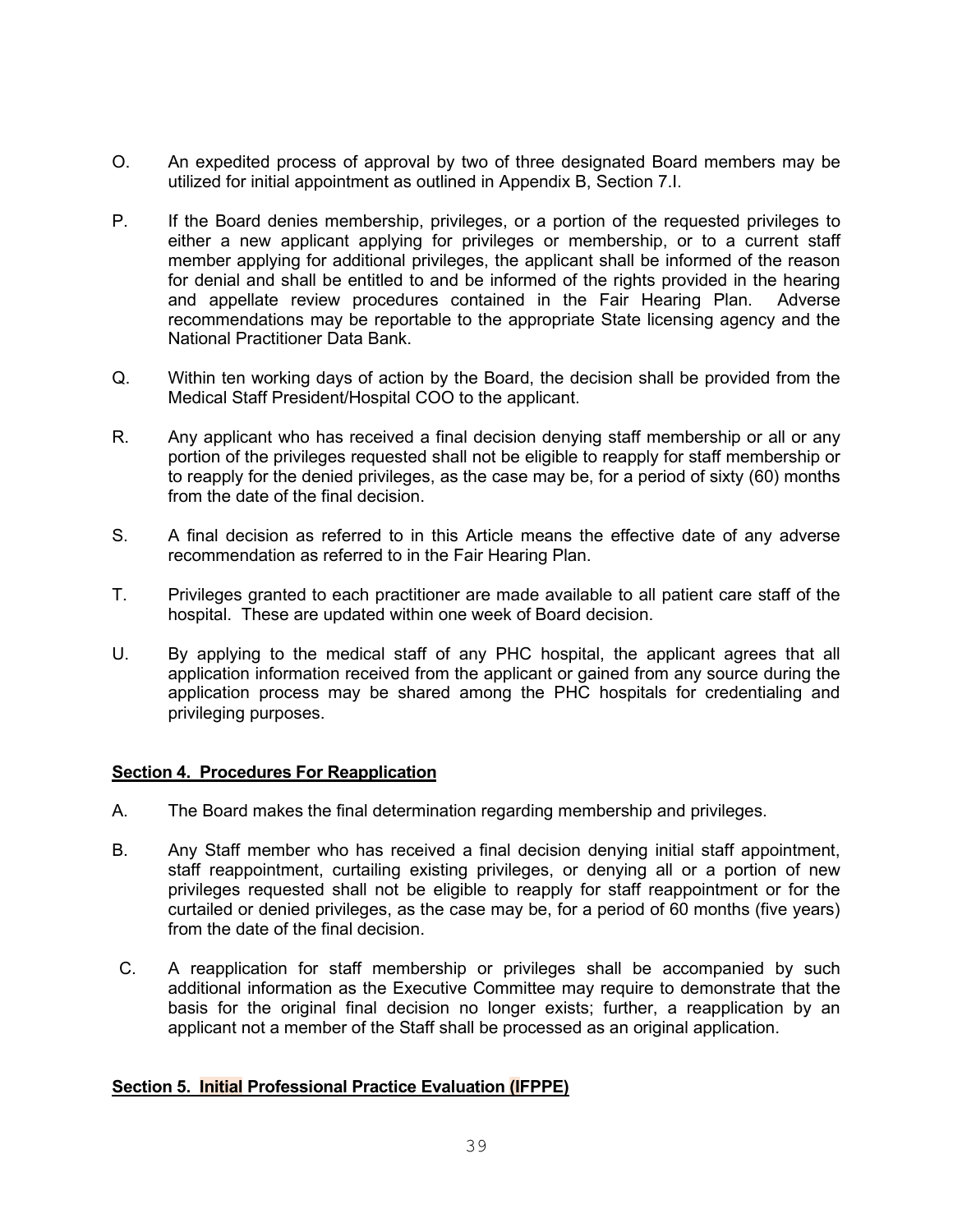- A. All initial appointments to the Medical Staff (with the exception of members with no privileges) shall be subject to initial professional practice review (IFPPE) for a minimum period of six (6) months two (2) years. If in the two-year period the appointed practitioner has not exercised the privileges granted, the Credentials Committee and MEC has the discretion to not reappoint the practitioner as lack of documented patient activity at the hospital precludes the MEC from recommending to the Board that the practitioner has the requisite professional competency to retain inpatient privileges. This is an automatic relinquishment due to a failure to exercise the privileges granted and not an adverse action to restrict or revoke professional privileges, therefore, reporting to the National Practitioner Data Bank under the Health Care Quality Improvement Act of 1986 may not be required in this case. See current Medical Staff Policy which amplifies the IFPPE process.
- B. Newly-appointed staff members shall be assigned to one or more clinical departments which will be responsible to oversee the initial performance monitoring process. The performance monitoring criteria will be shared with the applicant. Information during this process may be gained from chart reviews, monitoring of clinical practice patterns, simulation, proctoring/precepting, external peer review, and discussion with other individuals involved in the care of mutual patients. This initial focused evaluation will follow the six competency areas as outlined in Initial Appointment Requirements and Process B.1, which includes a review of quality and safety of patient care by the Department Chair.
- C. As a general rule, additional privilege requests are not granted during the IFPPE period.
- D. With the exception of remotely located providers, medical staff orientation, electronic health record training and high reliability training must be completed within six months of initial appointment unless exempted by policy or the MEC. (Extensions may not exceed twelve months on staff unless extended by Credentials Committee.)
- E. The Department Chair will communicate with the practitioner during IFPPE review if there are areas for improvement. The Chair has the authority to:
	- 1. Approve the satisfactory completion of the IFPPE.<br>2. Continue the IFPPE process to further assess qual
	- 2. Continue the IFPPE process to further assess quality and activity.
	- 3. Continue the IFPPE for certain privileges to further assess quality and activity
	- 4. Notify provider if any initially requested privileges are not granted due to criteria not being met during the IFPPE.
	- 5. Initiate collegial intervention or corrective action.
	- 6. If low volume activity (or no volume but an identified need for call purposes), request a minimum of one peer reference relative to the privileges held. (Activity/good standing at another PHC hospital or other hospitals may be considered by the Department Chair if there is an identified need for the provider's services.)
	- 7. Assign to another category of staff appropriate to the level of activity, or the needs of the hospital.
- F. If any initially requested privileges are not recommended for approval following the IFPPE, the Department Chair will refer the issue to the Credentials Committee, which will review and endorse or reverse the recommendation of the Department Chair and forward their recommendation to the MEC. Quality concerns are reviewed by PPEC.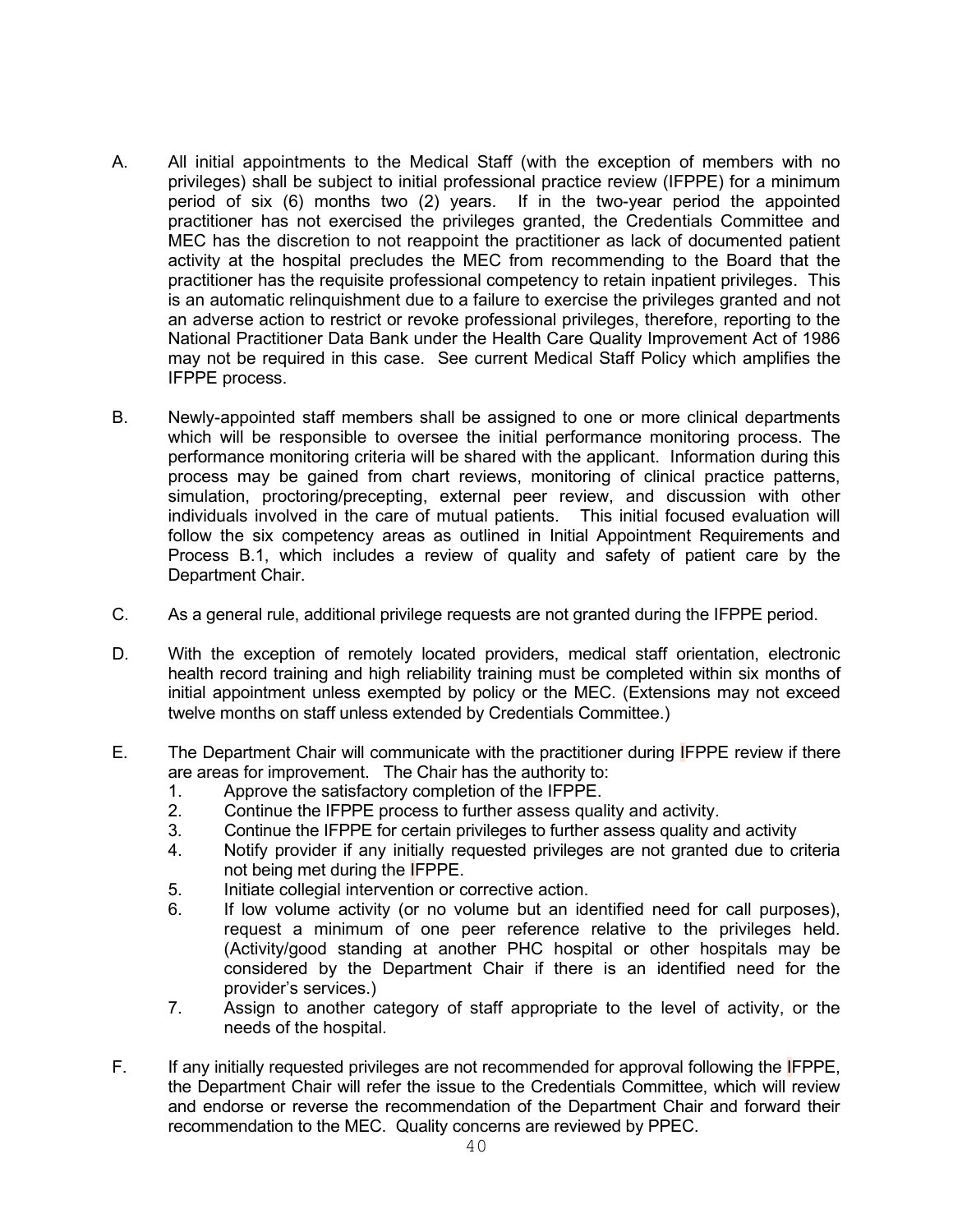- G. The MEC will review the recommendations and communicate its recommendation to the staff member with an explanation of the decision.
- H. If the MEC recommends denial of advancement from **I**FPPE for any reason other than a failure to exercise the privilege within the facility during the review period, the staff member shall have the rights accorded by these bylaws to a member of the Medical Staff who has failed to be reappointed.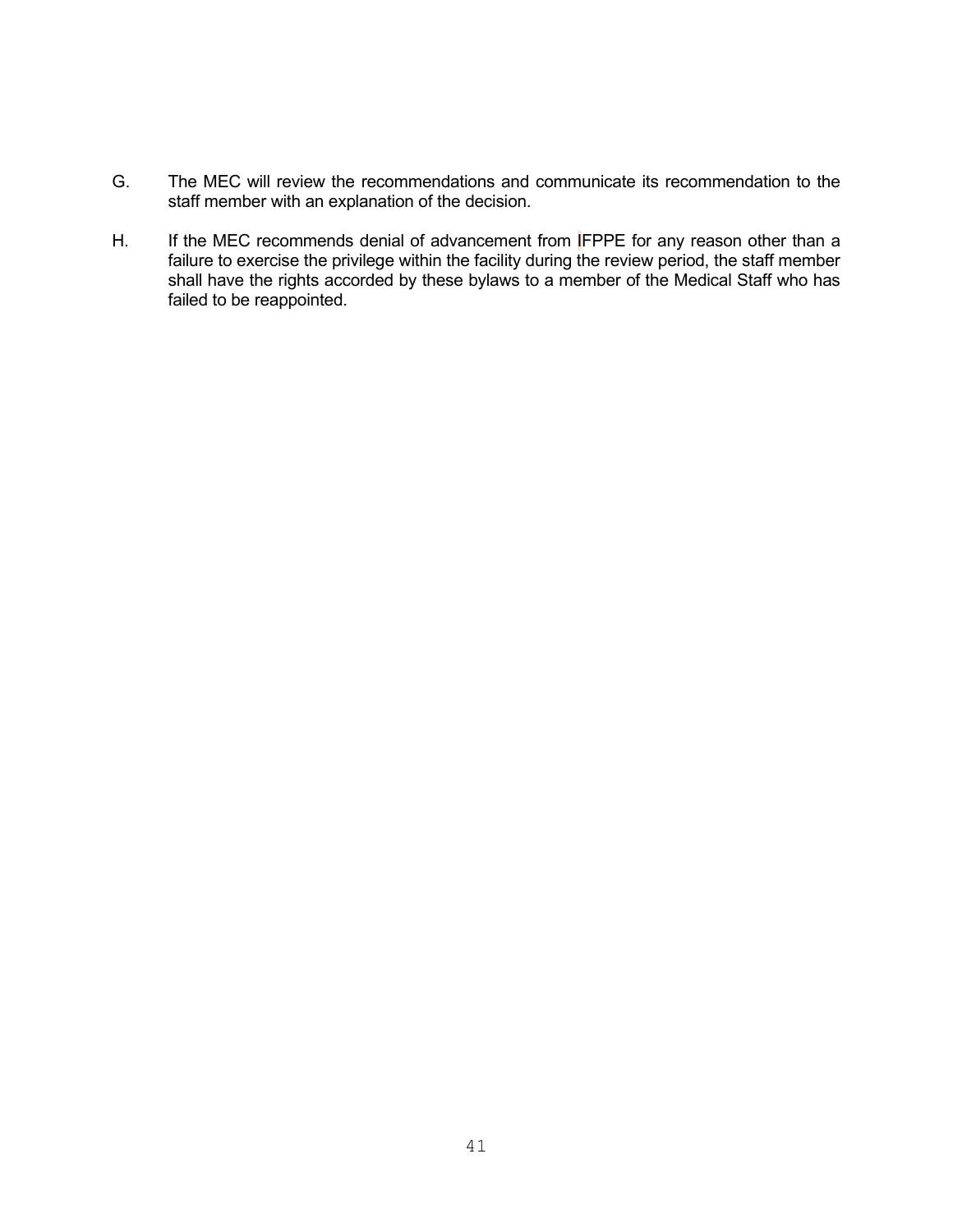# **Section 6. Ongoing Professional Practice Evaluation (OPPE)**

- A. All practitioners with clinical privileges are subject to ongoing professional practice evaluation to allow the hospital to identify trends which may impact quality of care and patient safety. The type of data to be collected is determined by individual departments and approved by the PPEC.
- B. Ongoing evaluation may include the following:
	- 1. Compliance with established quality and safety standards of the hospital 2.<br>2. Patterns of patient and staff complaints
	- 2. Patterns of patient and staff complaints<br>3. Medical record delinguencies
	- Medical record delinquencies
	- 4. Resource utilization, such as blood, pharmaceuticals, tests and procedures
	- 5. Length of stay patterns
	- 6. Morbidity and mortality data
	- 7. Observation by another health care professional
	- 8. Other relevant criteria as determined by the department or the organized medical staff
- C. Ongoing practice evaluation data is reviewed by the Department Chair and may be shared with the practitioner. Aggregate data may be reviewed at the Department level and be integrated into performance improvement activities for the department.
- D. Concerns identified during the ongoing evaluation process may result in a performance improvement plan (PIP), focused practice review or the investigative process as outlined in the Fair Hearing Plan.
- E. During OPPE practitioners may be moved to an appropriate category of staff depending upon their activity within the hospital. Such reclassifications are also made based upon the needs of the hospital.

### **Section 7. Reappointment Requirements and Process**

- A. Medical Staff appointments are for up to two years. The reappointment process is initiated by Medical Staff Services sending a reappointment form to the practitioner at least 90 days prior to the expiration of his current appointment. The reappointment form must be completed and returned along with all requested information to Medical Staff Services within 30 days after receipt by the practitioner. Failure to timely return the completed reappointment form and requested information may be considered a resignation from the staff.
- B. Physicians must obtain and maintain board certification as outlined in Appendix B, Section 1.H. unless an exemption is recommended by the MEC and approved by the Board. (Physicians on staff at either of the hospitals at the time of unification of medical staff may hold a prior approved exemption.)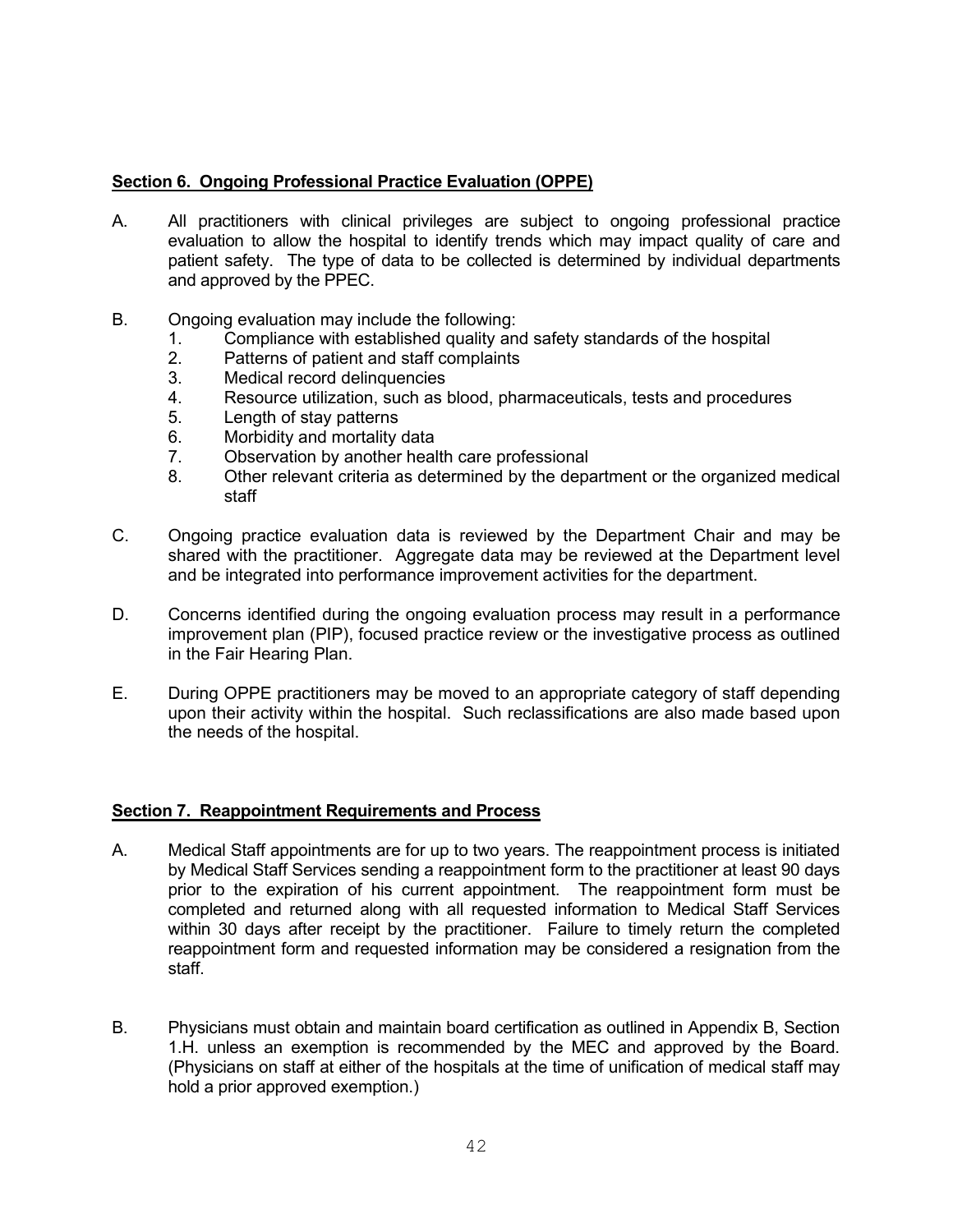- C. Reappointment applications shall include the following:
	- 1. Evidence of current licensure/registration in the state of Washington as required for scope of practice.
	- 2. Evidence of continuing training, current competence, education and recent experience that qualifies a staff member for the privileges sought on reappointment.
	- 3. Current reference from a minimum of one peer who has direct, personal and current knowledge and attests to the practitioner's current competence for the privileges requested. Peer is defined as MD/DO to MD/DO, dentist to dentist, ARNP to ARNP, PA to PA. In certain instances, however, a provider from another type of licensure will have the most knowledge regarding the provider's current competency, and these references will be considered by the Department Chair.
	- 4. Information regarding all physical and mental conditions adversely affecting competence including, but not limited to, drug and alcohol abuse, and the individual provider's declaration of health status. The staff member agrees, upon request of the Executive Committee or Board, to submit to a physical and/or psychiatric examination by a physician agreeable to both the MEC and the staff member to verify physical and mental fitness.
	- 5. The name and address of all other health care organizations or practice setting wherein the staff member provided clinical services during the preceding period.
	- 6. Sanctions of any kind imposed or pending by any other health care institution, professional health care organization, regulatory body or licensing authority.
	- 7. Evidence of malpractice insurance coverage (including cancellations, nonrenewals and limits), and description of any pending malpractice actions.
	- 8. Such other specifics about the staff member's professional ethics, qualifications and ability requested by the Staff that may bear on the member's ability to provide safe, high quality patient care in the hospital.
	- 9. An acknowledgment of access to current bylaws/appendices of the Staff and an agreement that the staff member agrees to abide by the terms thereof; in addition, agreement that in the event of dispute with the Staff or with the hospital that the member will exhaust all means available to him or her of resolving the dispute prior to resorting to litigation.
	- 10. By applying for reappointment to the staff, each member thereby signifies his willingness to appear for interviews in regard to his reapplication, authorizes the hospital to consult with members of the medical staffs of other hospitals with which the member has been associated and with other qualified persons who may have reliable information bearing on the member's current health status, competence, character and ethical qualifications, and consents to the hospital's inspection of all records and documents which may be material to an evaluation of his or her professional qualifications and competence to carry out the clinical privileges s/he requests.
	- 11. By applying for reappointment to the staff, each member thereby signifies his agreement that all reappointment, peer review, and performance improvement information may be shared within the PHC hospitals.
- D. Medical Staff Office personnel are responsible for reviewing the reappointment form for completeness and collecting information concerning the applicant's volume of activity during the previous twenty-four (24) months, results from ongoing professional practice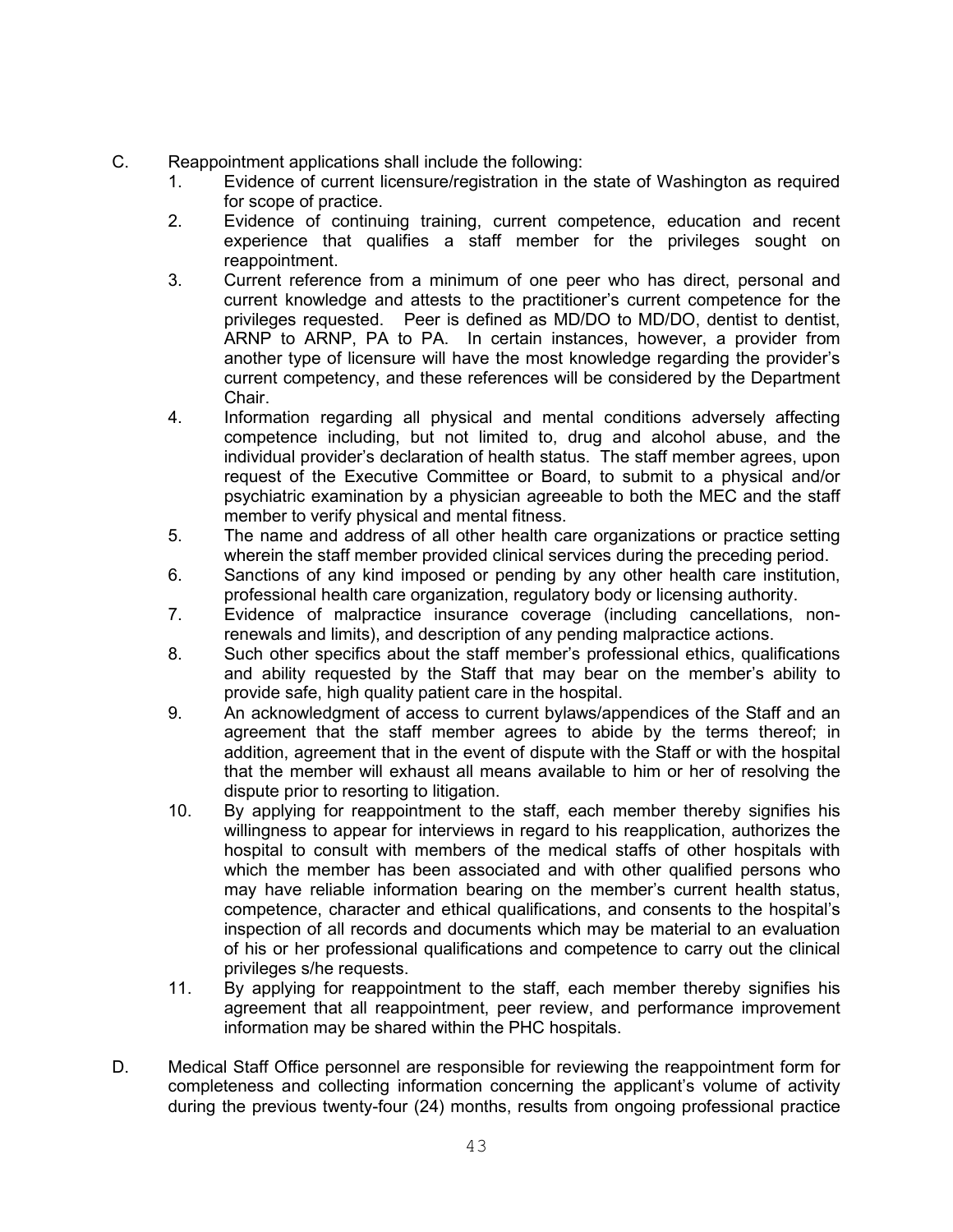evaluations, the applicant's participation in the functions of the medical staff, the completion of the applicant's medical records, and recommendations from peer.

- E. The Department Chair or his designee will provide initial review of the reappointment application and the supporting documentation, and provide recommendation to the Credentials Committee according to the following competencies:
	- 1. Patient care<br>2. Medical/clinio
	- Medical/clinical knowledge
	- 3. Practice-based learning and improvement<br>4 Interpersonal and communications skills
	- Interpersonal and communications skills
	- 5. Professionalism
	- 6. System-based practice
- F. The Credentials Committee reviews the file and recommendations of the Department Chair/designee. A recommendation of appropriate staff category is part of the reappointment process. Reassignment of staff category or nonrenewal of privileges due to no activity is not reportable to any regulatory agency.<br>1. If no or low inpatient activity at a Providence He
	- If no or low inpatient activity at a Providence Health Care hospital over the prior two years, a physician may be reappointed to a more appropriate staff category (associate, community-based, or medico-administrative).
	- 2. If a provider has no activity for the past two years, and does not regularly refer patients to the hospital, s/he may not be reappointed to the medical staff, at the discretion of the Department Chair and MEC. Non-reappointment due to no activity is not reportable and does not give rights to a fair hearing.
	- 3. Physicians with no documented inpatient activity, but who are part of a special call group requiring privileges may retain Associate Staff privileges if current competency for the requested privileges may be verified by other knowledgeable sources.
	- 4. AHP's with no documented inpatient activity will not be reappointed unless their physician sponsor provides written documentation that there are plans for the AHP to begin assisting in inpatient care within the next six months.
- G. The Credentials Committee shall present its findings and recommendations to the Executive Committee, which considers the recommendations of the Credentials Committee in its recommendation to the Board.
- H. At the Board meeting, prior to the completion of the member's biennial appointment, the Executive Committee shall present a written recommendation concerning the reappointment or non-reappointment and the modification, continuation or curtailment of clinical privileges for the ensuing year. When non-reappointment or curtailment of privileges is recommended or additional requested privileges are not approved for any reason other than required criteria are not met, the reasons therefor shall be stated.
- I. The Board holds the decision to reappoint, modify the reappointment request, or deny reappointment. If the Board denies reappointment or denies any of the requested privileges, the provider shall be so informed, including notification of the rights provided in the hearing and appellate review procedures contained in the Fair Hearing Plan.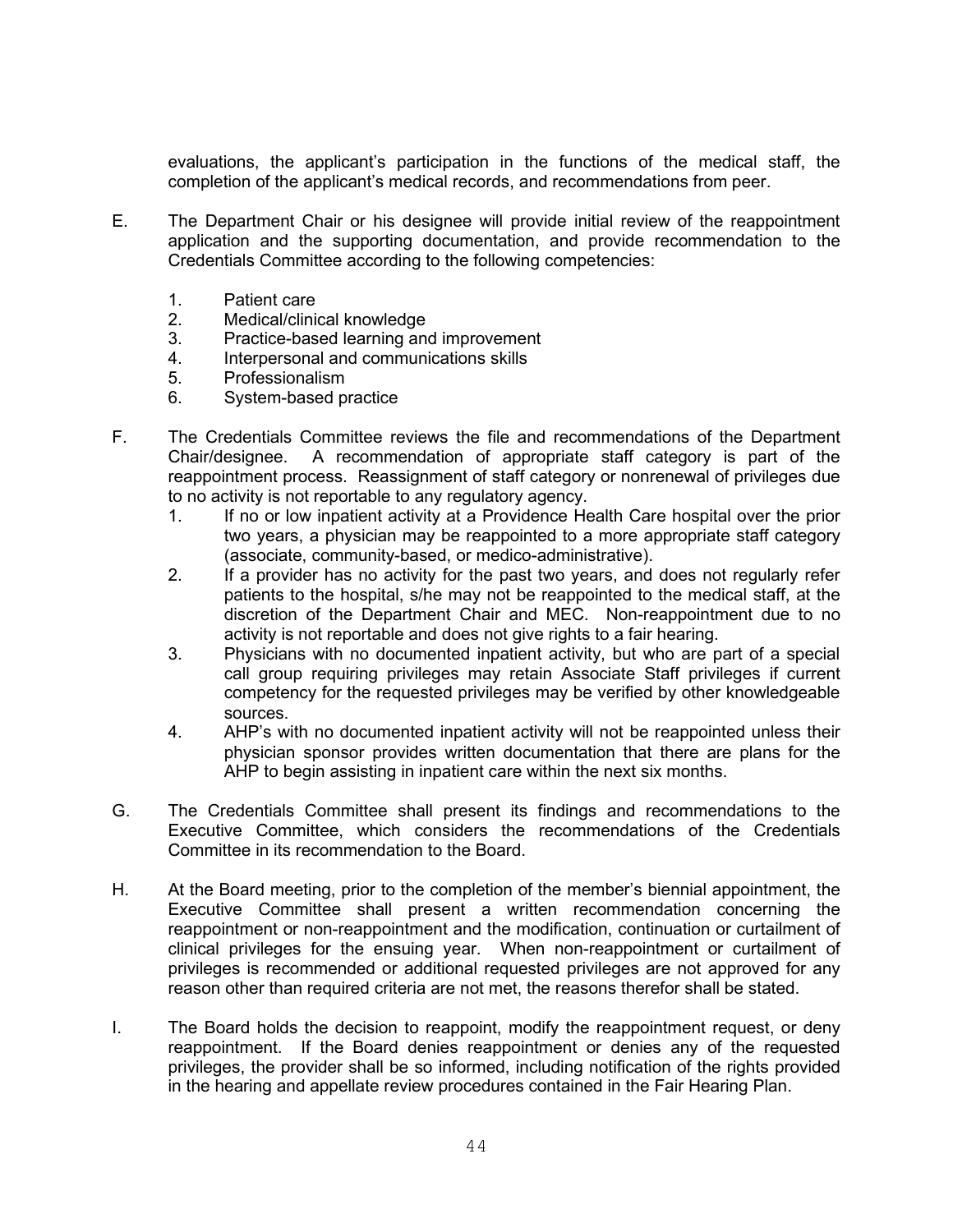- J. An expedited process of approval by two of three designated Board members may be utilized for both initial appointment and reappointment. This process may be utilized for an application which demonstrates all of the following:
	- 1. Application and supporting documentation are complete<br>2. No current or previously successful challenge to licensur
	- No current or previously successful challenge to licensure or registration
	- 3. No involuntary termination of medical staff membership at another organization
	- 4. No involuntary limitation, reduction, denial or loss of clinical privileges
	- 5. No unusual patterns or excessive numbers of professional liability actions resulting in judgment against the applicant
	- 6. No issues (other than traffic infractions) identified through criminal background checks
	- 7. See '*Board Credentials Committee* policy which amplifies the process if there are any issues which require special consideration at the Board level.
	- 8. Applicant has been recommended by Credentials Committee and the MEC and is awaiting review at the next Board meeting
	- K. The Department Chair or the MEC may at any time recommend a performance improvement plan (PIP) or focused professional practice evaluation if questions arise regarding the individual's practice within the facility. The PIP or focused review is separate from the ad hoc committee or investigation process as outlined in the Fair Hearing Plan. See Medical Staff Policy which distinguishes between initial focused professional practice evaluation, performance improvement plans, and focused professional practice evaluations.
	- L. Providing false or misleading information is a basis for not renewing membership and/or clinical privileges.
	- M. Failure to return reappointment forms will be considered a resignation from staff.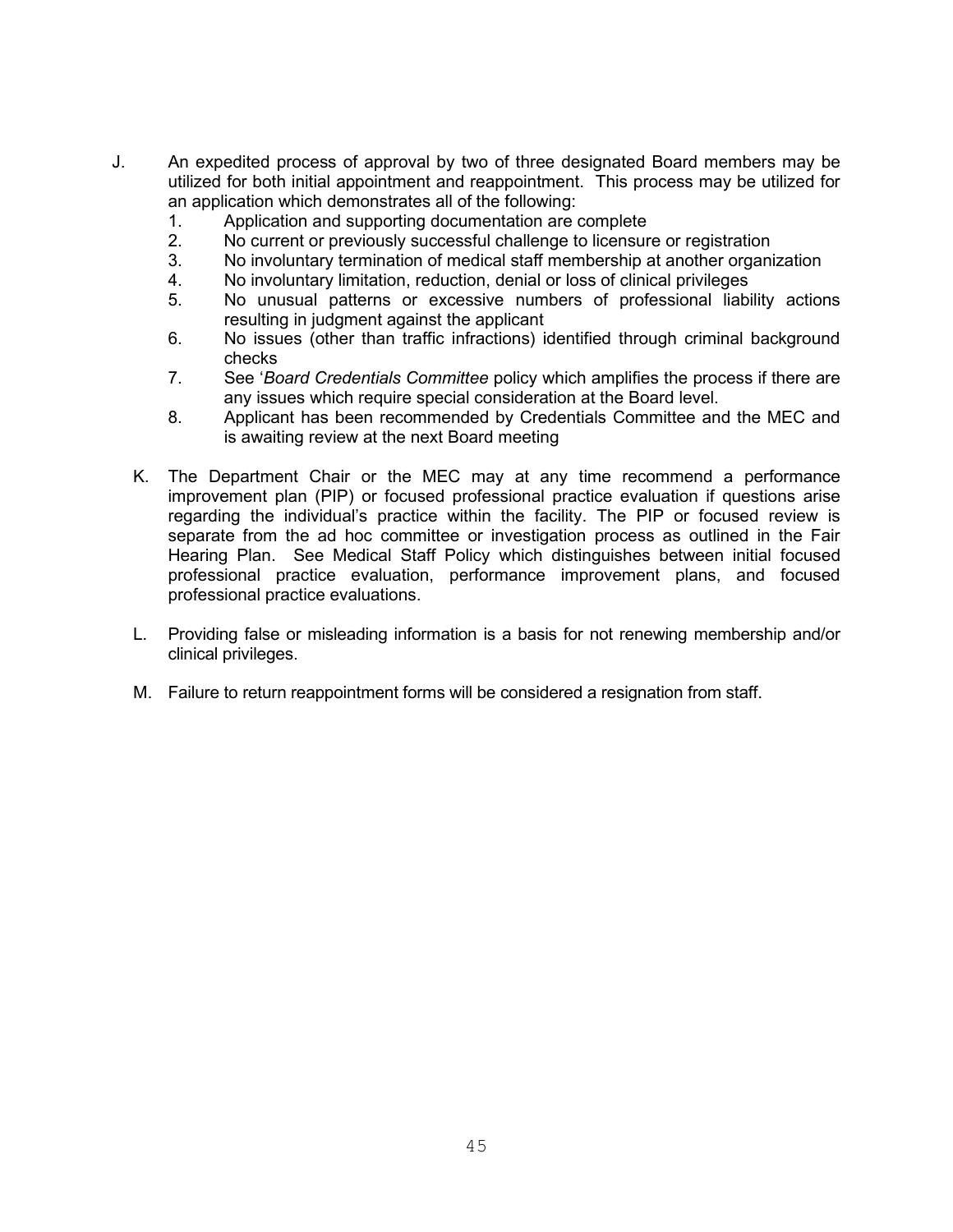# **APPENDIX C. PRIVILEGING PROCEDURES**

# Section 1. Privileges

- A. The types of privileges performed at each hospital are recommended through the Medical Executive Committee for approval by the Board. These 'privileges' or 'scope of service' documents include the qualifications to apply for the specific procedure or category of procedures. Prior to approving a new procedure to be performed within the Hospital, the resources necessary to support the requested privilege are determined to be currently available, or available within a specified time frame. This includes equipment as well as the training of personnel. See also the policy 'Privileging for New Procedures'.
- B. A physician may request to opt out of performing specific procedures included within core privileges for the specialty; this must be approved by the Department Chair. The physician may be responsible to find another practitioner to cover his call obligation. The Department Chair will review such requests and, if necessary, provide recommendations to the MEC regarding call coverage.
- C. Voluntarily relinquishing specific privileges may not relieve members of the Medical Staff from call obligations, as established by each department.
- D. Members of the Staff are authorized to exercise only those clinical privileges specifically granted by the Board, with the exception of emergency situations as outlined under<br>Section 3 of this Appendix. A practitioner's clinical privileges may be suspended for A practitioner's clinical privileges may be suspended for failure to exercise only those clinical procedures specifically approved by the Board.
- E. Members of the Staff may, at any time, request additional privileges or may voluntarily relinquish privileges. All requests for additional privileges must meet established criteria and be accompanied by documented evidence of current training and clinical competence to support the request. Information from ongoing professional practice evaluation data sources is considered in the decision process.
- F. The hospital queries the National Practitioner Data Bank when clinical privileges are initially granted and registers the practitioner with the proactive disclosure service of the NPDB to receive continuous reporting regarding credentialed practitioners.
- G. The applicant shall have the burden of establishing his/her qualifications and competency based on his/her education, training, experience, demonstrated competence, references, ability to perform the requested privileges and other relevant information for the requested clinical privileges for physicians, and scope of services for allied health professionals. To be eligible for privileges the practitioner must provide documentation of sufficient activity to assess current clinical competence.
- H. Applicants must provide a summary of hospital activity and/or procedures performed within the past two years. This may include procedure logs from residency and/or fellowship, letters from residency, fellowship, or department chairs and/or patient data from the most recent hospitals where the individual has practiced.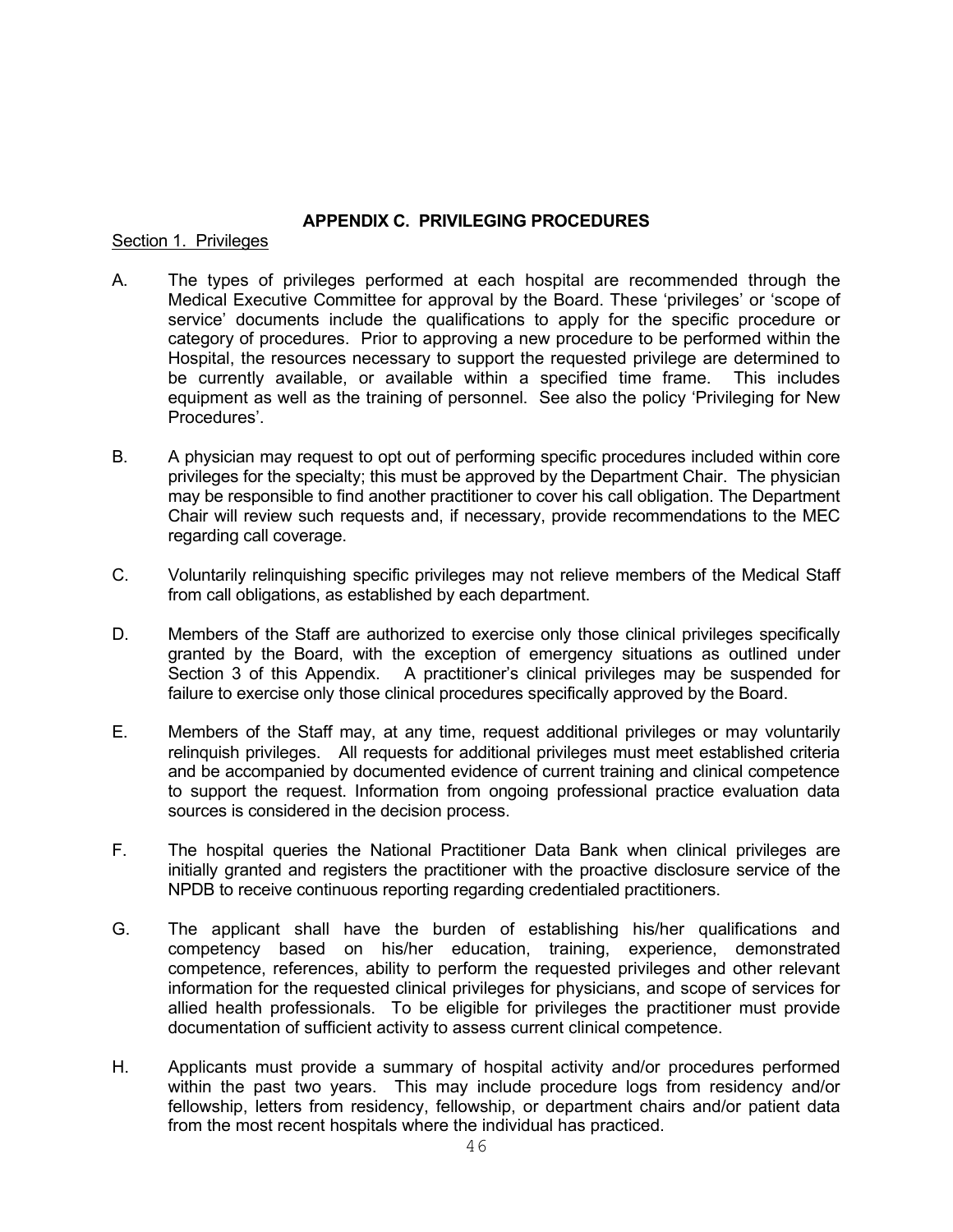- I. Experience, ability, and current competence to perform the requested privilege is verified by a minimum of two peers with knowledge of the applicant's current professional performance. Responses will be requested following the outline of competency provided in Appendix B, Section 3.
- J. When during the initial credentials review process, or any subsequent review, there is not adequate clinical data to support the decision to grant the requested privilege, an initial focused professional practice evaluation may be arranged for a time-limited period. This initial focused evaluation may also be utilized for those who have not performed the required number of specific procedures, or in response to concerns regarding the provision of safe, high quality patient care. This may include any of the following.
	- 1. Chart review
	- 2. Monitoring clinical practice patterns
	- 3. Simulation
	- 4. Proctoring
	- 5. External peer review
	- 6. Evaluations of consulting physicians, procedure assistants, nursing or administrative personnel
- K. Evaluations from treating physicians and/or a mutually agreed-upon health professional may be requested if there is doubt regarding an applicant's ability to perform the privileges requested.
- L. The Credentials Committee shall make periodic re-determination (at least every two years) as to whether the Staff member's, or allied health professional's privileges/scope of service shall be continued, increased or curtailed. The re-determination shall be based on review of the member's credentials, peer recommendation, medical records, clinical department records, quality assessment records, and information obtained from other hospitals.
- M. The scope and extent of surgical procedures that each dentist, oral surgeon and podiatrist may perform shall be specifically delineated and granted in the same manner as surgical privileges are granted to Staff members. Surgical procedures performed by dentists, oral surgeons and podiatrists shall be under the overall supervision of the chairperson of the Surgery Department. All dental and podiatry patients shall receive the same basic medical appraisal as patients admitted to other surgical services. A physician member of the Staff shall be responsible for the care of any medical problem that may be present at the time of admission or that may arise during hospitalization. The general and department patient care rules further define the role of the dentist and podiatrist with the Staff.
- N. Clinical privileges for psychologists shall be limited to the usual and customary privileges as defined under state law. Consultation to determine the existence of a psychiatric disorder and/or recommendations for the treatment or disposition of patients with psychiatric disorders must be performed by a psychiatrist, and a physician member of the Staff shall be responsible for the diagnosis and treatment of patients seen by a psychologist.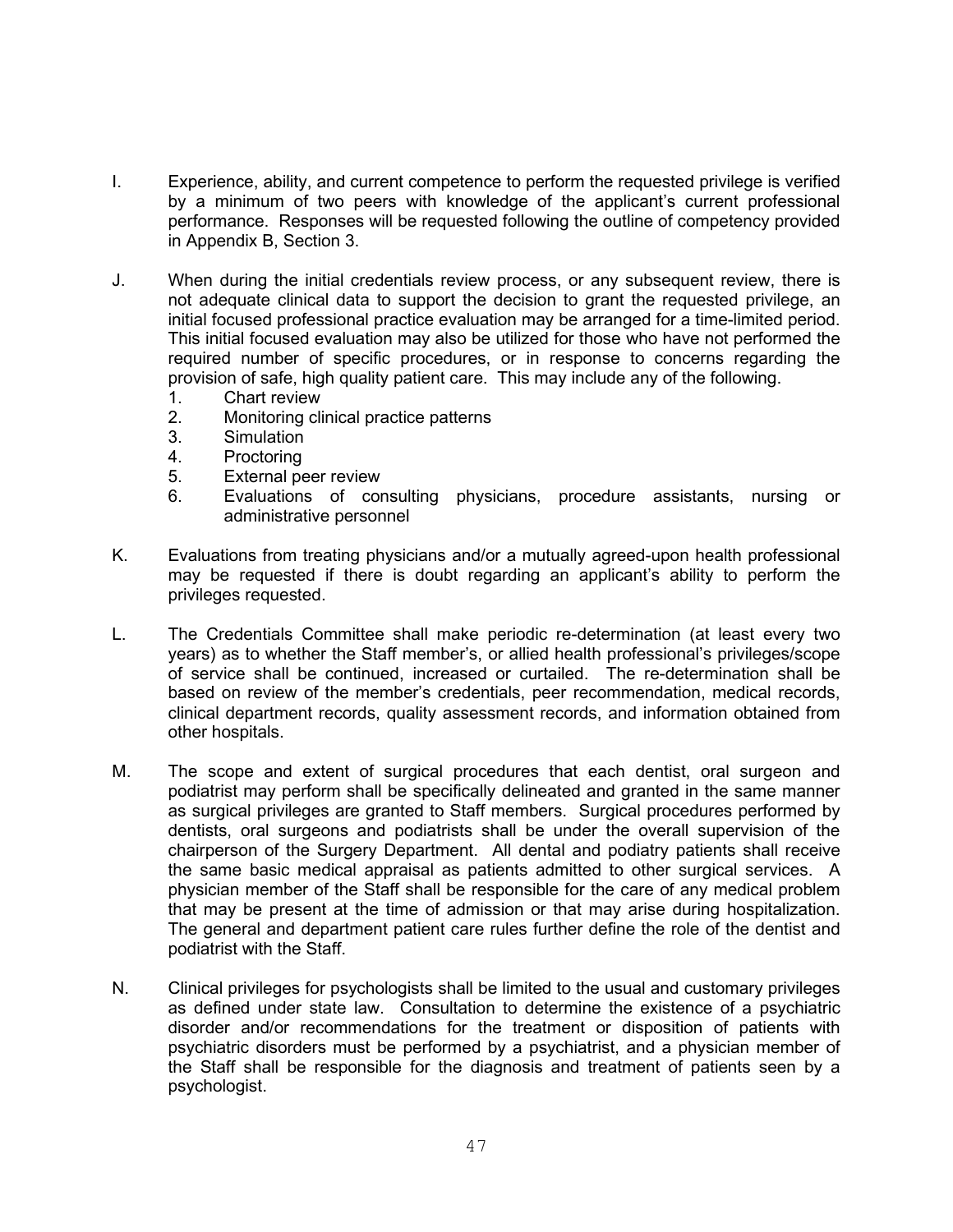- O. Approved current clinical privileges for each practitioner are maintained in the individual practitioner's credentials file, as well as available electronically for reference by all clinical staff.
- P. Practitioners may be granted remote/telemedicine privileges without membership. At the recommendation of the MEC, and with contracts in place which meet The Joint Commission standards and CMS guidelines, the credentialing and privileging decision from the distant/contracted site may be accepted in lieu of on-site credentialing. The hospital must maintain and provide information regarding quality of care, treatment, and services to the distant site for its use in ongoing privileging and performance improvement.

# Section 2 – Temporary Privileges

- A. The COO, CMO, or designee, at the written recommendation of a Department Chair, Section Chair, Credentials Committee Chair, or Medical Staff President may, upon the basis of information then available which may reasonably be relied upon as to the competence and ethical standing of the applicant, grant temporary admitting and/or clinical privileges to an appropriately licensed individual under one of the following categories. In the exercise of such privileges, the applicant shall be subject to the Medical Staff Bylaws, policies, and procedures. Temporary privileges shall be in effect for no longer than (120) days. (Also see the medical staff approved *Temporary Privileges Policy* which amplifies the file review process to consider temporary privileges.)
	- 1. Practitioner is applying for full staff status and the complete application is awaiting MEC and/or Board approval, if the following criteria are met. (Any files not meeting these criteria will not receive temporary privileges, but must have discussion and approval by the MEC and Board Credentials Committee, or the full Board if the Board Credentials Committee so recommends.)
		- a. Current license with no current stipulations in place
		- b. Documentation of training and experience
		- c. Current competency verifications regarding privileges requested, including verification that no concerns exist which would prevent the provider from performing the requested privileges.
		- d. Query and evaluation of any NPDB reports with no patterns of concern noted
		- e. No current or previously successful challenge to licensure or registration.
		- f. No involuntary termination of medical staff membership at another organization
		- g. No involuntary limitation, reduction, denial, or loss of clinical privileges
	- 2. An important patient care need exists, which no currently credentialed staff member can meet. In this instance, licensure, training, and current competency must be verified. These temporary privileges will be time and/or patient specific according to the need. (*See policy: Credentialing for urgent patient care need*.)
	- 3. Practitioner has been approved by the Board and in good standing at one of the PHC hospitals and will be providing an important and temporary service to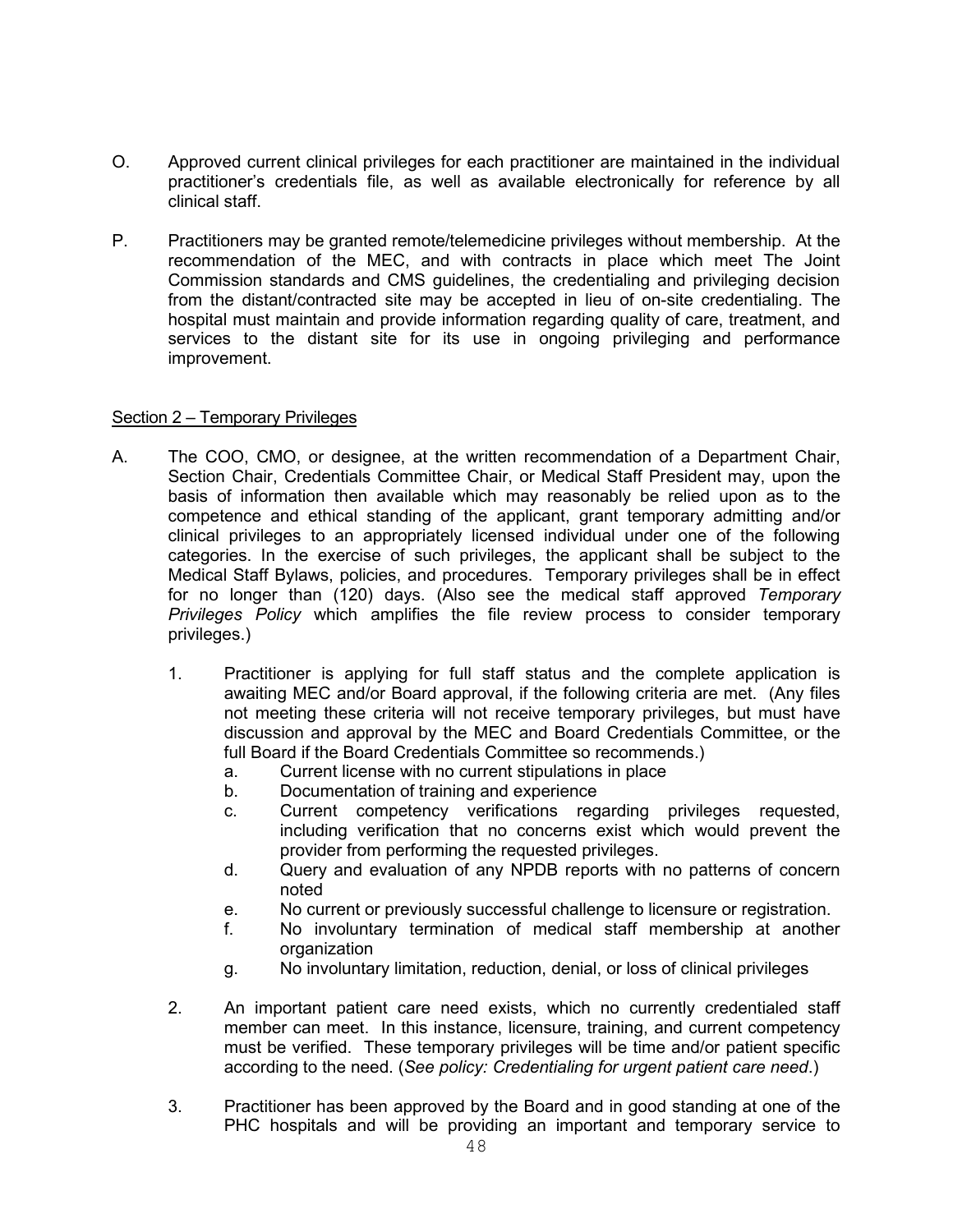another hospital within the PHC system. In this instance the hospital COO or Chief Medical Officer, if applicable, may approve the practitioner's privilege or privileges for a specified time. (Note that AHP's have the same requirements for physician sponsorship at the requesting hospital; PA's must also have a Practice Plan approved by the State with a credentialed physician at the requesting hospital.)

- 4. Eligibility for Locum Tenens privileges are covered under the *Locum Tenens Policy* approved by the Medical Executive Committee. Locum Tenens providers are not members of the staff, and hold locum tenens status only, which expire at the end of their locum tenens assignment. Locum tenens providers must meet all current credentialing and privileging requirements. Locum tenens providers whose status is terminated as noted under B, below, do not have rights to a fair hearing.
- B. The Medical Staff President, CMO/designee, or Hospital COO/designee may at any time terminate a physician's or allied health professional's temporary privileges or locum tenens privileges when it is determined that quality or behavior issues exist which place patients or staff at risk or are not to the standards of the hospital (in an emergency situation, termination may be imposed immediately by any person entitled to impose a precautionary suspension pursuant to Appendix A of these Bylaws). The appropriate department chair, or in his or her absence, the Medical Staff President, shall assign a member of the Staff to assume responsibility for the care of such patient(s) until discharge from the hospital. The wishes of the patient(s) shall be considered where feasible in selection of a substitute physician or allied health professional.
- C. Special requirements of supervision and reporting may be imposed by the department chair on any physician granted temporary privileges. Temporary privileges shall be immediately terminated by the Medical Staff President, Hospital COO or their designees upon notice of any failure by the physician to comply with hospital or medical staff policy or any special conditions imposed upon the temporary privileges.

### Section 3 – Emergency Privileges – See Article V, Section 2.

### Section 4 – Disaster Privileging

The hospital's *Emergency Operations Plan* and the medical staff's policy, *Disaster Credentialing* provide detail regarding how qualified physicians and allied health professionals may be approved to assist in the event of an emergency or disaster event, as well as documentation forms to be utilized. Documentation regarding physicians and AHP's so activated will be retained in the command center and as a permanent record in the Medical Staff Office.

A. If the Emergency Operations Plan has been activated, the Hospital Chief Operating Officer or designee will confirm that the hospital requires services of non-credentialed practitioners to meet immediate patient needs and the COO or designee may approve the services of a non-credentialed practitioner who meets criteria outlined in the above medical staff policy.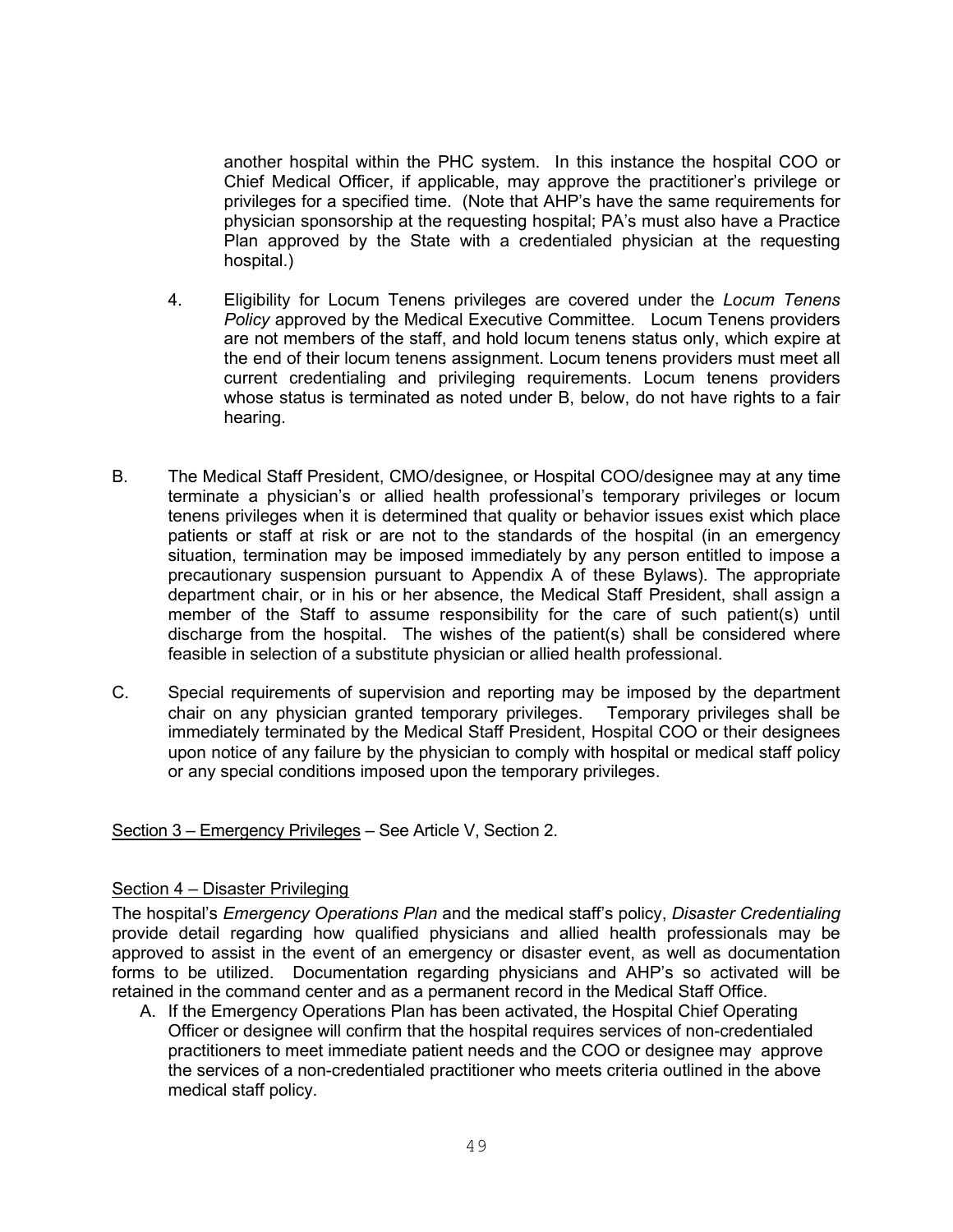- B. Before providing any services, the volunteer must present a current license to practice, government-issued photo identification such as a valid driver's license, and the name of the hospital(s) where the individual is currently affiliated or has recently practiced. (If available, identification of membership in a Disaster Medical Assistance Team, the Medical Reserve Corps, or the Emergency System for Advance Registration of Volunteer Health Professionals may be substituted.)
- C. Practitioners who are confirmed to be on staff in good standing at any PHC hospital may provide care at another PHC hospital during an emergency or disaster event.
- D. The practitioner granted emergency privileges will be paired with and supervised by a currently credentialed medical staff member or hospital employee.
- E. All individuals granted emergency privileges will be issued a temporary ID badge through Security. These badges will be clearly marked as 'Temporary Staff' and will be returned to hospital security when the services of these individuals are no longer needed.
- F. Credentialed practitioners will be informed regarding their role in an emergency response and to whom they will report.
- G. Primary source verification of licensure will occur as soon as possible. At 72 hour intervals, the hospital COO or designee will determine whether services continue to be required. If primary source verification of licensure is not possible due to the nature of the disaster, this will be documented, including the steps taken to assure the practitioner has demonstrated ability to continue to provide adequate care, treatment, and services.
- H. All emergency privileges terminate immediately at the conclusion of the emergency or disaster situation which gave rise to the need for this policy to be implemented.

### Section 5 – Special Privileges for a Visiting Physician/Professor

A visiting physician/professor who is a recognized expert in his/her field may be granted special privileges specifically for educational or instructional reasons. If proctoring or observing procedures to verify competency, the visitor must be in good standing and currently credentialed for the particular procedure at his institution of practice; evidence of licensure and malpractice coverage will be obtained. The CMO or his designee, at the recommendation of the Medical Staff President or Chair of the department where the privilege will be exercised, may grant special privileges as defined in this section. See Medical Staff policies regarding *Visiting Surgeon or Proceduralist* for detail and forms to be utilized. Visiting surgeons who assist in procedures must also be approved through a similar process.

### Section 6 – Medical Students and Residents

Medical students and residents are authorized by the PHC Graduate Medical Education.

Written description of the roles, responsibilities, and patient care activities of the participants in graduate medical education are housed in the Graduate Medical Education office; approved patient care activities for each resident are available electronically to hospital personnel.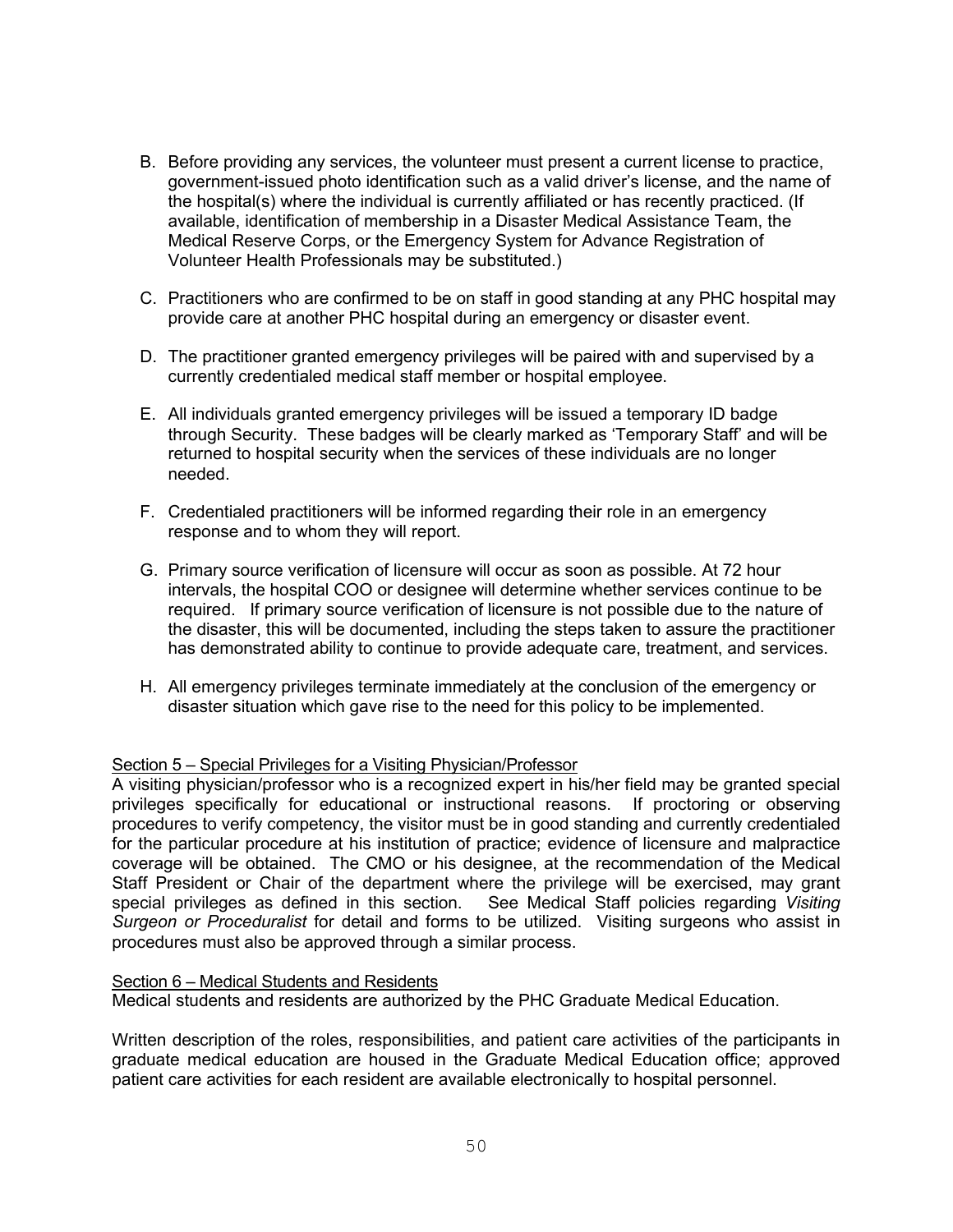The Medical Staff *Student Observer* policy outlines instances where a student observer may accompany a medical staff member to observe only. These observations are normally for one day only, and the student must provide required documentation to the MSO a minimum of two days prior to observation.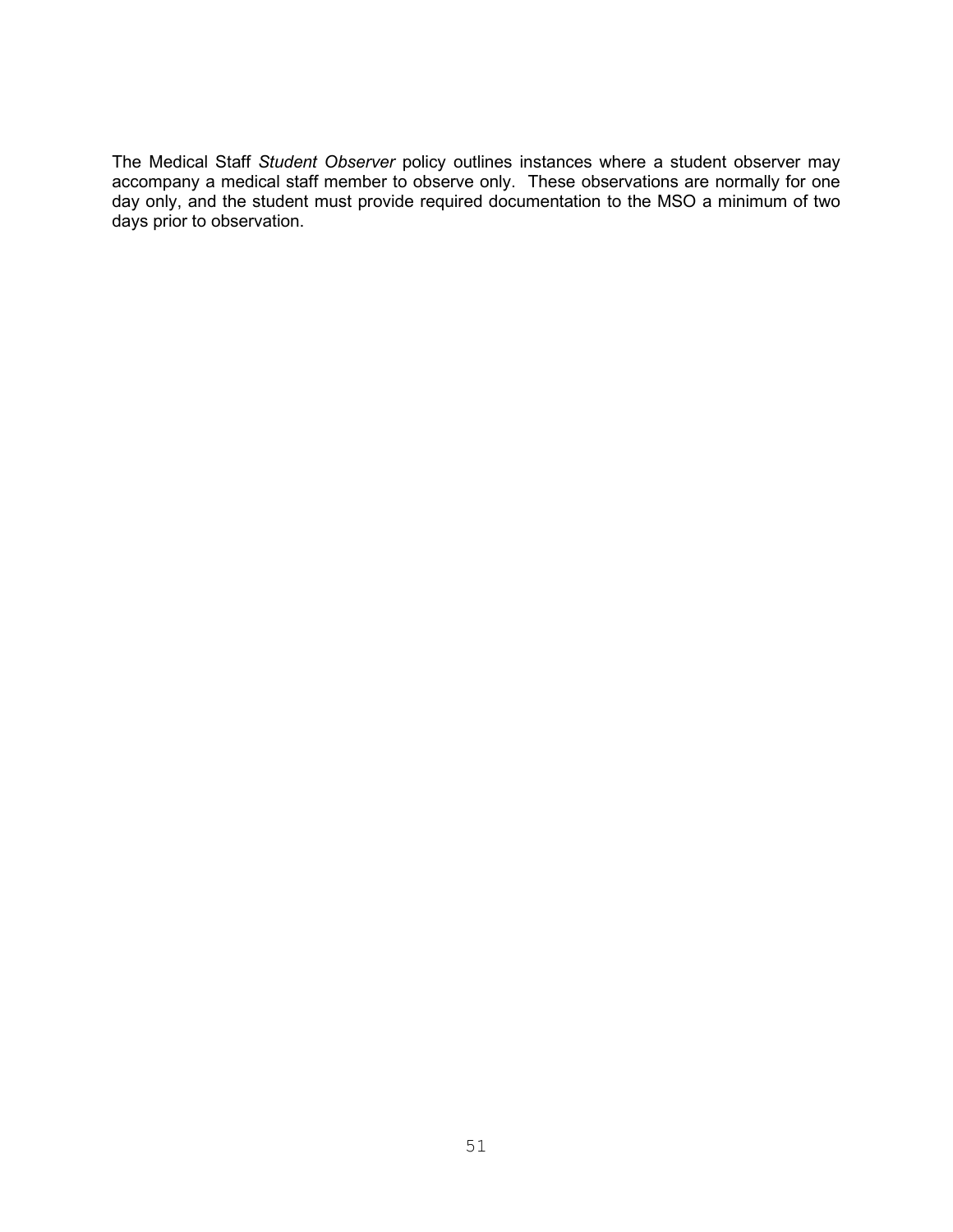# **APPENDIX D. VOLUNTARY CHANGES IN MEMBERSHIP**

# Section 1. Voluntary Resignation of Medical Staff Membership

A Medical Staff member may resign from the Medical Staff by submitting a written resignation to the Credentials Committee specifying the date the resignation will be effective. Active Staff members are requested to provide at least 30 days advance notice of their resignation. If less than 30 days' notice is given, and if the Medical Staff member has not made arrangements for other members of the Medical Staff to cover his call obligation for at least 30 days after submitting his resignation, that fact may be reflected in any references provided thereafter.

If a provider leaves a group practice without notifying the medical staff office of his/her new practice location and call group, this will be determined an automatic resignation. The provider's Epic access will be closed. The provider will be so notified by letter to their home address. The provider may request reinstatement if within his/her reappointment period if all requirements of membership and privileges are met.

# Section 2. Voluntary Request for Change in Medical Staff Status

At any time a Medical Staff member in good standing may voluntarily request a change in staff status to another category. The request must be submitted in writing to the Credentials Committee and will be reviewed by the Department before the Credentials Committee makes a recommendation to the MEC. The MEC will approve the change if the Medical Staff member meets the criteria for the category requested. This process will take approximately 45 days. Call responsibilities will remain in effect for all published call schedules until a change is approved and the next call schedule is issued.

# Section 3. Leave of Absence (LOA)

If a credentialed staff member will be absent from patient care responsibilities for more than three consecutive months s/he must request a leave of absence. The MEC may also place a staff member on a Leave of Absence if the MEC becomes aware that the provider is unable to fulfill the responsibilities of membership or the privilege/s the staff member currently holds. A credentialed staff member who is absent from patient care responsibilities for more than three consecutive months and has not requested a leave of absence shall be deemed to have voluntarily resigned from the Medical Staff, and must reapply for Medical Staff membership and clinical privileges.

- A. Requests for leaves of absence must be submitted on an approved medical staff LOA form. This includes an explanation of the reason for the leave and the anticipated length of the leave.
- B. The MEC may grant or deny a leave of absence, with recommendations from Department Chair and Credentials Committee, if needed. Granting leaves of absence are matters of courtesy, not of right, and the determination of the MEC shall be final. There is no right to a hearing or appeal if a request for a leave of absence is denied.
- C. The medical staff member is encouraged to designate a practice manager to communicate with the Medical Staff Office during the period of the leave, to include timely coordination of the request to return from a Leave of Absence.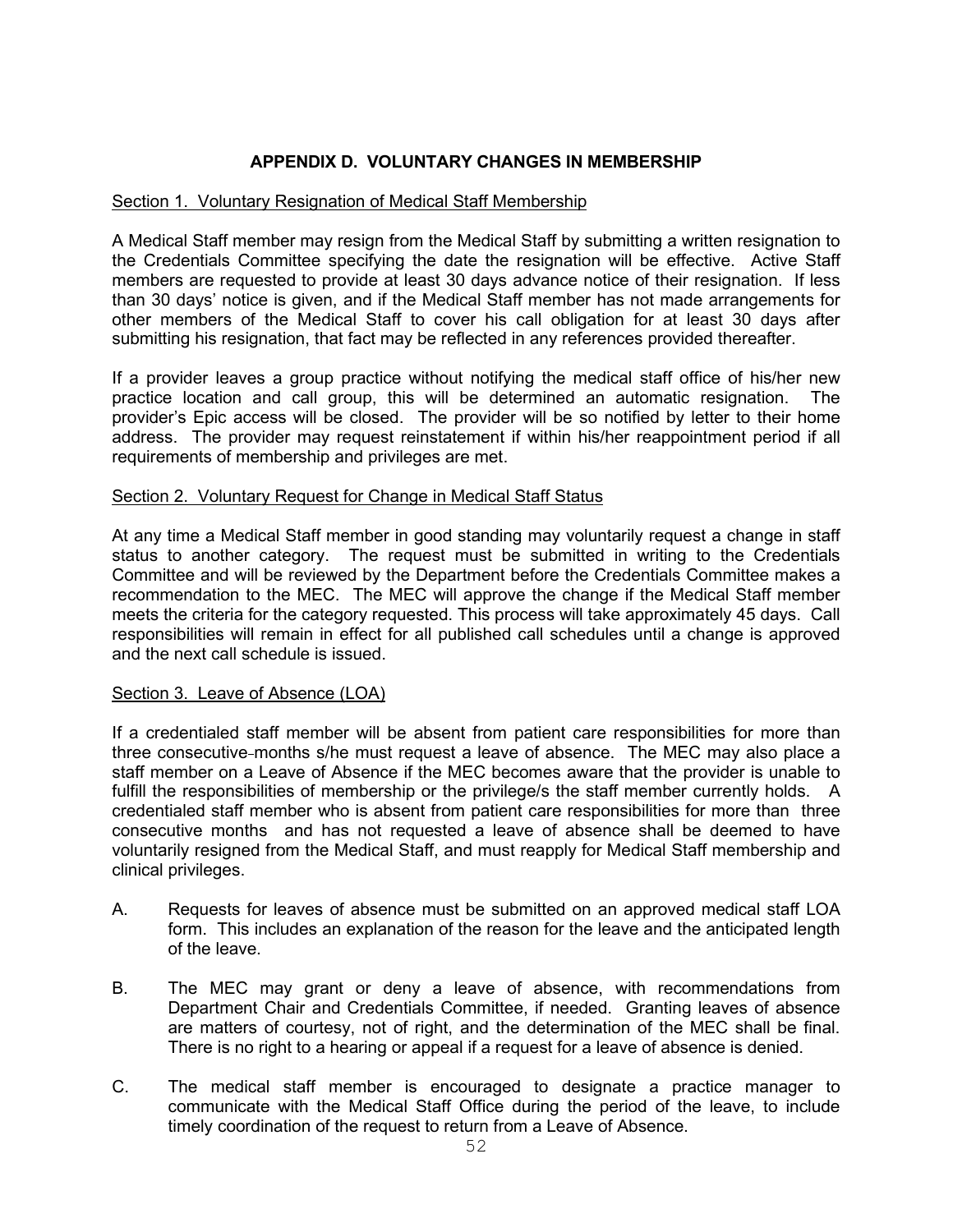- D. All clinical privileges, call responsibilities and other obligations of Medical Staff membership are suspended during a leave of absence.
- E. With the exception of an unanticipated medical condition or military orders that do not permit the Medical Staff member to give notice, staff members must request a leave a minimum of 45 days prior to the leave to minimize disruption of the call schedule.
- F. Request to Return from Leave of Absence
	- 1. A minimum of 30 days prior to when the practitioner desires to return to the Medical Staff, the practitioner must request reinstatement on an approved return from LOA form.
	- 2. Members must provide a summary of activities while on leave, and are responsible to provide information and documentation sufficient to demonstrate current competence and all other applicable qualifications. If medical leave is for other than maternity or paternity leave, the provider must provide a written release from their physician that they are fit for duty/able to perform their requested privileges, and specify any applicable restrictions. The Credentials Committee reserves the right to request further documentation or evaluation of fitness to perform the privileges requested if there remains a question regarding the provider's ability to provide safe patient care.
	- 3. All requirements for reappointment must be satisfied prior to reinstatement.
	- 4. Any request for privileges the practitioner did not hold at the time the LOA was granted will be considered as set forth elsewhere in these Bylaws provided the request for reinstatement is granted.
	- 5. The Credentials Committee will confer with the Department Chair and make recommendation to the MEC whether to grant or to deny reinstatement.
	- 6. The MEC has the authority to grant a return from LOA. The MEC's recommendation to deny a return will be referred to the Board, which may approve, modify, or deny the request to reinstate membership and privileges.
- G. See the *Leave of Absence* Policy, request, and request to return from LOA for greater detail.

# **APPENDIX E. TIME PERIODS**

The time periods specified in these Bylaws and the Fair Hearing Plan are intended to provide guidelines for the routine processing of applications, requests for reappointment, requests for corrective action, requests for a hearing, and the conduct of meetings. Deviations from the time periods set forth herein shall not be grounds for invalidating the action taken.

# **APPENDIX F. CATEGORIES OF MEDICAL STAFF MEMBERSHP**

Section 1. Active Staff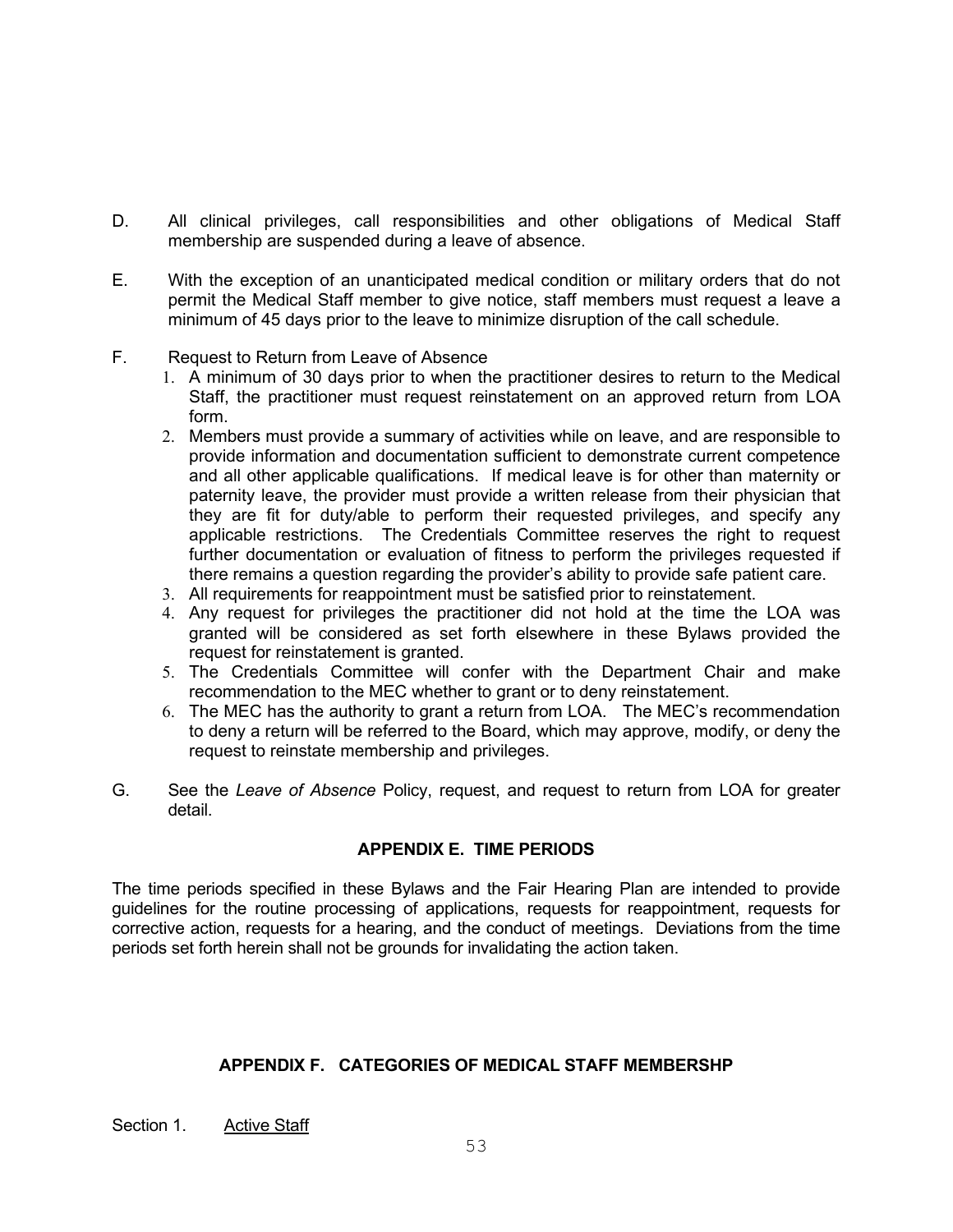Qualifications: Active Staff are Medical Staff members who regularly admit, see in consultation or treat patients at PSHMC and/or PHFH. Active Staff members are assigned to one or more departments. Medical Executive Committee policy will specify if a volume of activity is required to qualify for or maintain active staff privileges.

In the event an appointee to the Active category does not meet the qualifications for reappointment to the Active category, and if the appointee is otherwise abiding by all bylaws, rules, regulations, and policies of the Staff, the appointee may be appointed to an alternative category.

Prerogative: Appointees to the Active category may:

- A. Exercise clinical privileges without limitation, except as otherwise provided in these Bylaws and Medical Staff policies, or by specific exception.
- B. Vote on bylaws and all matters presented at general and special meetings of the Staff, and of the appropriate department and committee of which he/she is a member.

Responsibilities: Appointees to the Active category must:

- A. Pay all dues and assessments promptly.<br>B. Contribute to the organizational and adm
- Contribute to the organizational and administrative affairs of the Staff.
- C. Actively participate in recognized functions of Staff appointment including quality improvement, monitoring activities, clinical privilege development, and other staff functions as may be required.
- D. Participate in the emergency room and other specialty coverage responsibilities unless exempted by the MEC individually, by policy, or unless otherwise contracted by Providence. Granting a request for exemption is at the discretion of the MEC at the recommendation of the department chair and call group, if applicable.

### Section 2. Associate Staff

Qualifications: Associate Staff are Medical Staff members who are qualified for active staff status, but have been granted exemption from serving on the Active Staff because they infrequently admit, see in consultation, or treat patients within PSHMC or PHFH, or who only assist in surgical procedures. Assignment to Associate Staff must be approved by the Medical Staff member's department and the MEC. If the majority of admissions or patient activity are at a hospital other than PSHMC or PHFH, verification of good standing at that hospital must be obtained for initial appointment and reappointment.

Prerogatives: Appointees to this category may:

- A. Exercise those privileges as granted by the Board, which will include admission of patients to the hospital unless otherwise specified.
- B. Attend meetings as a non-voting member of the staff and department of which he/she is an appointee, and any staff or Hospital education programs.

Responsibilities: Appointees to this category must:

- A. In exceptional circumstances, upon appropriate request from an attending staff member, provide emergency department or inpatient consultation.
- B. Participate, if assigned, as a member of staff committees, and in quality assessment review activities upon request by the respective clinical departments.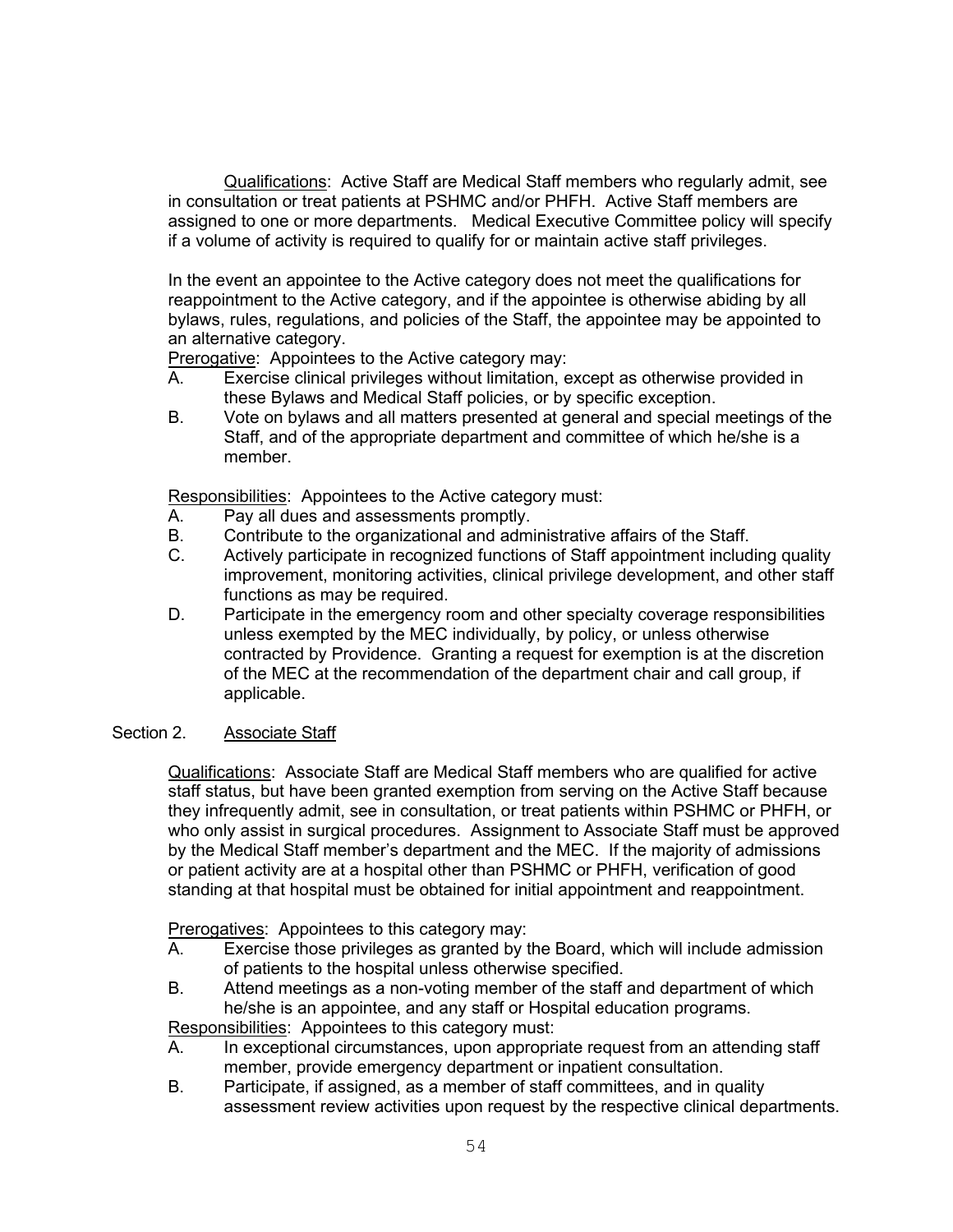# Section 3. Community-Based Staff

Community-based providers must have an active office practice in the immediate geographical area, hold current Board Certification in the specialty in which they are practicing AND be affiliated with PSHMC or PHFH in one or more of the following ways:

- A. Utilizes the hospitalist services to manage patients requiring inpatient services
- B. Regularly refers patients to Providence for emergency, inpatient, or noninvasive outpatient tests and procedures, including transfusion of blood and blood products (according to medical staff policy, ordering infusions or invasive procedures requires active or associate status)
- C. Accepts referrals from the Emergency Department for follow-up care as may be required by their specialty

Community-based providers are subject to all requirements for initial appointment and reappointment, with the exception of privileging.

Community-based providers may participate on committees and in quality assessment review activities upon request by the respective clinical departments.

Providers not appointed to any category of staff may refer patients for noninvasive tests and procedures (including transfusion of blood products), as allowed by licensure and regulation. To order infusions or invasive procedures, the provider must hold Active, Associate, or AHP 1 status.

### Section 4. Medico-Administrative Staff

The Medico-Administrative Staff consists of Medical Staff members who hold administrative positions at PSHMC or PHFH or in the community and whose responsibility is not clinical in nature. They may not vote on bylaws amendments or during elections, or serve as an officer of the Medical Staff. Community medico-administrative staff may attend and be appointed to Medical Staff committees, with or without voting privileges as designated at the time of their appointment. They are not required to participate in Emergency Department call. As they do not admit or consult on any patients, they are exempted from maintaining liability insurance in the amount specified by the hospital.

# Section 5. Honorary Staff

Retired Medical Staff members who have made significant contributions to PSHMC or PHFH may become Honorary Staff members at PSHMC or PHFH upon nomination by their department, recommendation by the MEC and approval by the Board. Honorary Staff members are not eligible to admit, consult or treat patients, nor to vote, hold office, or serve on committees. They do not have to be reappointed.

Section 6. The Allied Health Professional Staff consists of Medical Staff members who are advanced practice professionals or ancillary providers who provide care under the supervision of a member of the Active Staff. With the exception of psychologists, Allied Health Professionals must be employed by a Providence entity, an Active Staff member, or a corporation, limited liability corporation, partnership or similar entity, which is owned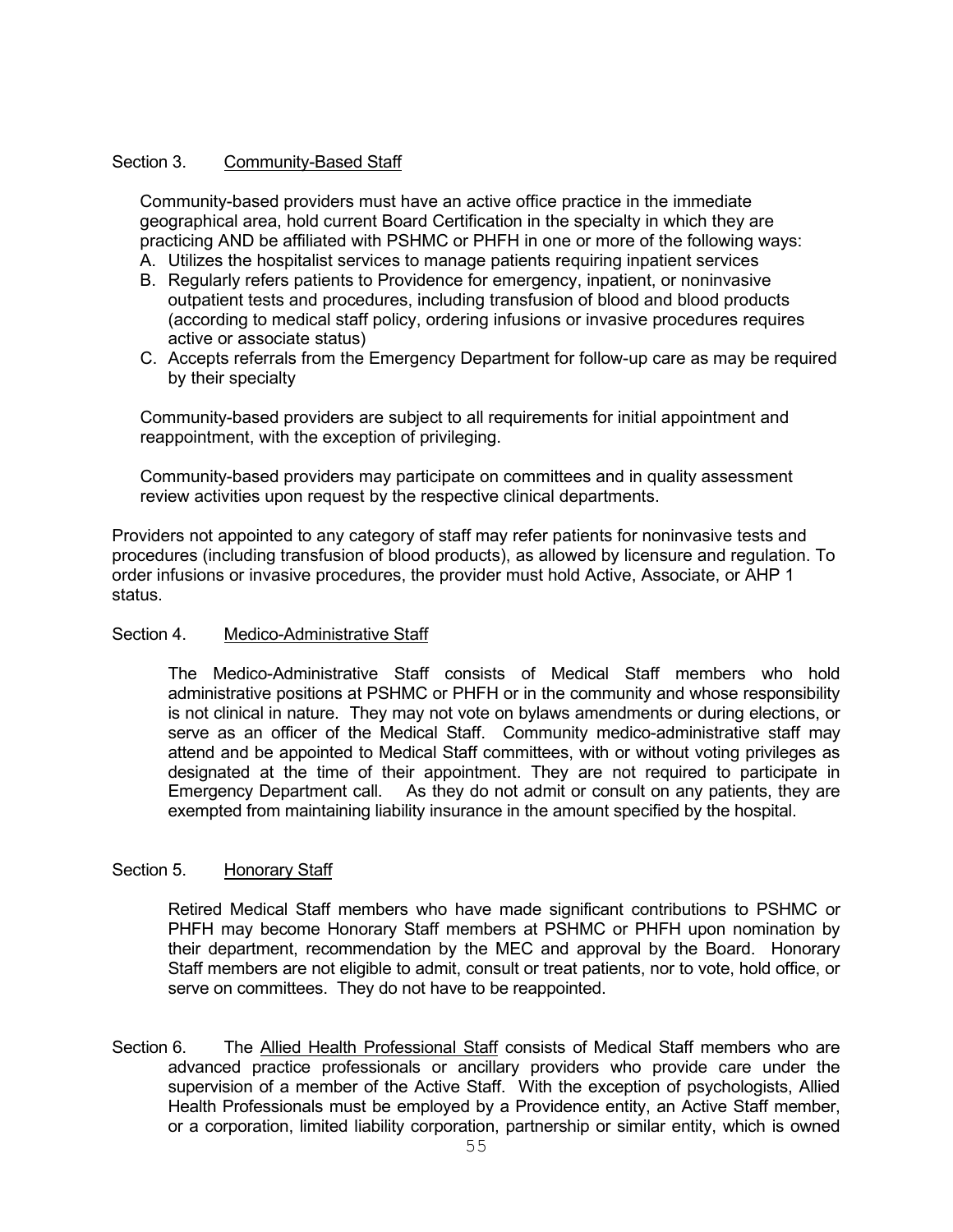by at least one Active Staff member. (The MEC may approve an AHP sponsored by an Associate Staff member if recommended by the Department Chair and Credentials Committee.) Psychologists are not required to have a physician supervisor but the care they provide within the Medical Center must be in concert with a member of the Active Medical Staff. Psychologists may not admit patients and their practice within the medical center is limited to consultation at request of the attending practitioner.

- 1. There are two categories of AHP Staff:
	- 1. AHP-Category 1 consists of Physician Assistants (PA), Nurse Practitioners (ARNP), Psychologists, Genetics Counselors, and Clinical Pharmacists.
	- 2. AHP-Category 2 consists of all other AHP's.
- B. Appointments and granting of privileges to Allied Health Professionals and subsequent reappointments shall be accomplished in a manner consistent with the procedures detailed in Articles V. of these Bylaws, as well as in Appendices B and C. AHP's are assigned to the department of their supervising physician (psychologists are assigned to the Department of Medicine). Initial appointment and reappointment of all AHP's licensed through the state nursing commission will include review and recommendation by the Chief Nurse Executive (CNE).
- C. Allied Health Professionals are subject to these bylaws, including the Fair Hearing Plan, in the same manner as members of the Medical Staff. However, an AHP is not entitled to hearing rights if terminated from the Allied Health Professional Staff solely because s/he is no longer employed by a Medical Staff member, or by a corporation, limited liability corporation, partnership, or similar entity which is owned by at least one Active Medical Staff member, or by the Medical Center.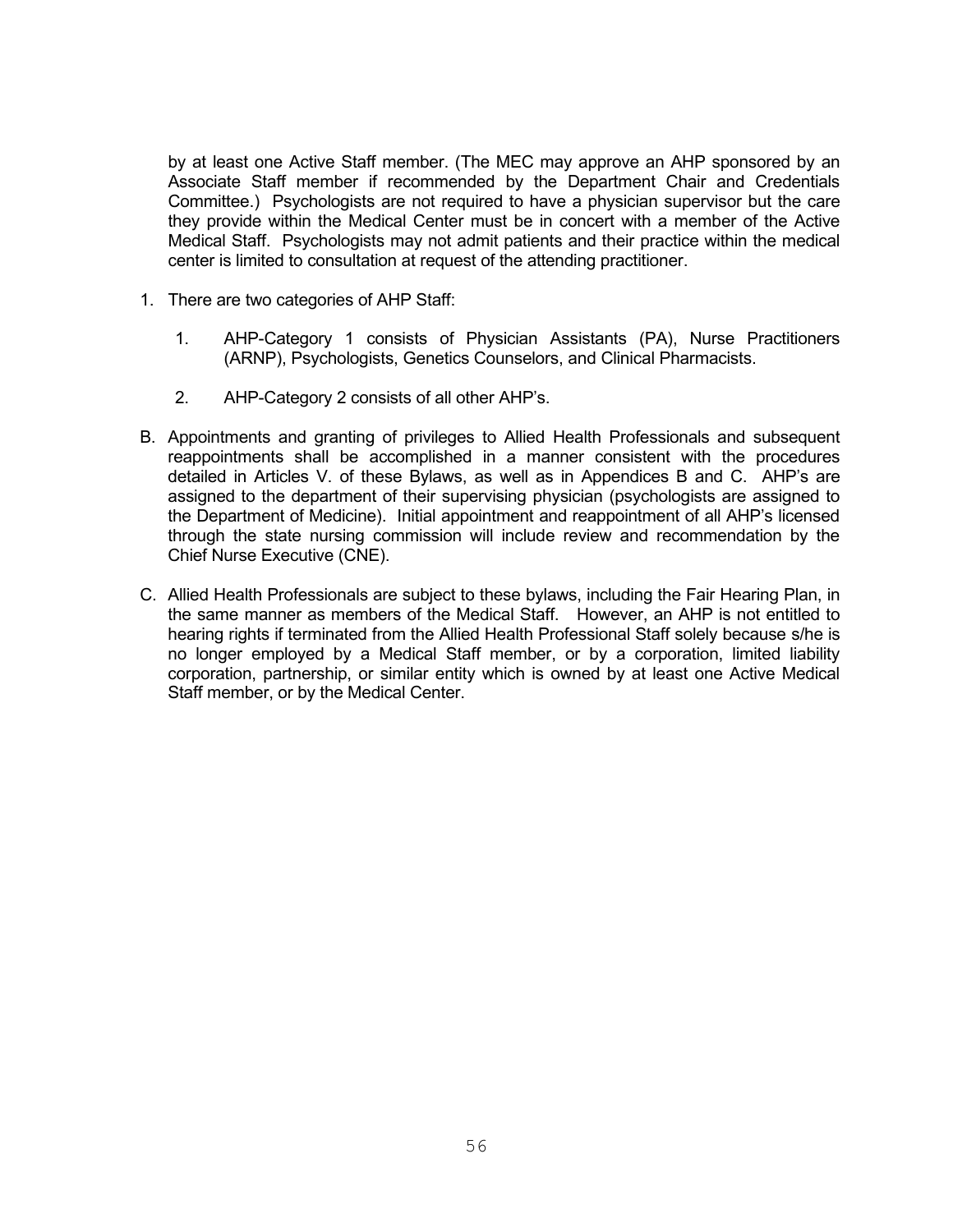# **APPENDIX G. DEPARTMENTS OF THE MEDICAL STAFF**

There are eight Medical Staff Departments, four of which are hospital-based. Department of Medicine Department of Surgery Department of Pediatric Medicine Department of Anesthesiology (hospital-based) Department of Emergency Medicine (hospital-based) Department of Pathology (hospital-based) Department of Radiology (hospital-based) Department of Obstetrics and Gynecology

The chairs of the Medicine, Surgery, and Pediatric Departments are appointed by the President of the Medical Staff with the concurrence of the COO. The terms of office for the chairs of Medicine, Surgery, and Pediatrics are two years beginning on the first day of the Medical Staff Year.

The chairs of Medicine, Surgery, and Pediatrics may be appointed for two subsequent terms (a total of six years). The chairs of the hospital-based departments (Anesthesiology, Emergency Medicine, Pathology and Radiology), and the Department of Obstetrics and Gynecology are appointed by the COO, and do not have set terms. They serve at the pleasure of the COO, but may be removed for cause by the MEC.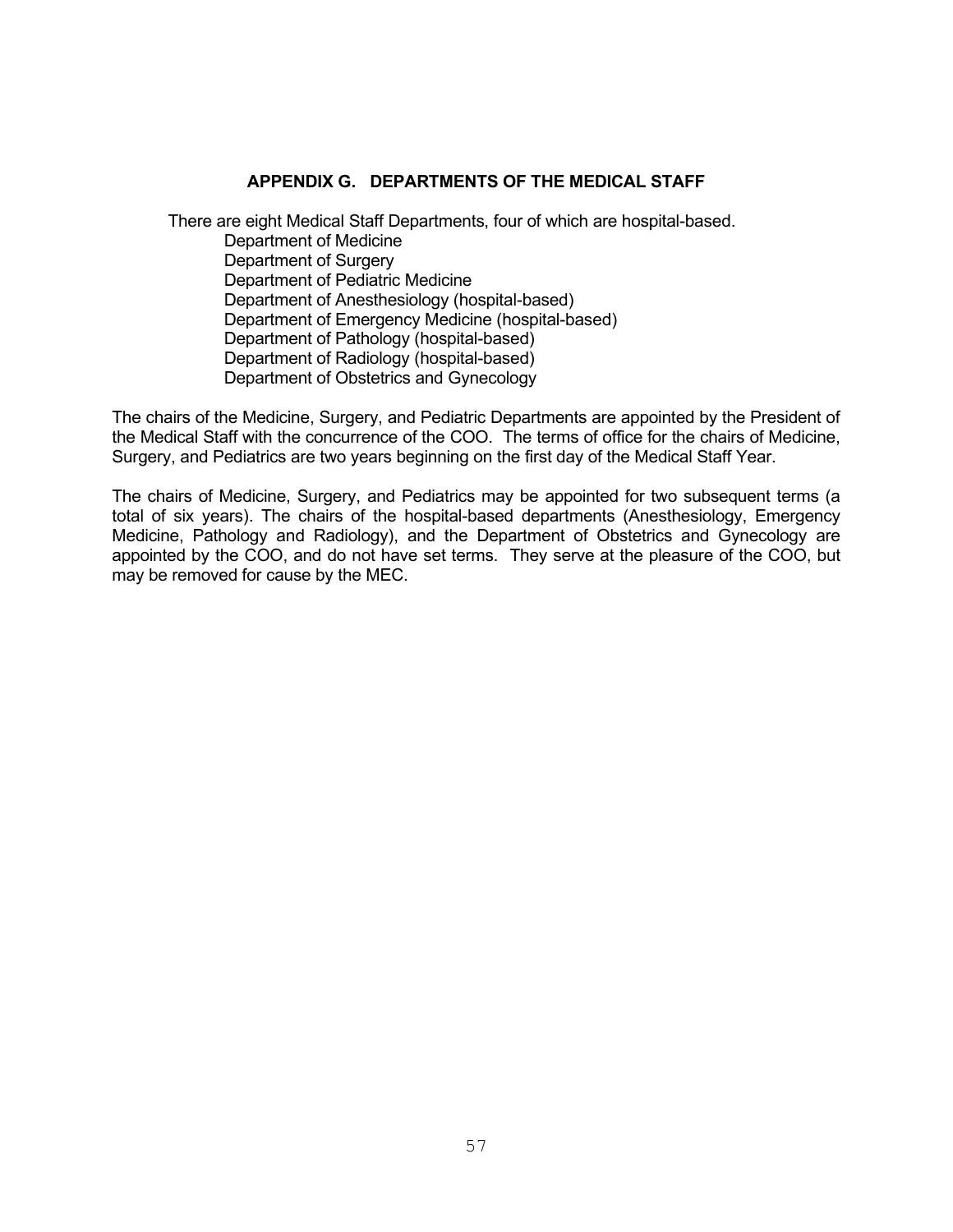# **APPENDIX H. COMMITTEES OF THE MEDICAL STAFF**

Section 1. Medical Executive Committee<br>11 Composition of the MFC is as

- Composition of the MEC is as follows:
	- o President
	- o President Elect
	- ⊙ Credentials Chair<br>○ Childrens Hospita
	- **Childrens Hospital designee**
	- o PSHMC and PHFH (2) Surgery Chairs— (Surgery Division Chief also invited, but without vote)
	- o PSHMC and PHFH (2) Medicine Chairs (Medicine Chair must be from a hospitalist service)
	- o PSHMC and PHFH (2) Emergency Medicine Chairs
	- o CMO attends, without vote
	- o COO and CNOs attend, without vote
	- $\circ$  Division chiefs and other medical or hospital leaders may be invited per topic, but do not have a vote
	- o Community Board member may attend without vote

1.2 Duties of the Medical Executive Committee

1.2.1. Oversee the quality of care provided by credentialed staff members

1.2.2 Represent and act for the Medical Staff between meetings of the medical staff, within the following scope.

1.2.3. Receive, review and act on recommendations from departments and Medical Staff committees.

1.2.4. Create a formal liaison between the Medical Staff, the hospital COO's and the Board regarding quality, safety, and satisfaction.

1.2.5. Forward recommendations to the Board regarding Medical Staff membership, credentialing and privileging of the professional staff, quality improvement programs, and other staff functions.

Approve required reports and documents

1.2.6. Serve as the coordinating body for all utilization matters including inquiries and directives from the fiscal intermediary; the MEC may delegate specific responsibilities to the departments.

Act upon recommendations from the Medical Leadership Committee and

PPEC.

1.2.7. Investigate reports of misconduct and activities by members of the Medical or Allied Health Professional Staff which are considered to be lower than the standards of the Medical Staff, to be detrimental to patient safety or to the delivery of quality patient care within the Medical Center, or to be disruptive to the operations of the hospitals.

1.2.8. Commence formal investigations as outlined in the Fair Hearing Plan (Appendix A).

1.2.9. Recommend to the Board corrective action for Medical Staff and Allied Health Professional members.

1.2.10. Meet on a regular basis, but not less than quarterly.

1.2.11. Recommend to the Board amendments to the Medical Staff Bylaws, which include both general and department rules.<br>1.2.12. Develop and

Develop and approve medical staff policies which amplify the medical staff bylaws.

1.2.12. Enforce these Bylaws.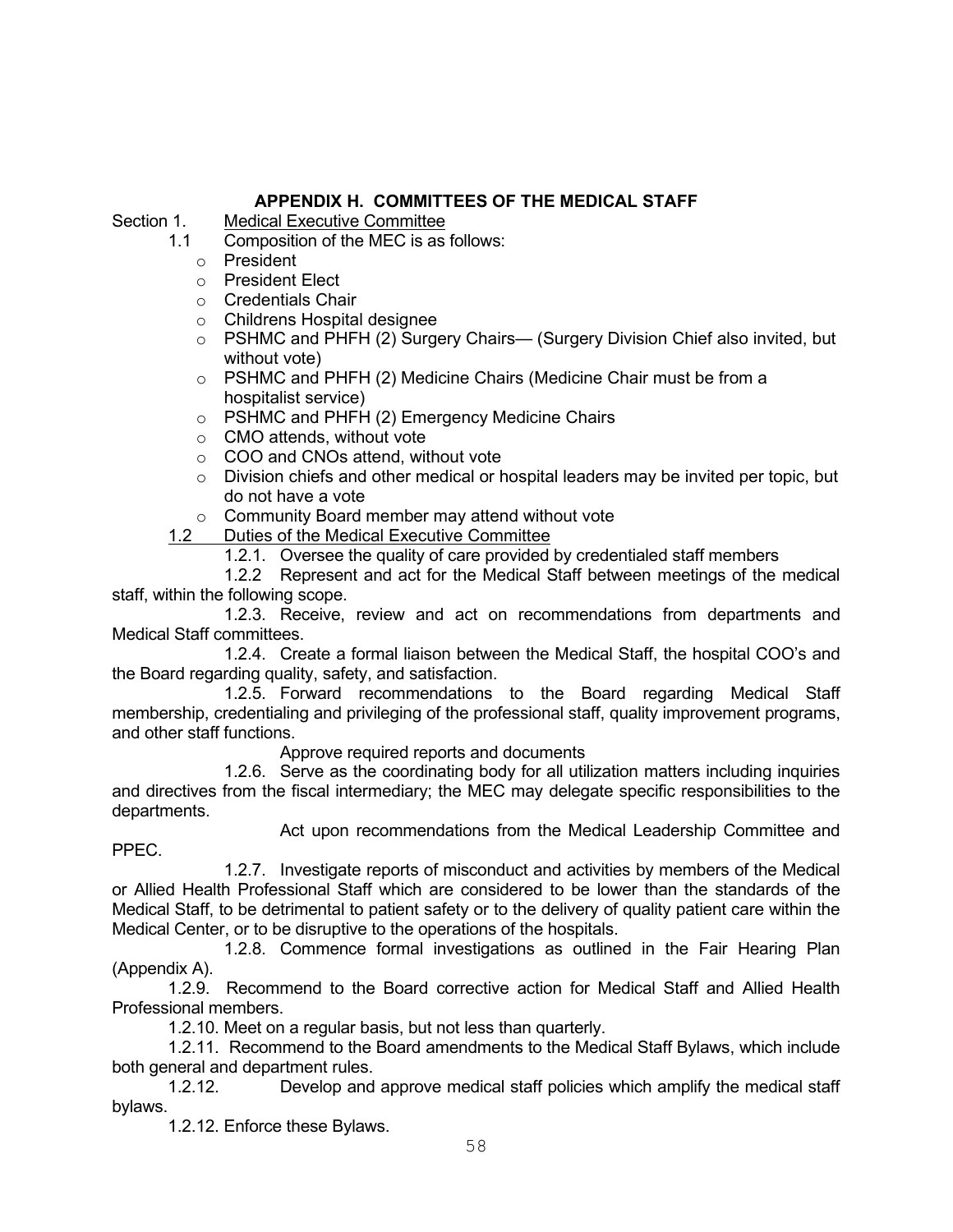1.2.13. Maintain records of its proceedings and actions.

1.3 In the same way delegated authority to the Medical Executive Committee is established through these Medical Staff Bylaws, removal of this delegated authority to the Medical Executive Committee requires amendment to the bylaws.

1.4 Meetings: The MEC usually will meet monthly, but no less than seven times per year. In months that the MEAC meets, and any other months when there is not substantial or urgent business requiring in person discussion, the MEC may conduct its business through secure email or hosted secure website.

Section 2. Medical Executive Advisory Committee (MEAC)

- 2.1 Composition of the MEAC is as follows: MEC members as listed above Division Chiefs
	- Women's/OB
		- Surgery
		- Childrens CMO

Department Chairs

- **•** Pathology (joint/appointed Medical Director)
- Anesthesiology (joint/appointed Medical Director)
- **Radiology (joint/appointed Medical Director)**

# Committee Chairs

- o Utilization Review (joint/appointed Medical Director)
- o Trauma (2 appointed Chairs)
- o Professional Practice Evaluation Committee chair

### Service Leaders

- PSHMC and PHFH (2) Intensive Care Unit (ICU) Medical **Directors**
- OB Chair-PHFH (rotated appointment by groups)
- **Ethics (joint Providence employee)**
- **Graduate Medical Education (PHC employed)**
- **Psychiatry (joint appointed Medical Director)**
- Cancer representative (appointed)
- Orthopedics (appointed, yearly reporting jointly with Orthopedics and Sports Medicine Institute)
- **Heart and Vascular (appointed, yearly reporting jointly with PHVI** medical director)
- Neuro (appointed, yearly reporting jointly with Providence Spokane Neuroscience Institute)
- **Epidemiology Medical Director**
- At-Large members (4) (one must be involved in medical or residency education, one must be from a pediatric subspecialty) Additional administrative staff w/o vote
	- Chief Medical Information Officer
		- **Finance**
		- $\blacksquare$  PI
		- **Mission Services**
		- Senior Director, Support Services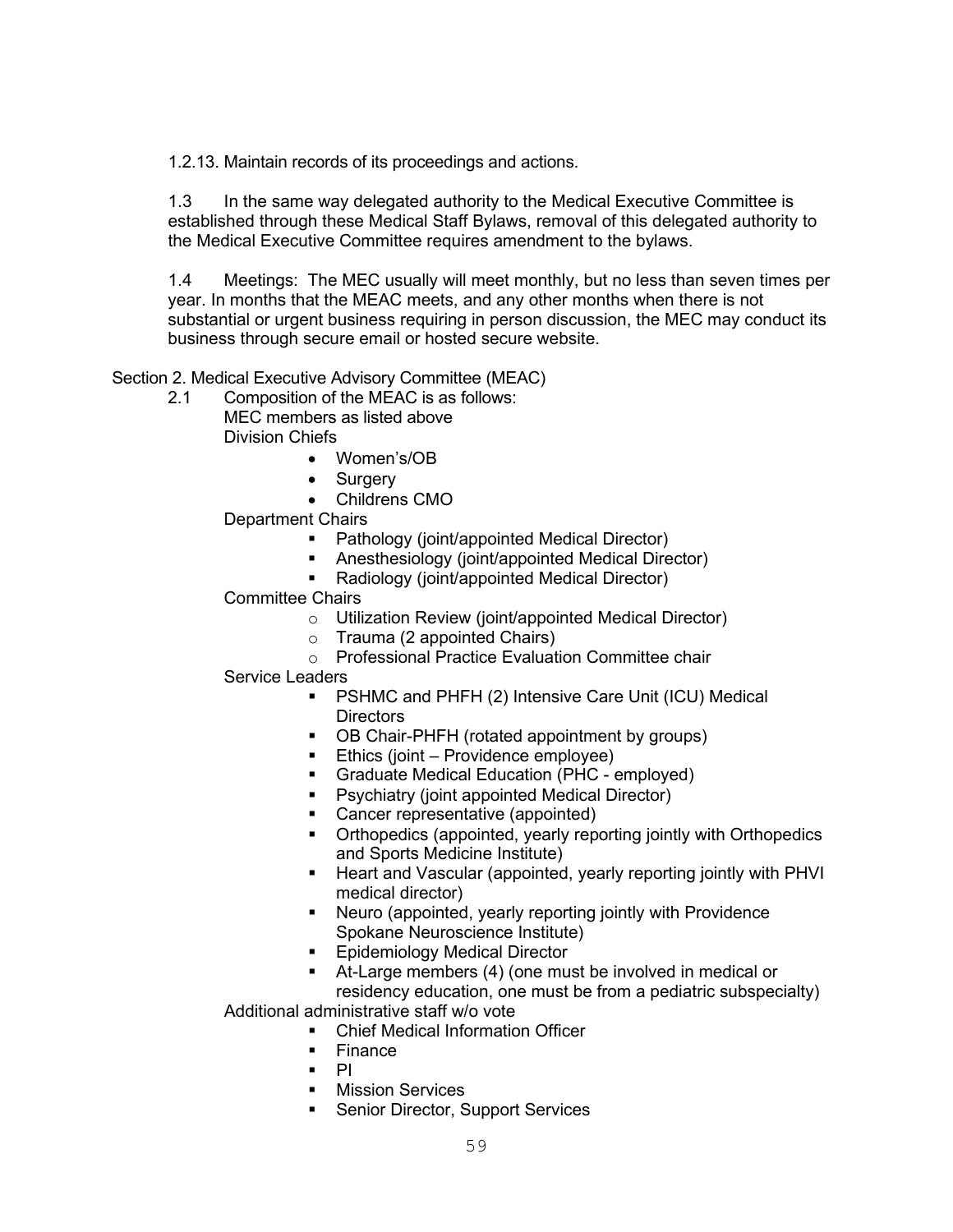**EXEDENT** Community Board member may attend without vote

# 2.2 Duties of the MEAC:

2.2.1. Receive reports and provide input to Administration, Finance, VBP initiatives

2.2.2 Quality oversight

2.2.3. Present department/service line-quality achievements and challenges to the MEC and administration

2.2.4. Discuss issues requiring insight and recommendations from the broader spectrum of services

2.2.5. Bring forth time sensitive issues as needed direct to the MEC between quarterly meetings

2.3 Meetings: The MEAC is planned to meet quarterly, but must meet no less than three times per year.

# Section 3. Medical Leadership Committee

# 3.1. Composition:

The Division Chief is empowered to enlist a small group of leaders to meet with providers to collegially intervene and bring behaviors into the acceptable standards of the organization. The CMO will be an invited participant and members are appointed specific to the meeting need. Members may include the department chair, senior practice partners, experienced specialty peers, and past medical staff leaders.

# 3.2. Duties:

Meetings are held ad hoc specific to each hospital with the primary function to collegially review and address concerns about practitioners' professional conduct as outlined in the Medical Staff Professionalism Policy and to review and address possible health issues that may affect a practitioner's ability to practice safely as outlined in the Practitioner Health Policy. The Medical Staff Leadership Committee has the authority to develop performance improvement plans which focus on behavior and citizenship. The committee will strive to resolve concerns collegially and confidentially. The Medical Staff Leadership Committee will refer issues to the Medical Executive Committee only when collegial efforts have failed.

Minutes will be maintained for Medical Staff Leadership committee meetings, and providers who are under collegial review shall receive a written summary of meetings held, and be provided with an opportunity to respond with their comments included as part of the record.

The Medical Staff Leadership Council shall report to the PPEC, the MEC, and others as described in the Policies noted above.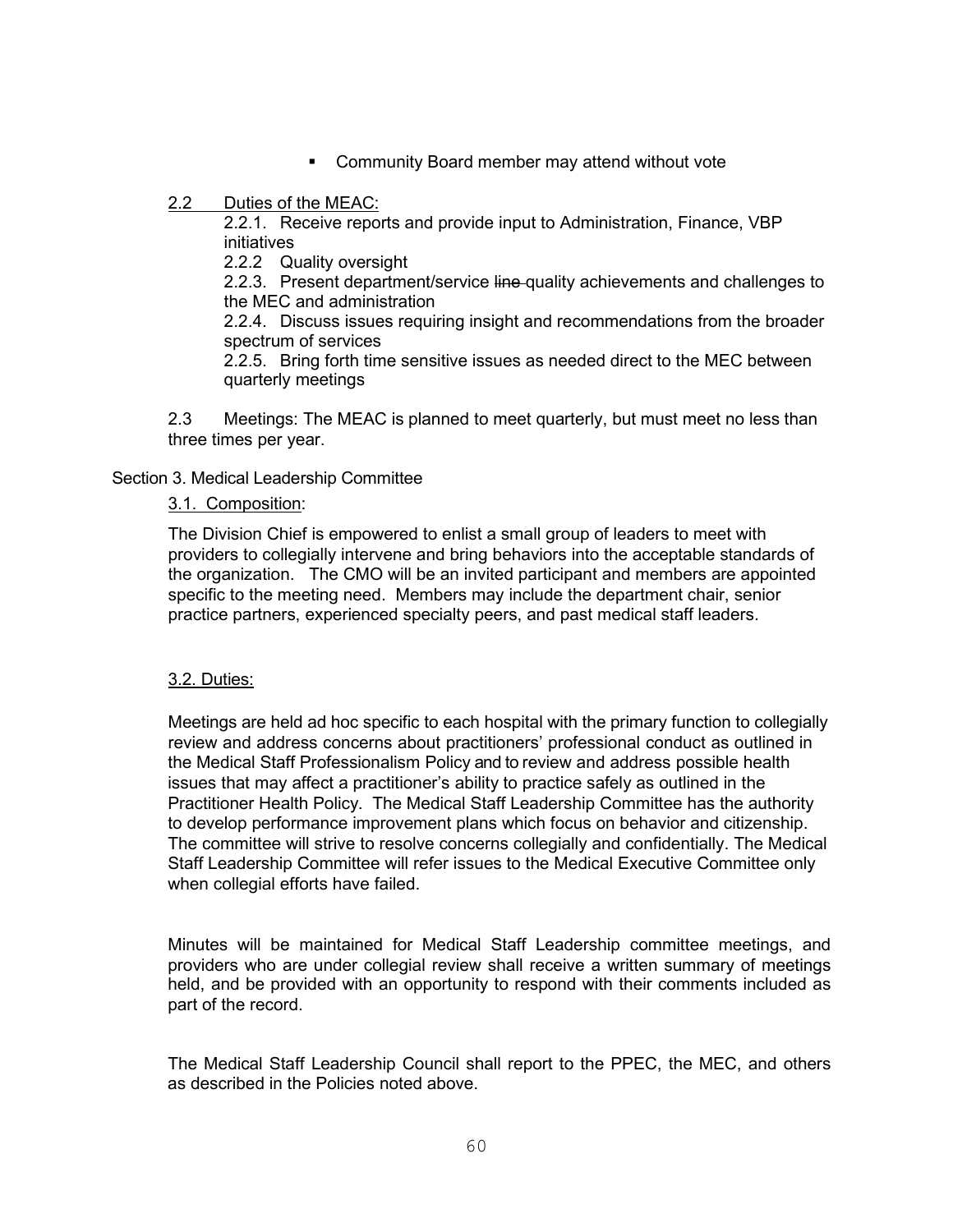### 3.3. Meetings:

The Medical Staff Leadership Council shall meet as needed to perform its duties and shall maintain a permanent record of its findings, proceedings, and actions. Providers who are under collegial review shall receive a written summary of meetings held, and be provided with an opportunity to respond with their comments included as part of the record.

# Section 4. Professional Practice Evaluation Committee (PPEC

# 4.1. Composition:

The Professional Practice Evaluation Committee ("PPEC") shall consist of the following voting members:

A past Medical Staff President, who shall serve as Chair. If a Past President is unwilling or unable to serve, the Medical Staff Leadership Council shall appoint another former physician leader (e.g., Medical Staff Officer, department chair, section chief, or committee chair) who is experienced in credentialing, privileging, PPE/peer review, or Medical Staff matters.

Additional Medical Staff members who are broadly representative of the clinical specialties on the Medical Staff; experienced and/or interested in credentialing, privileging, PPE/peer review, or other Medical Staff affairs; supportive of evidencebased medicine protocols; and appointed by the Medical Staff Leadership Council.

The following individuals shall serve as *ex officio* members, without vote, to facilitate the PPEC's activities:

Hospital Chief Medical Officer; and

PPE Support Staff representative(s).

To the fullest extent possible, PPEC members shall serve staggered, three-year terms, so that the committee always includes experienced members. Members may be reappointed for additional, consecutive terms.

Before any PPEC member begins serving, the member must review the expectations and requirements of the position and affirmatively accept them. Members must also participate in periodic training on professional practice evaluation, with the nature of the training to be identified by the Medical Staff Leadership Council or the PPEC.

Other Medical Staff members or Hospital personnel may be invited to attend a particular PPEC meeting (as guests, without vote) in order to assist the PPEC in its discussions and deliberations regarding issues on its agenda. These individuals shall be present only for the relevant agenda items and shall be excused for all others. Such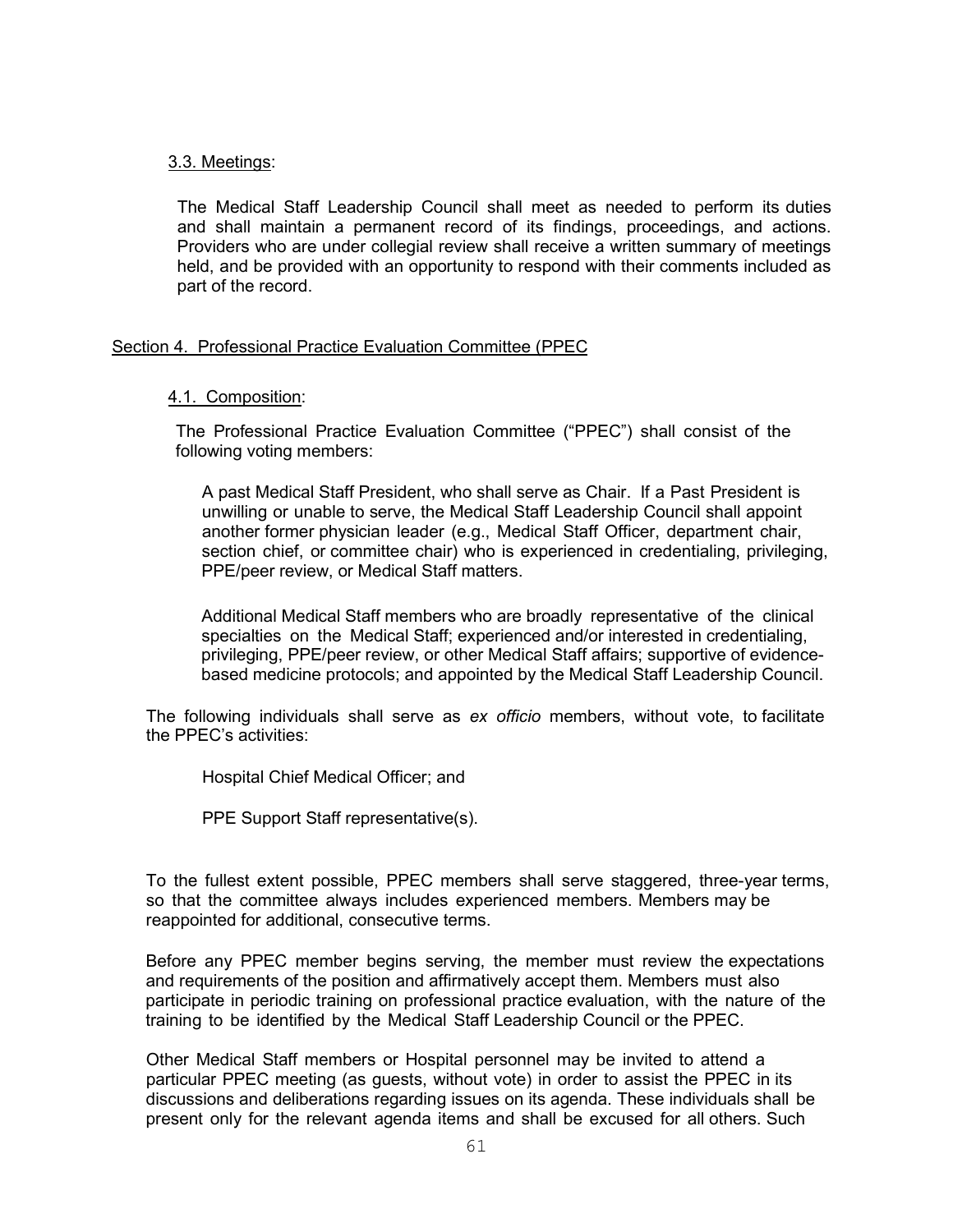individuals are an integral part of the professional practice evaluation process and shall be bound by the same confidentiality requirements as the standing members of the PPEC.

### 4.2. Duties:

The PPEC shall perform the following functions:

4.2.1. Oversee the implementation of the Professional Practice Evaluation Policy (Peer Review) ("PPE Policy") and ensure that all components of the process receive appropriate training and support. The focus of the PPEC shall be collegial and educational;

4.2.2. Review reports showing the number of cases being reviewed through the PPE Policy, by department or specialty, and the dispositions of those cases, in order to help ensure consistency and effectiveness of the process, and recommend revisions to the process as may be necessary;

4.2.3. Approve Ongoing Professional Practice Evaluation ("OPPE") data elements that are identified by individual Departments, and adopt Medical Staff-wide OPPE data elements;

4.2.4. Approve the specialty-specific quality indicators identified by the Departments that will trigger the professional practice evaluation/peer review process;

4.2.5. Identify those variances from rules, regulations, policies, or protocols which do not require physician review, but for which an Informational Letter may be sent to the practitioner involved in the case;

4.2.6. Review, assist in the development of, and approve patient care protocols that are recommended by Departments, specialties, or others;

4.2.7. Review cases referred to it as outlined in the PPE Policy;

4.2.8. Develop, when appropriate, Performance Improvement Plans for practitioners, as described in the PPE Policy;

4.2.9. Monitor and determine that system issues that are identified as part of professional practice evaluation activities are successfully resolved;

4.2.10. Work with Department Chairs to disseminate educational lessons learned from the review of cases pursuant to the PPE Policy, either through educational sessions or through some other mechanism; and

4.2.11. Perform any additional functions as may be set forth in applicable policy or as requested by the Medical Staff Leadership Council, the MEC, or the Board. 4.2.12. Interface with the hospital committee overseeing the high reliability/serious safety event review process.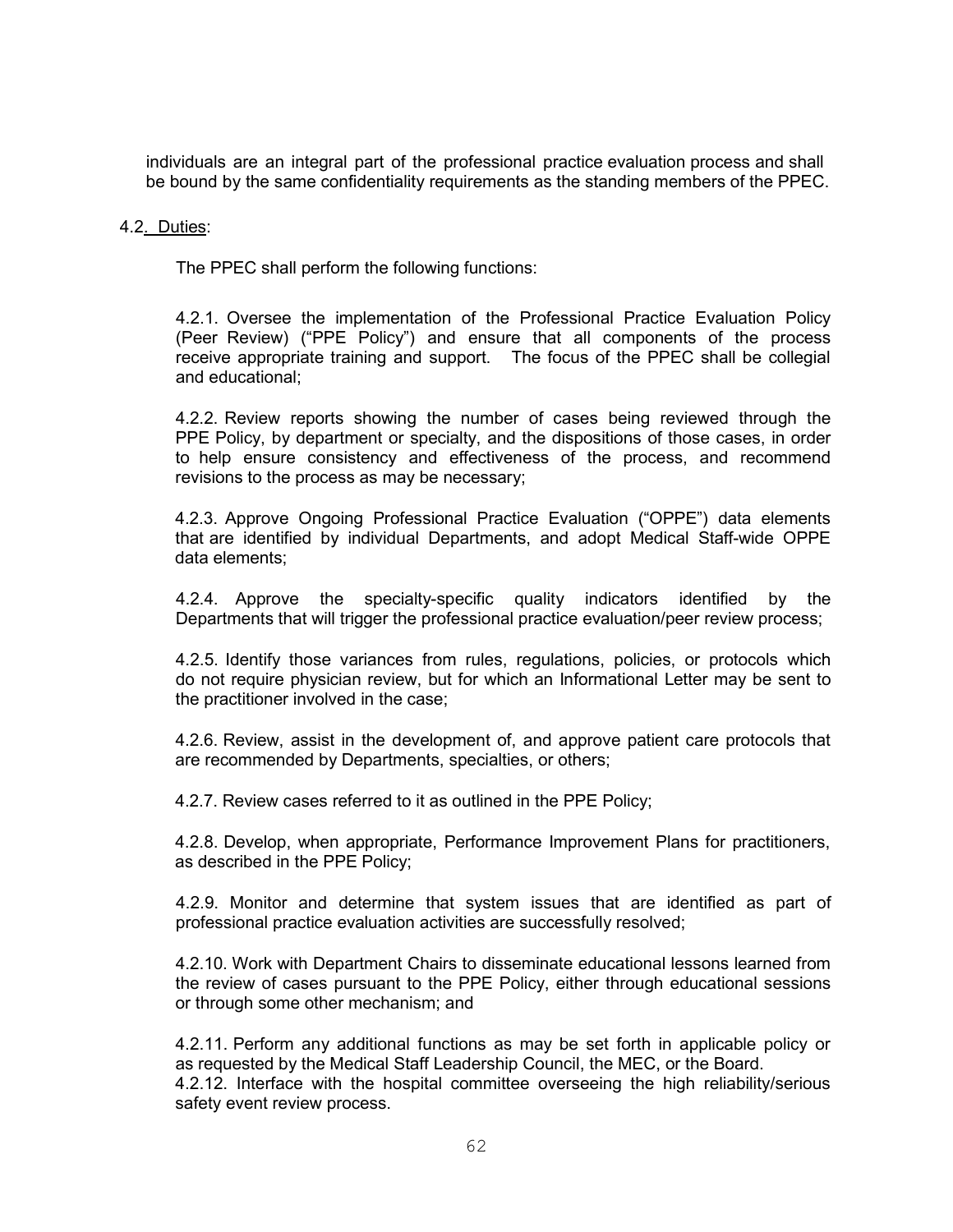# 4.3. Meetings:

The PPEC shall meet as often as necessary to perform its duties and shall maintain a permanent record of its findings, proceedings, and actions. The PPEC shall submit reports of its activities to the MEC and Board on a regular basis.

# Section 5. Credentials Committee

5.1. Chair:

The chair shall be appointed by the Medical Staff President with concurrence of the COO. The chair must be or have been a member in good standing of the medical staff for the past five years, preferably with Medical Staff leadership experience, such as a Past-President or a past Department Chair. The chair shall fulfill the responsibilities specified in documents relating to responsibilities and expectations approved by the MEC and the COO. The chair may appoint subcommittees to assist in accomplishing the work of the Credentials Committee, as necessary. The chair will serve a two-year term and may be reappointed.

5.2. Membership:

The Credentials Committee shall consist of at least three members in addition to the chair, preferably including physicians who are current or past members of the Medical Executive Committee. A majority of the Committee shall be members of the Active Staff and shall represent various specialties. All members are appointed by the chair of the Credentials Committee and serve two-year terms. They may be reappointed. The CMO is an ad hoc member of Credentials Committee, without vote. The Committee may ask persons who are not members of the committee, or the professional staff, to assist the committee on specific issues.

- 5.3. Duties:
	- 1. Develop policies governing the credentialing process.
	- 2. Review and recommend credentialing/privileging criteria developed by the departments.
	- 3. Research national criteria and credentialing standards when needed.
	- 4. Review initial applications, privilege requests, and reappointment applications.
	- 5. Recommend appropriate staff category and department assignments.
	- 4. Make recommendations to the MEC on all of the above.
	- 5. Meet as frequently as needed.

Section 6: Bylaws Committee

- 1.3.1. Chair: President Elect
- 1.3.2. Membership: President Elect, and Credentials Chair. The CMO and Director and Manager of Medical Staff Services participate without vote;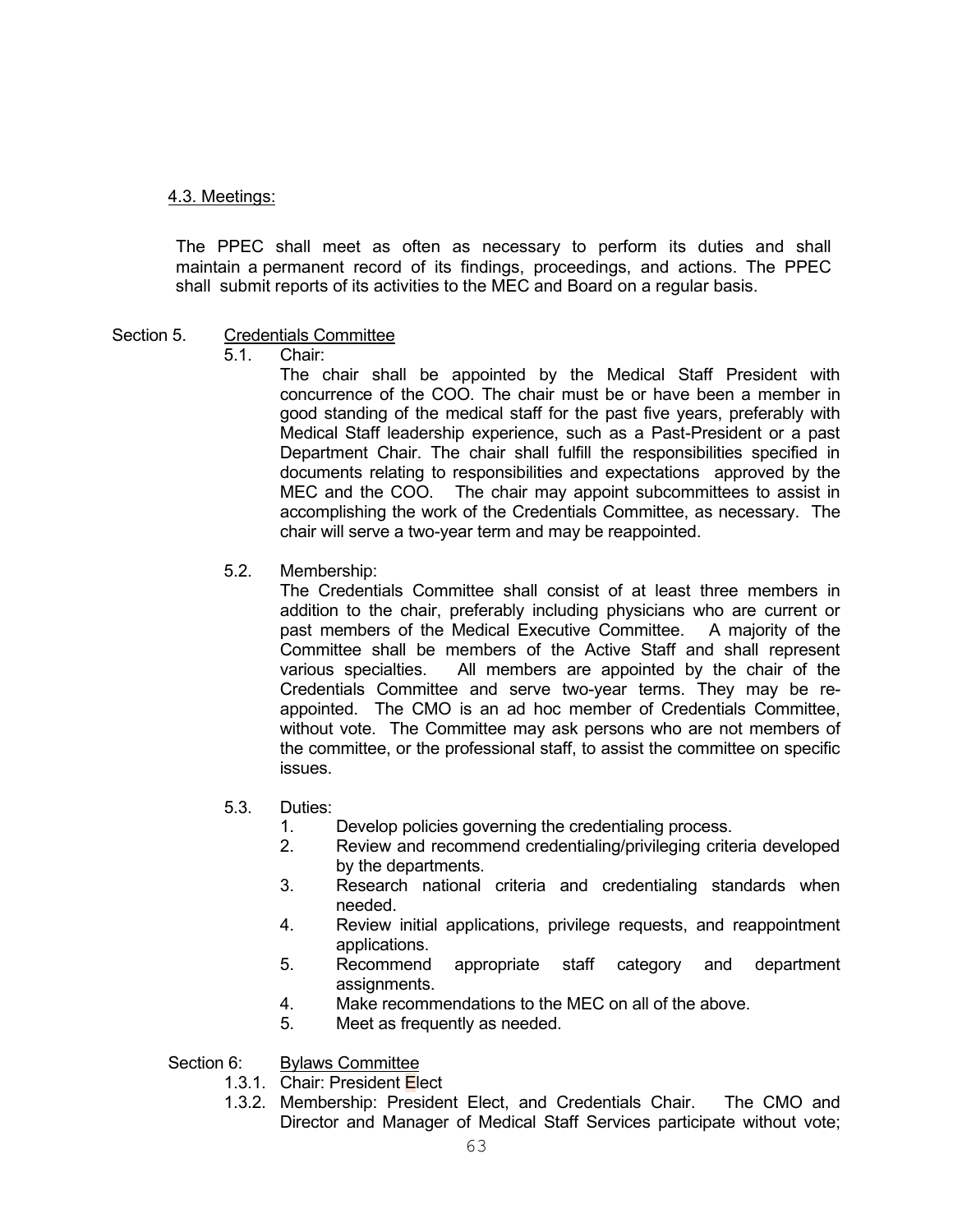hospital legal counsel serves in an advisory capacity, as needed, without vote).

- 1.3.3. Duties: Periodic review of these Bylaws and associated documents, recommendation to MEC
- 1.4 Finance Committee
	- 1.4.1. Chair: President Elect
	- 1.4.2. Membership: President Elect, President, Credentials Chair, CMO (without vote), Director of Medical Staff Services (without vote)
	- 1.4.3. Duties: Oversee the receipt and disbursement of Medical Staff funds; receive and evaluate requests for charitable donations for presentation to and final decision by MEC; and make decisions on investments in accordance with Finance Committee Charter as approved by the MEC.
- 1.5. Nominating Committee
	- 1.5.1. Chair: Immediate Past President
	- 1.5.2. Membership: Immediate Past President, President, President Elect, CMO, and Director and Manager of Medical Staff Services
	- 1.5.3. Duties: Selection and presentation to the MEC of nominees for MEC President Elect and Members-at-Large
- 1.6 Transfusion Committee
	- 1.6.1. Chair: Physician staff member in good standing appointed by Medical Staff President with concurrence of CE.
	- 1.7.1. Membership: Appointed pathologist, Medical Director of Blood Bank, representatives invited from pediatrics, orthopedics, hematology, oncology, emergency medicine, anesthesia, surgery.
	- 1.7.3. Duties: Oversight of the Hospital's blood bank services, transfusion and blood administration policies, and provide blood/blood product education for physicians and staff. Serve as liaison between the hospital and the Inland Northwest Blood Center.
- 1.7. Cancer Committee

1.7.1. Chair: Active staff physician appointed by the COO with concurrence of Medical Staff President.

1.7.2. Membership: Shall consist of at least one board certified, Active Medical Staff member from each of the following specialties: oncology, surgery, radiation oncology, diagnostic radiology, pathology, and pain control/palliative care. Other members will include the cancer physician liaison, cancer registrar, oncology nurse, social worker/case manager, performance improvement representative, palliative care team member, a clinical research representative, a genetics professional and the administrative representative responsible for the Providence Cancer Center.

- 1.7.3. Duties:
	- a. Monitors, assesses and identifies changes that are needed to maintain compliance with ACS eligibility criteria.
	- b. When appropriate, the Cancer Committee may delegate responsibility to a specified individual, subcommittee or department and document this in its minutes.
	- c. Ensures that the program meets all American College of Surgeons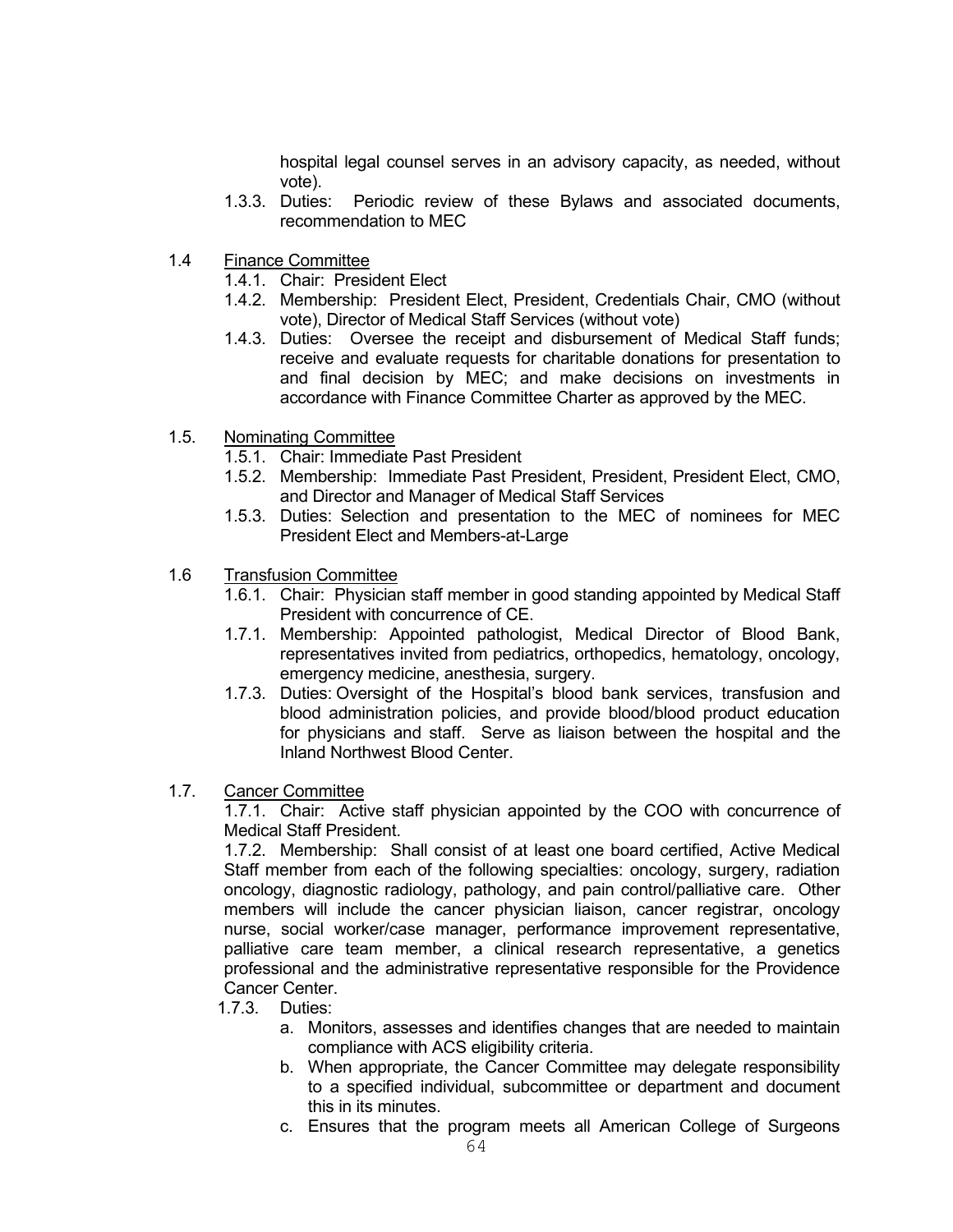(ACoS) requirements as described in the current standards.

- d. Develops and evaluates the annual clinical and programmatic goals and objectives.
- e. Ensures that clinical/working and pathologic American Joint Committee on Cancer (AJCC) stage and prognostic indicators and evidence-based guidelines are utilized in treatment planning.
- 1.8 Utilization Management Committee
	- 1.8.1. Chair: Medical Staff Member of any category appointed by the President of the Medical Staff with concurrence by the COO.
	- 1.8.2. Membership: Medical staff from key specialties, as appointed by the Chair.
	- 1.8.3. Duties: Provide oversight and direction to the hospital's utilization management staff to comply with the Medicare Conditions of Participation and report to the MEC.

All committees may meet jointly with other PHC hospitals if approved by the MEC at each participating hospital.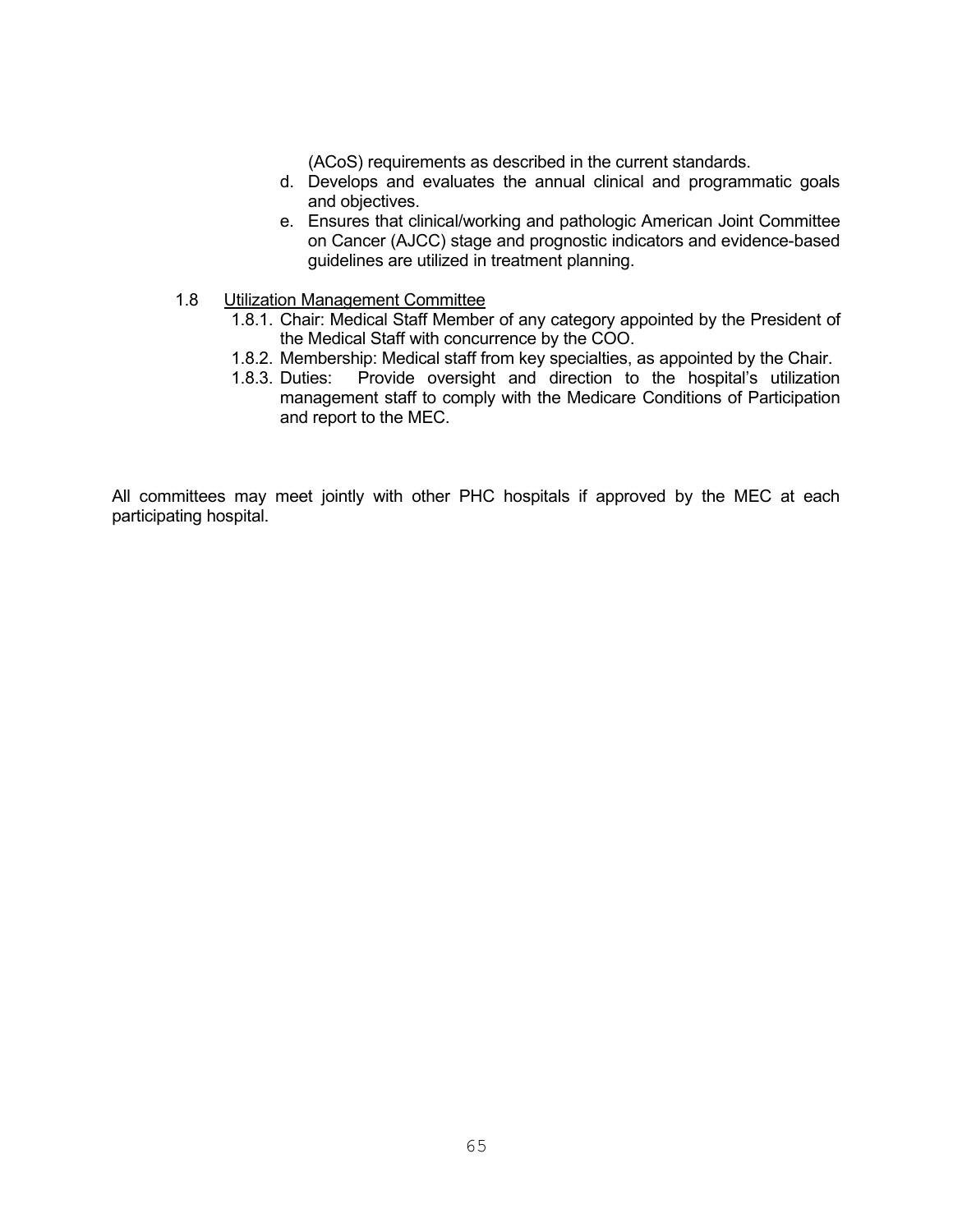# Section 4. Standing Committees

The MEC may as needed establish standing committees as needed.

# Section 5. Special Committees

Special committees may be appointed by the Medical Staff President to address specific timelimited needs of the Medical Staff and the hospital/s. Special committees report to the MEC. Charters for special committees must developed, including the duration, scope, and authority of the Committee; in most cases they will be chaired by members of the Active Staff. (Special committees may also be developed between one or more PHC hospital professional staffs.)

# Section 6 External Committees

4.1 The Medical Staff President and the COO/s of the hospital/s may jointly appoint representatives of the Medical Staff to serve on committees external to the hospital/s which coordinate specific medical staff functions among local health care organizations. Such committees (such as the City-wide Infection Control Committee) may perform activities on behalf of the Medical Staff, but shall not engage in any activity which would be confidential or protected from discovery if conducted by a committee comprised only of members of the Medical Staff and/or persons appointed by the hospital/s.

4.2 The MEC may designate specific decision-making authority to a PH&S Committee or PHC regional committee when a central process promotes increased patient safety, quality, and coordinated care.

# **APPENDIX I – GENERAL AND DEPARTMENT PATIENT CARE RULES**

# *A. GENERAL RULES*

- 1. All members of the Active and Associate Medical Staff agree to provide for the continuous care of their hospitalized patients. Active and Associate Staff members must provide written documentation of call arrangements should their patients present to the Emergency Department for care.
- 2. Progress notes shall be recorded by the attending physician or his designee at the time of observation, at least daily, and shall be sufficient to allow continuity of care and transferability. The patient's clinical problems shall be identified and correlated with specific orders, results of tests and treatment. Rounding and progress note entry for patients who are medically stable and on custodial care, as designated by hospital policy, while awaiting placement for non-acute services will be seen at least every seven (7) days. Rounding may be more frequent if medical issues arise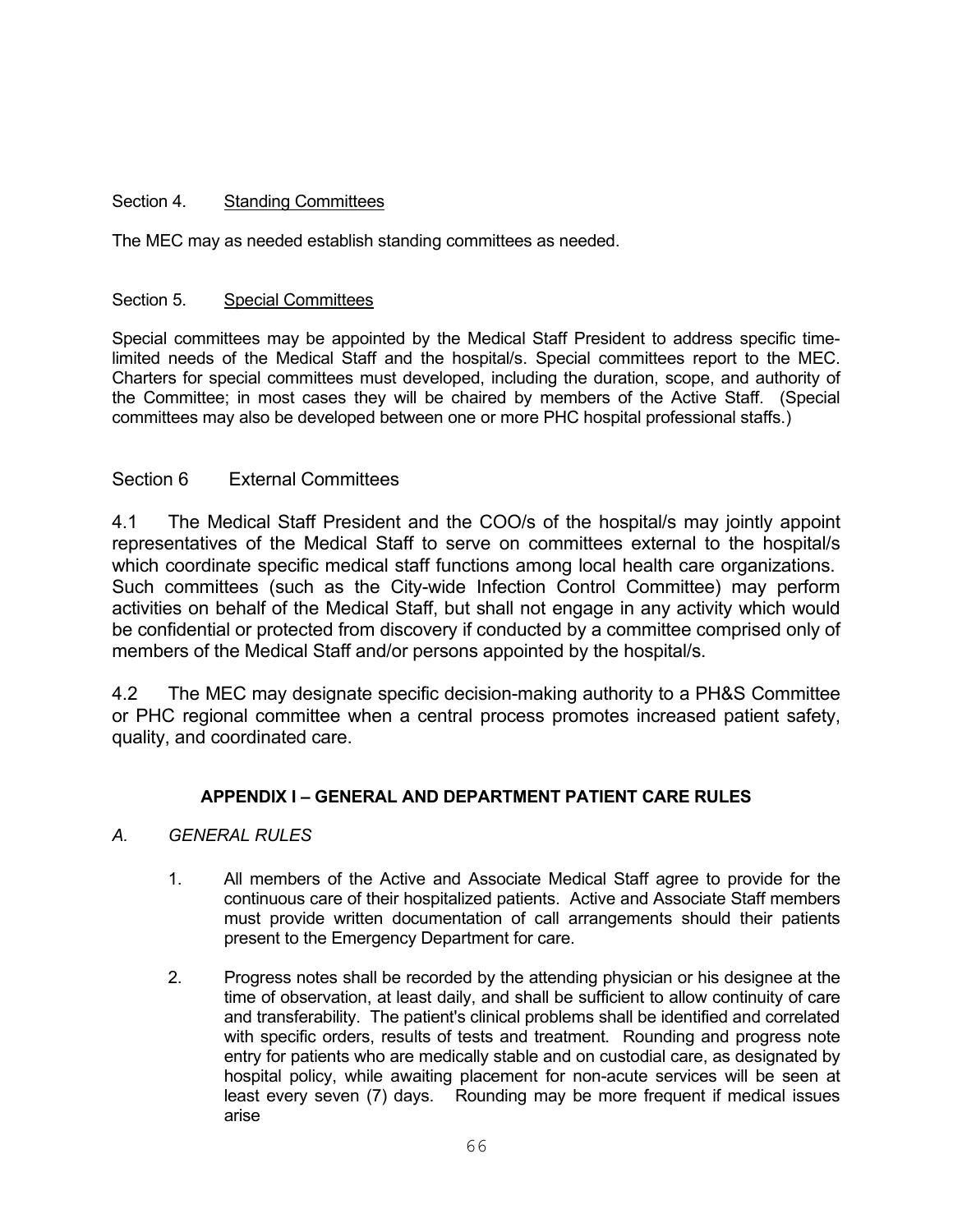- 3. Patients shall be seen by the attending physician, or his designee, within twelve (12) hours of admission, unless a clinical department specifically exempts this policy. Failure to do so shall be grounds for suspension.
- 4. Patients admitted to critical care units shall be seen by the attending physician or his/her assigned resident or APP designee within two (2) hours, unless a clinical department specifically exempts this policy. If the attending physician cannot see the patient within the two-hour limit, the attending will contact an appropriate alternate practitioner who shall assume responsibility for the patient.. If the patient is not seen within the stated time period, the clinical Department Chair, CMO or administrator on call will be contacted.
- 5. The attending physician shall be responsible for the medical care and treatment of his/her patients, for the medical record, for special instructions, and for transmitting reports of the condition of the patient to the referring practitioner and to the patient's family.
- 6 All credentialed practitioners must utilize the electronic health record (EHR) according to policy. Orders are entered electronically; verbal orders are only allowed when the physician is unable to immediately access computer resources. See *Epic Use and Training Policy* which includes detail regarding verbal orders, as adopted by the MEC.
- 7 Consultations by qualified practitioners shall be obtained for patients who have or develop conditions that are beyond the approved privileges of the attending practitioner. Emergency treatment can be initiated at any time. The medical record shall show evidence of timely review by the consultant and documentation of the consultant's findings and recommendations. While the patient has active issues pertaining to the consultant's area of expertise, the consultant will be continually available to the patient, the patient's family and the attending of record and shall document his or her input with regular progress notes. Should the patient's active issues pertaining to the consultant's area of expertise become quiescent, the consultant may formally sign off the case by documenting this in the medical record.
- 8 Consultation requests shall be made by personal contact from provider (physician or AHP1) to provider (physician or AHP1). (Exceptions to this may include policies and protocols for patient management as approved by the MEC.)
- 9. Transfer of care by the inpatient attending physician to another physician is not complete until a physician-to-physician contact has been made and the receiving physician has agreed to accept the transfer. Transfer is then accomplished by a physician progress note in the medical record and a change in the electronic health record 'treatment team' data field.
- 10. Orders for treatment and/or medication shall be entered into the hospitals electronic health record (EHR). See the medical staff's approved *Verbal Order Policy*, which provides for certain exceptions, as well as the policy '*Orders:*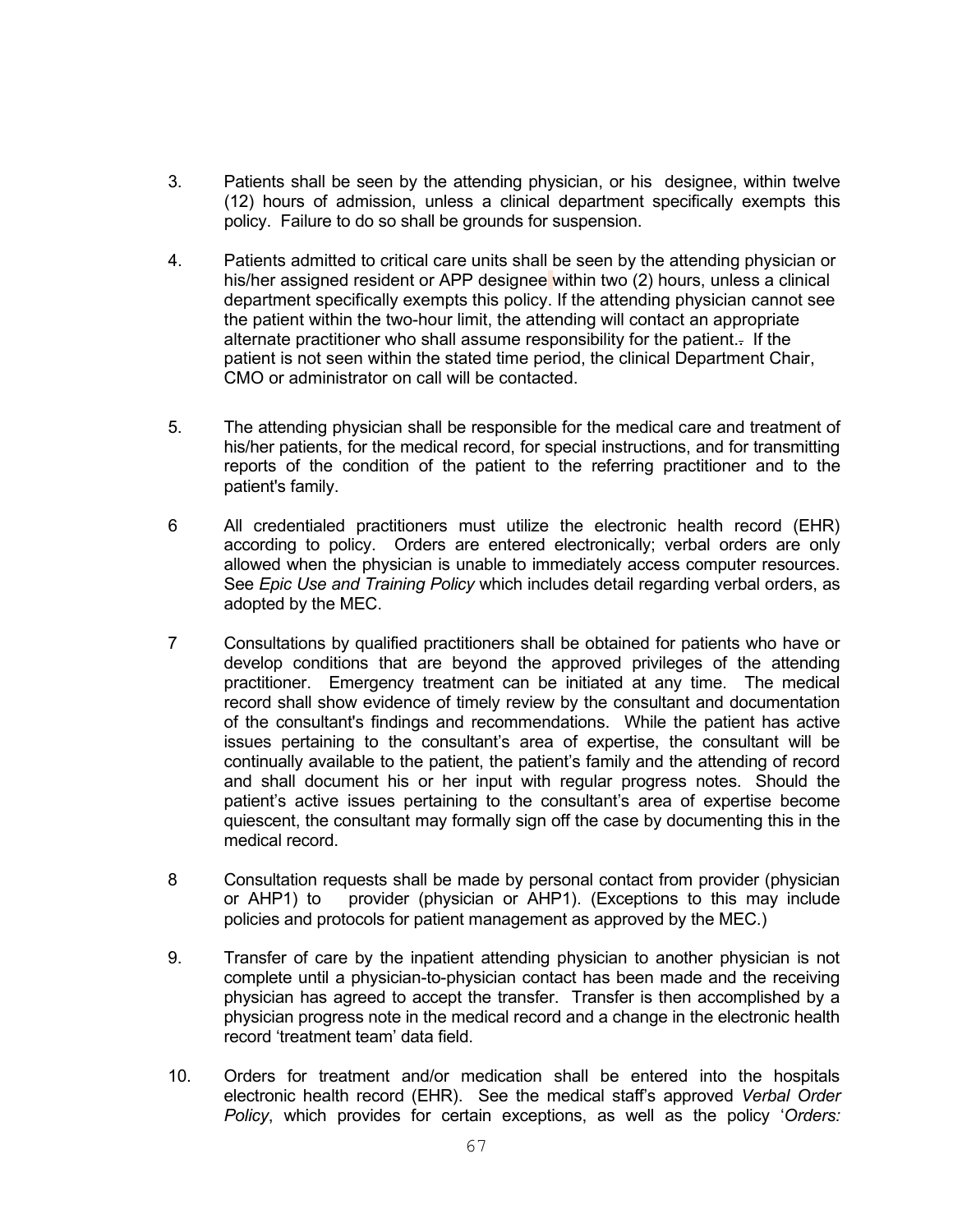*Authorization to Accept Telephone Orders'* regarding the professions who are approved to accept verbal orders.

Telephone orders from office personnel are not permitted.

Verbal orders must be signed within 48 hours of the order being given. Verbal orders may be signed by any member of the practice group, including ARNP's and PA's.

- 11. If an operative or procedure note is immediately entered into the electronic health record (by voice recognition or template) before the patient moves to the next level of care, a brief post-procedure note is not required. If the operative or procedure note is dictated, an immediate post-procedure note must be completed and shall contain a description of the findings, the technical procedure used, the specimen removed (if any), the estimated blood loss (if any), the postoperative diagnoses, the name of the primary surgeon or operator and the name/s of any assistant/s. Specifically, interventional radiology and cath lab cases do not require documentation of specimen removed and estimated blood loss.
- 12. Operative and procedure reports should be completed immediately after surgery or invasive procedure, but in no case later than 24 hours following the procedure. The dictated transcription shall become part of the medical record as soon as it is available. See the Medical Records Completion and Suspension Policy approved by the MEC which outlines progressive consequences for failure to abide by this bylaw requirement.
- 13. Practitioners must use the approved formulary. The hospital and its providers delegate authority for formulary decision-making to the centralized PH&S formulary process, led by a representative PH&S formulary committee of experts in medicine, pharmacy, and nursing throughout the system and continuum of care, which ensures patients of Providence and its affiliates are provided with safe, highquality, and affordable medications throughout the continuum of care.
- 14. For patients with serious illness, practitioners are expected to discuss code status with the patient and family and to communicate the results of those discussions with the patient care team.
- 15. In the event of death, the patient shall be pronounced as deceased by the attending physician or physician designee. The body shall not be released until an entry has been made and signed in the medical record by the attending physician or physician designee. Exceptions are those instances of irreversible terminal disease in which the patient's course has been documented within a few hours of death. Policies with respect to release of bodies shall conform to local law.
- 16. The attending practitioner shall attempt to secure autopsies when appropriate, particularly when death is under unusual circumstances, has medico-legal or educational interest, or as directed by statute. Autopsies shall be performed with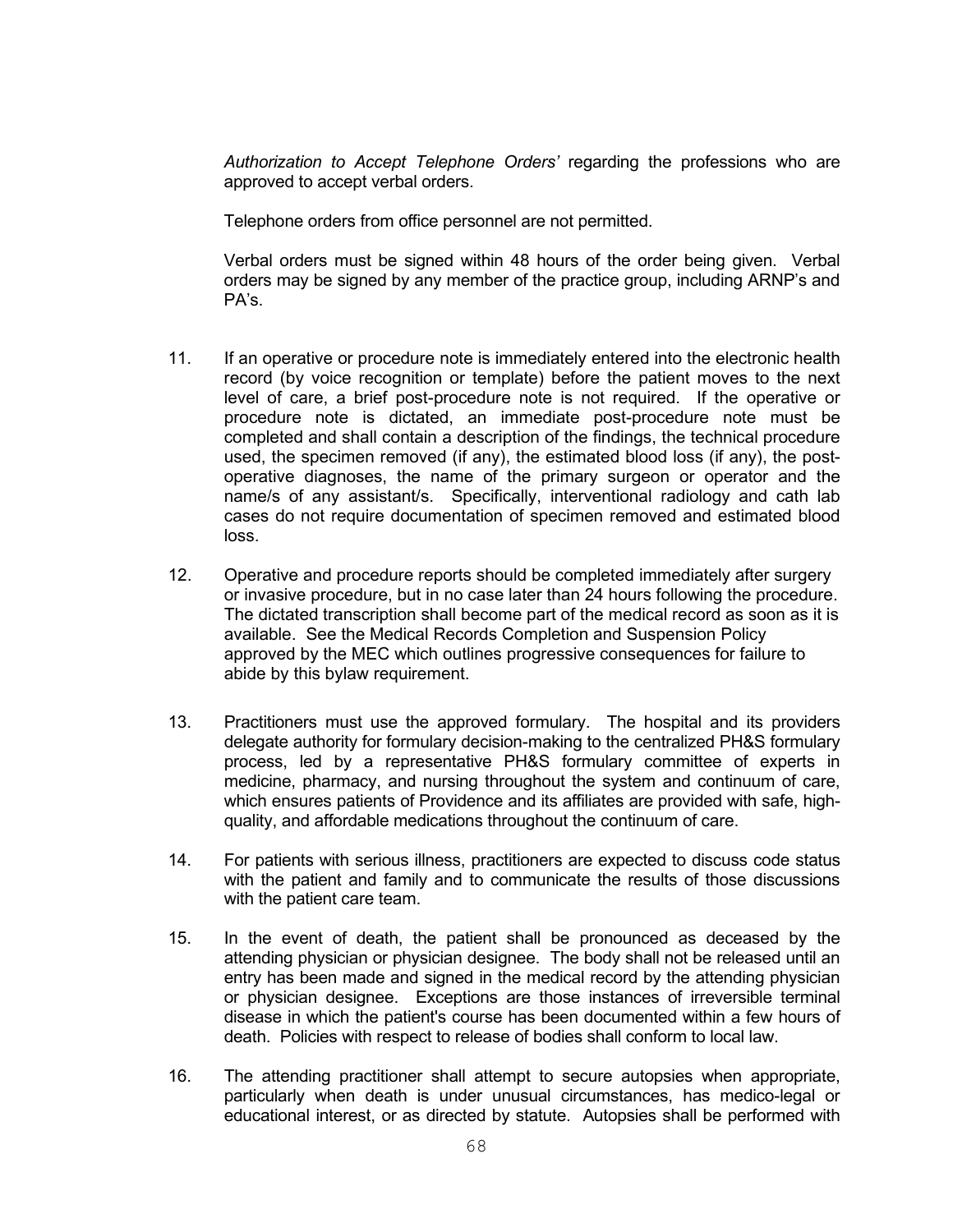proper consent. Provisional anatomic diagnoses shall be recorded in the medical record within three (3) days and the complete protocol within ninety (90) days.

- 17. Unless otherwise provided or contracted by the hospital/s, all members of the Active Staff shall participate in the Emergency Department call schedule as described in the policy*: 'Emergency Department On-Call Coverage.*
- 18. Each clinical department may establish further rules and regulations, including specifying activity guidelines upon which to assign practitioners to active or associate staff.
- 19. Each member of the Medical Staff and Allied Health Professional Staff is required to maintain current licensure and malpractice insurance coverage in the amount specified by the Board and to provide evidence of both in order to maintain membership and privileges.
- 20. Physicians, ARNP's, and PA's who are not members of the Medical Staff may refer patients to the Hospital for specific outpatient diagnostic tests and/or selected procedures. See policy approved by the MEC: Non-staff ordering outpatient tests and procedures.
- 21. The Chain of Command policy approved by the MEC guides the process for hospital staff resolving concerns regarding care provided by credentialed staff.
- 22. All credentialed providers must abide with PH&S policy (*Corrective actions – Integrity, Compliance, Privacy or Security*) and HIPAA requirements regarding accessing and releasing medical records. Non-compliance is subject to the medical staff disciplinary process.
- 23. All credentialed providers must comply with the Medical Staff Policy, '*Self-Treatment and Treatment of Family Members*. Non-compliance is subject to the medical staff disciplinary process.

### *B. ADMISSION AND DISCHARGE*

- 1. Patients shall be admitted to the Hospital with a provisional diagnosis or valid reason for admission and a statement of intent as to inpatient or outpatient status. In an emergency, such statement shall be recorded as soon as possible.
- 2. Informed consent shall be obtained prior to each special treatment or invasive procedure
- 3. Patients shall be discharged upon the order of the attending practitioner. Should a patient leave the Hospital against the advice of the attending practitioner, or without proper discharge, the patient shall be requested to sign a release. Information on the incident shall be recorded in the medical record.
- 4. Provisional diagnoses shall be recorded in full by the attending practitioner at the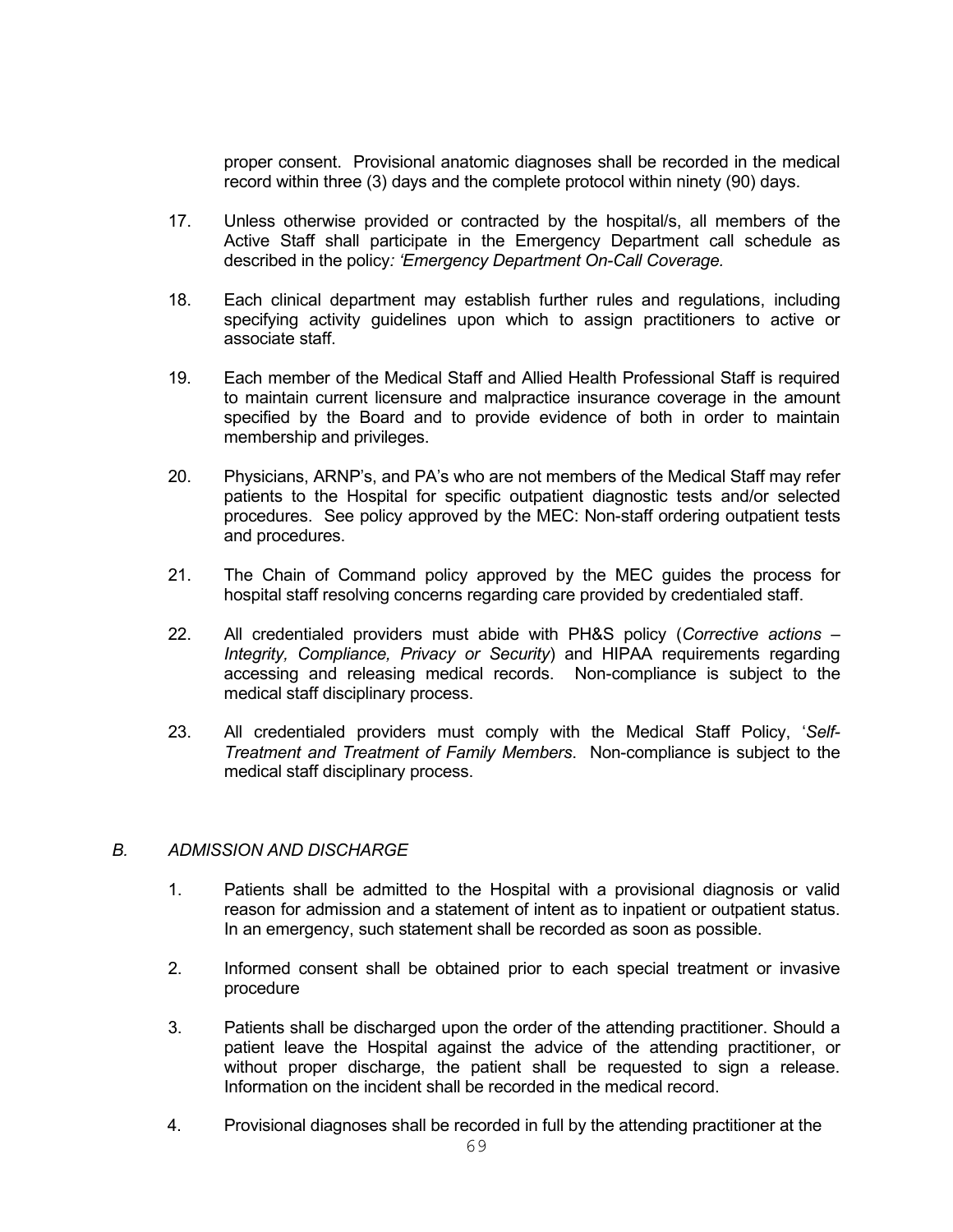time of discharge.

# *C. MEDICAL RECORDS*

1. Article III, Section 2, Obligations of Credentialed staff outline the specific requirements for the admission history and physical to meet safe patient care and regulatory requirements. See also medical staff *History and Physical Policy*.

2.The medical record shall contain sufficient information to accurately identify the patient, support the diagnosis, justify the treatment, and document the course and results.

3.A discharge summary shall be provided for all patients hospitalized over 60 hours except for normal obstetrical deliveries, normal newborns, and certain categories of patients identified by the Executive Committee. For patient stays 60 hours and under, a final discharge progress note shall be documented.

4.Discharge summaries should be completed within 24 hours of discharge, but in no case later than 72 hours from time of discharge. See the Medical Records Completion and Suspension Policy approved by the MEC which outlines progressive consequences for failure to abide by this bylaw requirement.

5. All practitioners shall utilize the hospital's electronic health record according to hospital and medical staff policy. (See medical staff policy: *Epic Use and Training*.) Practitioners must use system-approved clinical order sets when available. The hospital and its providers delegate clinical order set development, review, revision, and approval to Providence Health &Services System and affiliate clinical expert collaboration groups, such as Clinical Program Services institute focus groups and clinical decision teams. Clinical practice guidelines and standardized order sets are considered approved by the hospital's medical staff upon approval by designated review expert groups. When a new/revised order set has been approved, PH&S is responsible to communicate these updates to clinical caregivers. If the MEC has concerns or feedback regarding order sets, the MEC or designee can communicate with clinical expert collaboration leaders for consideration.

Medical record suspension will occur whenever any portion of the patient's health record remains incomplete for more than 31 days, or coding queries are not responded to in time frames approved by the Medical Executive Committee. (See specific requirements for H&P's, operative and procedural notes, and discharge summaries which may also result in an automatic transfer to inactive status pending completion of the required element.) Refer to the *Medical Records Completion and Suspension Policy* for details regarding the medical record completion notification process, as well as enforcement by the Medical Executive Committee.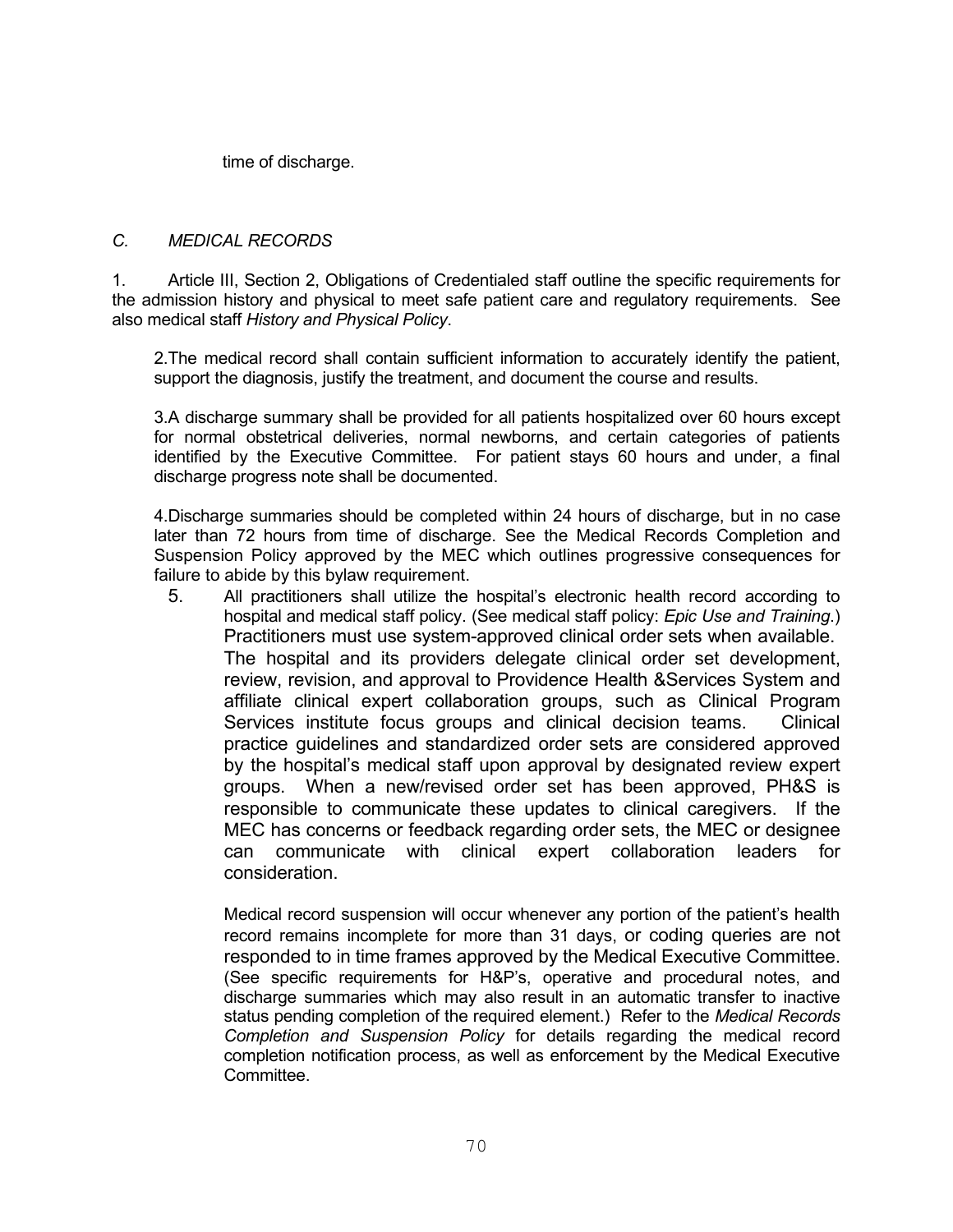Physicians are responsible to assure medical record completion by their sponsored midlevel providers.

Medical record suspension will suspend the practitioner's admissions or scheduling of surgical cases or procedures until medical records have been brought up to date. See the Medical Records Completion and Suspension Policy for additional clarifications.

A 24-hour exemption from medical record suspension of privileges may be granted to a physician who is managing an emergency situation. The exemption will be for the emergency situation only and will not extend to other hospitalized, scheduled or non-emergent patients. The physician is responsible to obtain authorization for the emergency exemption from the Chief Medical Officer or his designee.

When all delinquent records have been completed, the physician will be automatically returned to the status that was in effect prior to the suspension and all privileges (admitting and clinical) will be reinstated.

Providers with pattern of medical record suspensions must provide a plan to the MEC for managing their medical record obligations.

The MEC may suspend all privileges, elective or emergent, for continuing medical record delinquency issues. According to the fair hearing plan, this full suspension of privileges takes effect at all PHC hospitals, and full suspensions which remain in place for more than 30 days are reportable to the National Practitioner Data Bank and to the State. See the Medical Records Completion and Suspension Policy approved by the MEC which outlines progressive consequences for failure to abide by regulatory requirements, bylaws, or medical staff policies relating to completion of medical records. In the case of a full suspension of privileges, a fine may also be imposed to return a staff member to his/her prior privileges after medical records are verified as complete.

6. Medical records shall not be permanently filed until completed or ordered filed by the Executive Committee in extraordinary circumstances.

## *D. EMERGENCY DEPARTMENT (ED)*

- 1. Any patient admitted on an emergency basis who does not have a private practitioner may request any appropriate member of the Active Staff. If this practitioner is not available, or if a preference is not indicated, a member of the Active Staff shall be assigned to the case based on the Emergency Department. on-call schedule.
- 2. Any person seeking evaluation and treatment in the Emergency Department is entitled to a medical screening exam. Someone acting on the person's behalf may also request medical care. The medical screening exam must be performed by an emergency physician, emergency physician assistant, an ARNP, or an attending physician credentialed through the medical staff. Additionally, for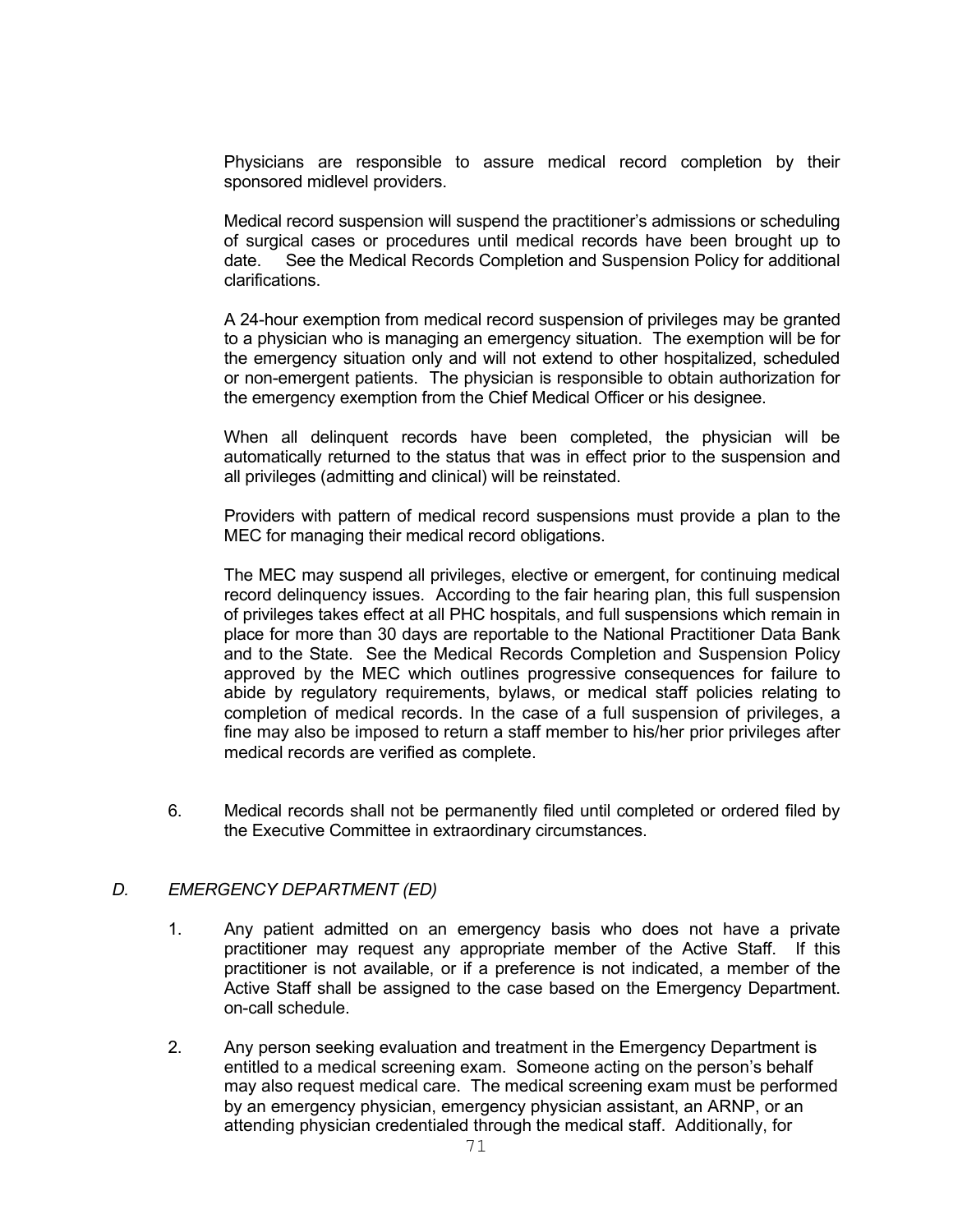purposes of the obstetrical service, the qualified medical personnel able to perform the medical screening exam may be a designated and trained labor and delivery registered nurse.

- 3. After patients requiring admission are evaluated in the Emergency Department, their primary or specialty care provider or their designated hospitalist shall be contacted, unless other arrangements have been made in advance. If the attending practitioner or designated alternate cannot be reached in twenty (20) minutes, the ED may contact the appropriate primary or specialty provider based on the ED on-call schedule.
- 4 A medical record shall be kept for each patient receiving emergency services and it shall become part of the patient's permanent record. The emergency record shall include:
	- a. Adequate patient identification;
	- b. Time of arrival, means of arrival, and by whom transported;
	- c. History of injury or illness including details of first aid or emergency care given prior to arrival;
	- d. Description of clinical, laboratory and radiologic findings;
	- e. Diagnoses;
	- f. Description of treatment given;
	- g. Condition on discharge or transfer; and
	- h. Final disposition, including written instructions given to the patient or responsible adult for follow-up care.
- 5. Patients admitted to the hospital will have all emergency department documentation complete within 24 hours, all other emergency room documentation must be complete within 48 hours.
- 6. There shall be a monthly review of Emergency Department medical records to evaluate the quality of emergency medical care. There shall be periodic summary reports of this peer review function to the Medical Executive Committee.
- 7. There shall be a plan for care of mass casualties in the event of a major disaster in conjunction with other emergency facilities in the community. In such circumstances, members of the Medical Staff agree to relinquish direction of the clinical care of their patients to the clinical Department Chair or designee.

## *E. LABORATORY MEDICINE*

1. The Department of Laboratory Medicine recommends that permission to perform an autopsy be obtained for a death in which the cause is not known with certainty on clinical grounds and/or an autopsy may help explain unknown and unanticipated medical complications. The hospital's *Comprehensive Autopsy Policy* summarizes current recommendations for consideration of autopsy as well as required authorization. The Medical Staff Policy, Autopsy Criteria, amplifies the process of review of autopsy results.

Autopsy information, when available, is incorporated into the hospital's medical/surgical death review process. In order to facilitate this quality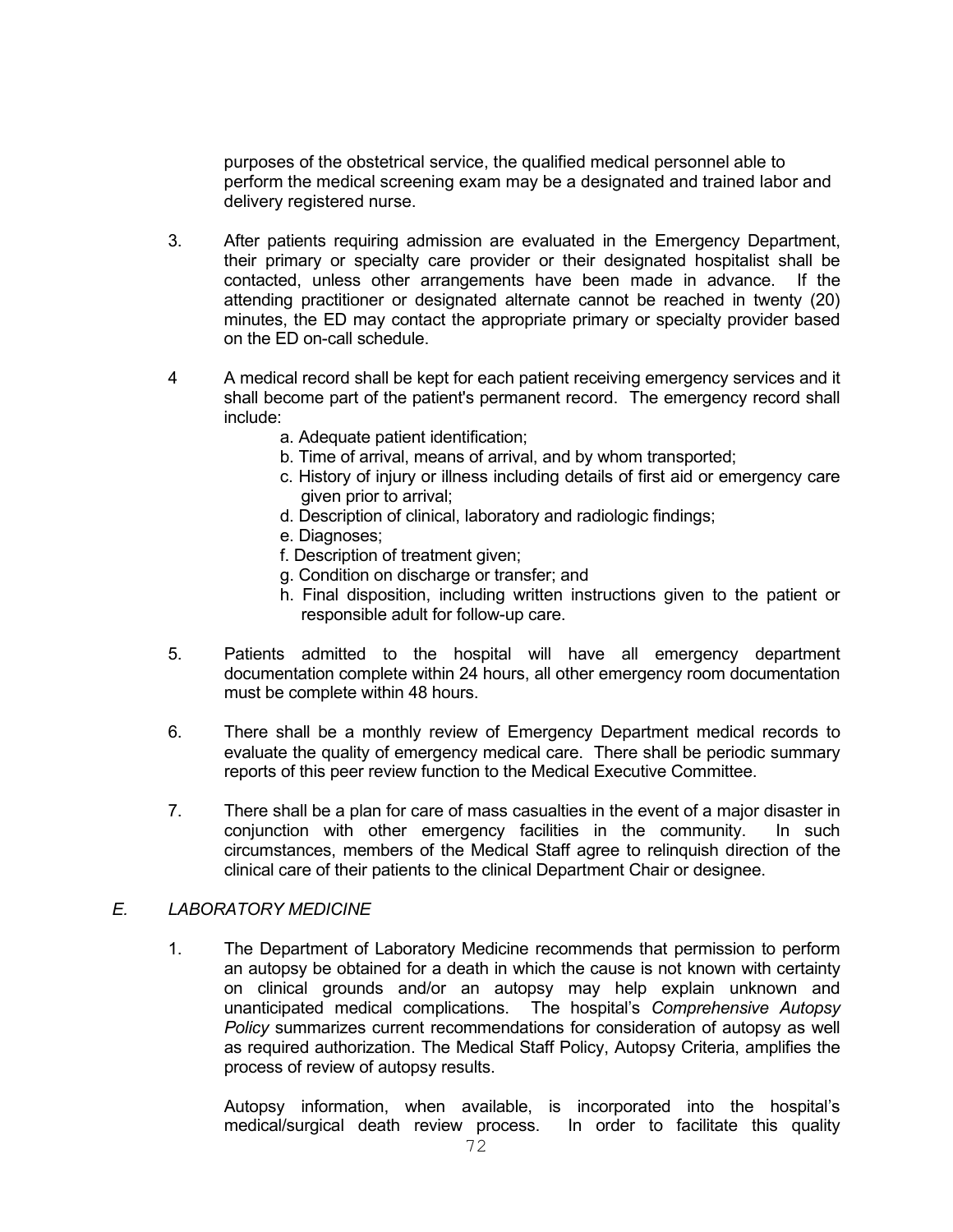improvement function, preliminary autopsy diagnoses will be entered into the medical record within three days. A final report will be available within 30 days, unless the complexity of the case necessitates special studies and/or consultations. In these cases the final report may take up to 60 days.

## *F. OBSTETRICS*

1. The obstetrical record shall include a complete prenatal record. The prenatal record may be a legible copy of the attending practitioner's office record with an interval admission note that includes pertinent additions to the history and changes in the physical findings (refer to General and Department Patient Care Rules, Medical Records, Rule #3 for discharge summary requirements).

#### *G. PSYCHIATRY (PSHMC only)*

1. Prior to initiating electroconvulsive therapy for a patient under the age of 18, consultation shall be obtained from one child psychiatrist not involved in the care of the patient and a psychiatrist with ECT privileges.The consultants shall examine the patient, consult with the attending psychiatrist, and document in the medical record their concurrence with the decision to administer such therapy.

#### *H. SURGERY*

- 1. A history and physical as outlined in C.1., including updates, must be recorded in the medical record by the surgeon or proceduralist or their designee prior to surgery or a procedure requiring anesthesia, unless the attending practitioner states in writing that performing the history and physical would cause a detrimental delay in care to the patient.
- 2. A pre-anesthesia evaluation is completed and documented by an individual qualified to administer anesthesia within 48 hours prior to surgery or a procedure requiring anesthesia services.
- 3. A post-anesthesia evaluation is completed and documented by an individual qualified to administer anesthesia no later than 48 hours after surgery or a procedure requiring anesthesia services.
- 4. Preoperative diagnosis and required laboratory test results must be recorded on the medical record prior to a surgical procedure. If not recorded, the procedure shall be canceled. In an emergency, the practitioner shall record a comprehensive note regarding the patient's condition following the procedure.
- 5. Specimens removed during a surgical procedure shall be sent to the Hospital's Pathology Department for evaluation, and the report shall become part of the medical record. The Surgery Department, in consultation with the Pathology Department, may make exceptions.
- 6. Surgeons shall be in the operating room and ready to commence surgery at the time scheduled.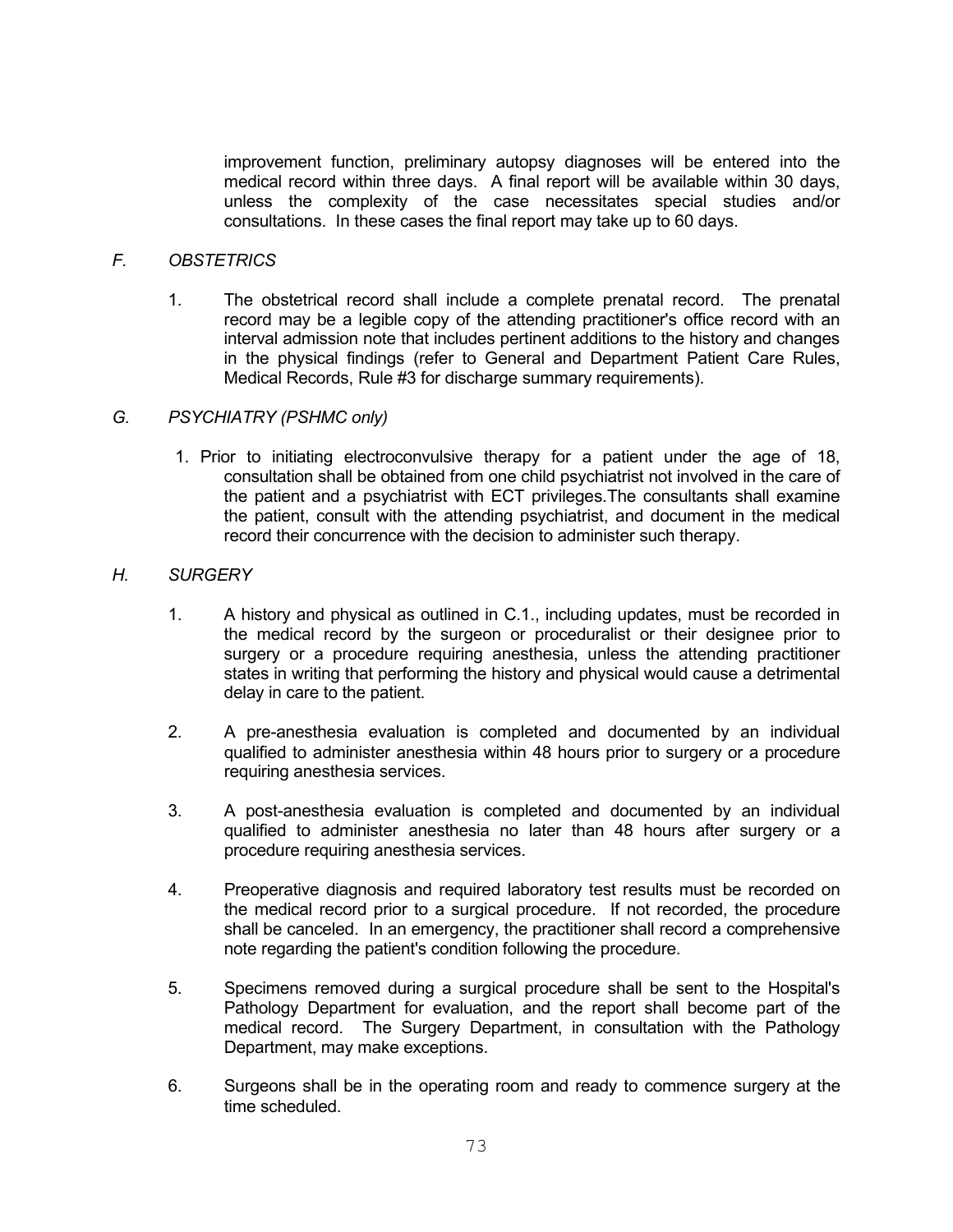7. Dentists/Podiatrists: Patients admitted for dental and/or podiatric care are the dual responsibility of the dentist/podiatrist and a doctor of medicine/osteopathy. Oral surgeons who have demonstrated competency and have been granted the specific privilege may perform an admission history and physical examination. PSHMC and PHFH only: Podiatrists may be granted privileges to perform the H&P and required update for outpatient surgical procedures on American Society of Anesthesia (ASA) Category 1 and 2 patients; this may cover overnight admission for pain management. A current H&P for outpatient procedures may be accepted from a provider not currently credentialed. See 'History and Physical' policy approved by the MEC.

Dentists/podiatrists responsibilities are to provide:

- a. Detailed dental/podiatric history justifying admission;
- b. Detailed description of examination and pre-operative diagnosis;
- c. Complete operative report describing the findings and technique;
- d. Progress notes and daily orders for care;
- e. Written order for discharge.

Attending practitioner's responsibilities (inpatients):

- a. Medical history pertinent to the patient's general health;
- b. A physical examination to determine the patient's condition prior to surgery; and
- c. Supervision of the patient's general health status while hospitalized.

## *I. MEDICAL EDUCATION AND GRADUATE MEDICAL EDUCATION*

- 1. The Spokane Teaching Health Center Graduate Medical Education Committee (STHC GMEC) oversees resident education in Spokane in compliance with the Accreditation Council for Graduate Medical Education (ACGME) Institutional, Common and Specialty-specific Program Requirements. Effective communication between the GMEC and the Medical Staff and Board is achieved by reporting at least annually and more frequently if needed, by the GMEC chair to the MEC and Board. This report includes information regarding the safety and quality of patient care, treatment, and services provided by, and the related educational and supervisory needs of the participants in the programs. One or more members of the PHC executive staff also serve as members of the GMEC.
- 2. The appointed Director of Medical Education is responsible for oversight of the hospital-based professional graduate medical education programs. Each program also must have a Medical Director.
- 3. All graduate medical education programs must be approved by the ACGME.
- 4. Resident staff shall be supervised by the Director of each residency program, the faculty of the residency program and/or the attending staff physician of the patient/s for whom he or she is caring. Each program designates the supervision level and progression of patient care activities delivered by the resident and this summary is available electronically to hospital staff.
- 5. The '*Resident Scope of Practice'* policy of the Medical Staff provides additional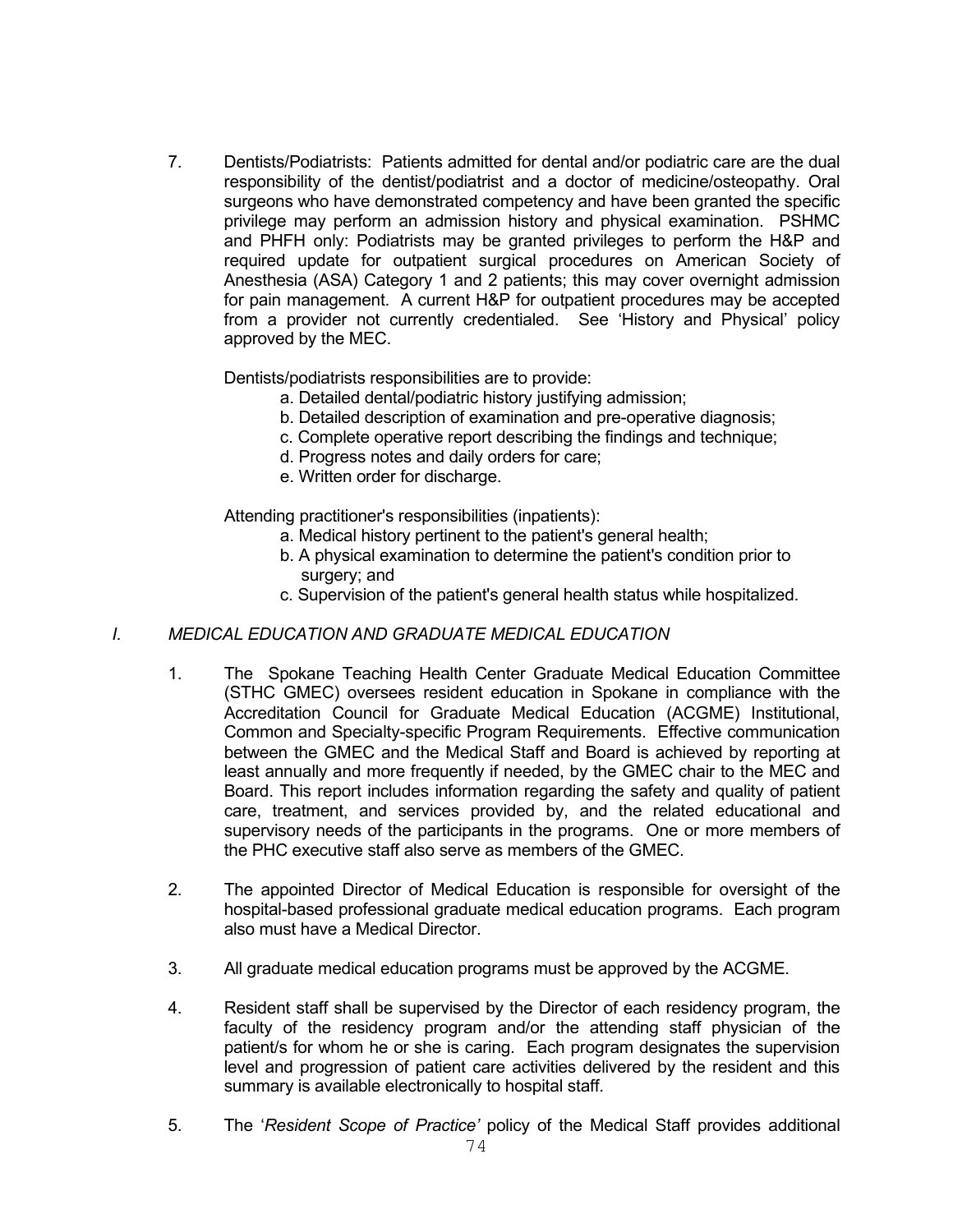detail regarding the activities of residents within the Hospital. This is available in Medical Staff Services and on the PSHMC Intranet.

- 6. GME policies and procedures are approved by the GMEC and are available for staff review on the PSHMC Intranet.
- 7. Members of the Medical Staff who elect to participate in the graduate medical education program receive from the respective graduate medical education program the specific requirements for supervision. Those policies include minimum standards for chart documentation and co-signature requirements.
- 8. The supervising attending (whether the attending of record or consultant) supervises the resident and is ultimately responsible for the patient care delivered by the resident/s. The supervising attending physician must be an active or associate member of the Medical Staff and may supervise only those activities for which they themselves are credentialed to perform in the Hospital.
- 9. Members of the Resident Staff may write patient care orders as specified by each program. The attending practitioner shall review all orders with the resident on a timely basis and may add further orders. Requirements for counter-signature are defined by each program.
- 10. *The Guidelines on Medical Student Clerkships*, as approved by the GMEC, define the process for authorization and supervision of medical students in the Hospital.
- 11. All requests for visiting medical student and resident experience must be approved through the GME office.

#### *J. PEER REVIEW PROCESS*

1. The Professional Practice Evaluation/Peer Review Process, as approved by the Medical Executive Committee and Board outlines the current methods for case review, focused and ongoing monitoring, behavior management, and practice improvement, and as such, those documents are considered part of these Bylaws.